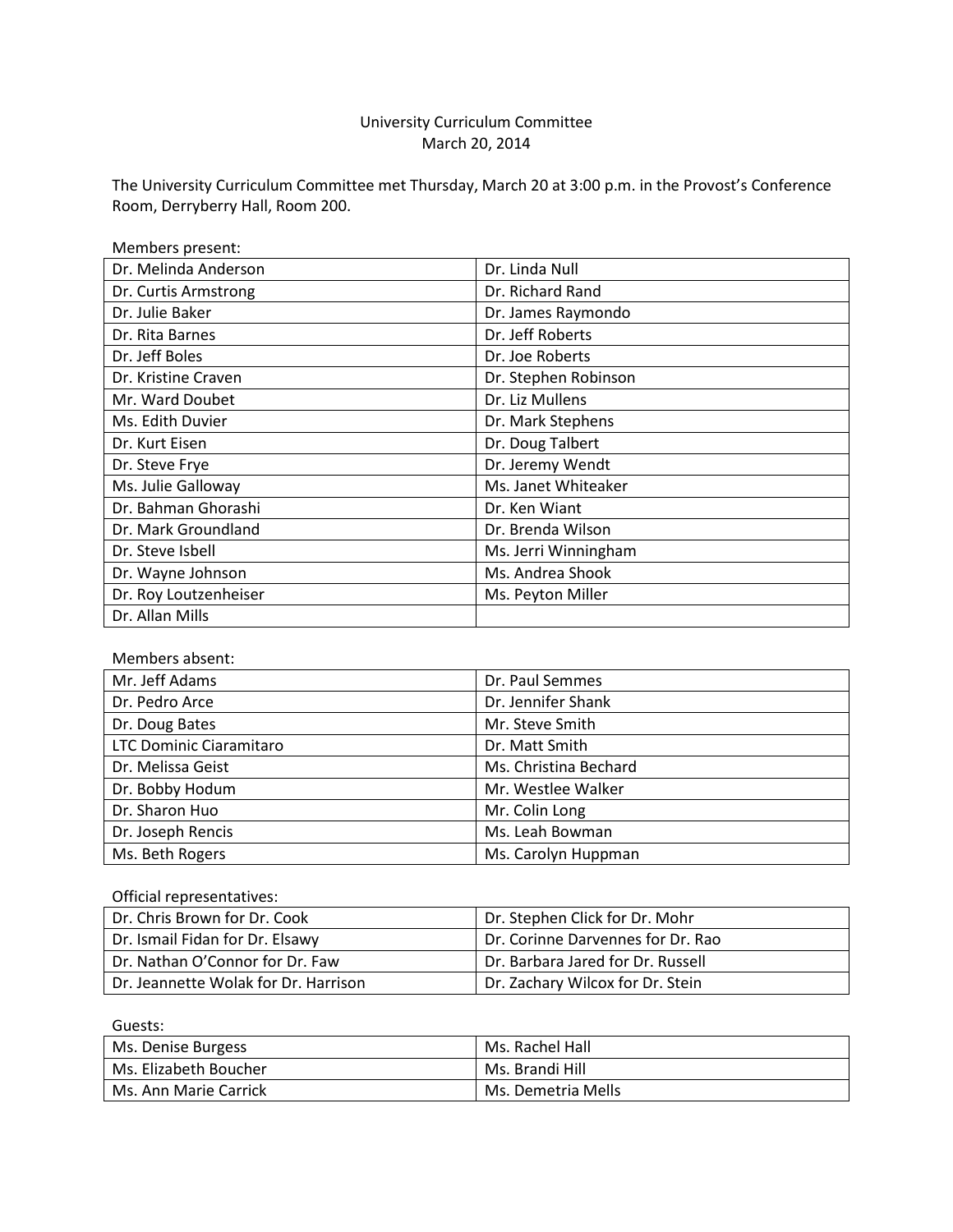| Dr. Melinda Swafford | Ms. Cari Williams |
|----------------------|-------------------|
| Dr. Stacy Tomas      |                   |

## **SUMMARY OF PROCEEDINGS**

- 1. Approval of agenda as revised
- 2. Approval of February 13 minutes
- 3. Approval of course change from the Learning Support Program
- 4. Approval of course change from the Department of Art
- 5. Approval of curriculum change from the Department of Earth Sciences
- 6. Approval of curriculum change from the Department of Mathematics
- 7. Approval of course changes from the Department of Foreign Languages
- 8. Approval of course addition and curriculum changes from the Department of History
- 9. Approval of curriculum changes for Pre-Professional Health Sciences from the Department Of Chemistry
- 10. Approval of course addition, deletion and curriculum changes from the Department of **Chemistry**
- 11. Approval of course deletions from the Department of Electrical and Computer Engineering
- 12. Approval of course changes from the Department of Mechanical Engineering
- 13. Approval of course deletions, changes and curriculum changes from the Department of Manufacturing and Engineering Technology
- 14. Approval of concentration deletion and addition of new concentration from the Department Of Computer Science
- 15. Approval of course and curriculum changes from the Department of Civil and Environmental Engineering
- 16. Approval of course additions and catalog changes from the School of Nursing
- 17. Approval of course addition and changes from the School of Interdisciplinary Studies
- 18. Approval of course additions and curriculum changes from the Department of Sociology and Political Science
- 19. Approval of course addition, deletion of concentration and addition of concentration from the Department of Curriculum and Instruction
- 20. Approval of course additions, deletion, changes and curriculum changes from the School of Human Ecology
- 21. Approval of course additions, changes and curriculum changes from the School of Agriculture
- 22. Approval of course additions, deletion, changes and curriculum changes for the Agritourism concentration in the School of Agriculture
- 23. Approval of course addition from the Department of Economics, Finance, and Marketing
- 24. Election of 2014-15 Chairperson

## **PROCEEDINGS**

#### **1. Approval of Agenda as Revised**

Dr. Anderson requested the following changes to the agenda: Withdraw Item # 3 Catalog Information; insert proposal from Civil and Environmental Engineering as item 16, insert proposal from School of Agriculture (Agritourism) as item 25, insert proposal from Economics, Finance, and Marketing at item 26.

**Motion.** Dr. Rand moved to approve the agenda as revised. The motion was seconded by Dr. Robinson and carried.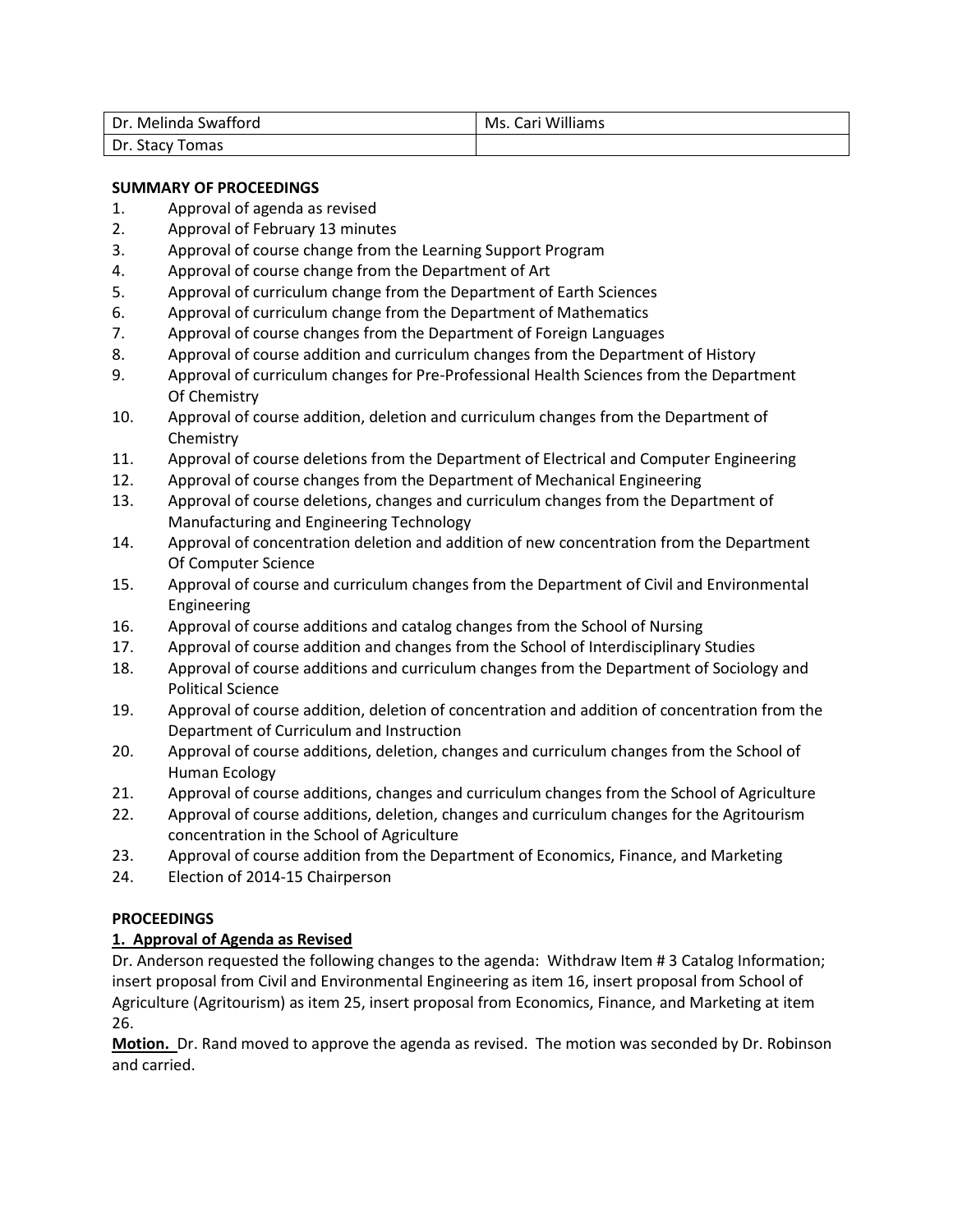#### **2. Approval of February 13, 2014 minutes**

**Motion.** Dr. Barnes moved to approve the minutes as submitted. The motion was seconded by Dr. Rand and the motion carried.

## **3. Approval of Course Change from the Learning Support Program**

In a memorandum dated February 20, 2014, approval was requested for the following:

Course Change: Modification to READ 1100 Learning Support Lab for Writing and Reading ADD: grading Pass/Fail

**Motion.** Ms. Whiteaker moved to approve the change effective Summer 2014. The motion was seconded by Dr. Loutzenheiser and carried.

## **4. Approval of Course Change from the Department of Art**

In a memorandum dated March 3, 2014, approval was requested for the following:

Course Change:

From: ART 2060 35mm Photography Studio 4, Credit 2 Introduction to 35mm camera operation, black and white darkroom techniques, and color slide exposure.

To:

ART 2060 Basic Photography Studio 4, Credit 2

Introduction to the aesthetic principles, history and basic techniques of photography in both digital and film formats, including camera operation and various printing and display options.

**Motion.** Mr. Doubet moved to approve the change effective Fall 2014. The motion was seconded by Dr. Baker and carried.

## **5. Approval of Curriculum Changes from the Department of Earth Sciences**

In a memorandum dated February 25, 2014, approval was requested for the following:

Curriculum Changes:

Add the course Global Climate Change (GEOG 1100) to the list of Directed Electives for all four of the Geoscience concentrations (GEOG, EGEO, GIS, and GEO).

**Motion.** Dr. Wolak, representing Dr. Harrison, moved to approve the changes effective immediately. The motion was seconded by Dr. Eisen and carried.

## **6. Approval of Curriculum Change from the Department of Mathematics**

In a memorandum dated February 25, 2014, approval was requested for the following:

Curriculum Change: From: Requiring at least one of the following two courses: MATH 2120 Differential Equations Credit 3 OR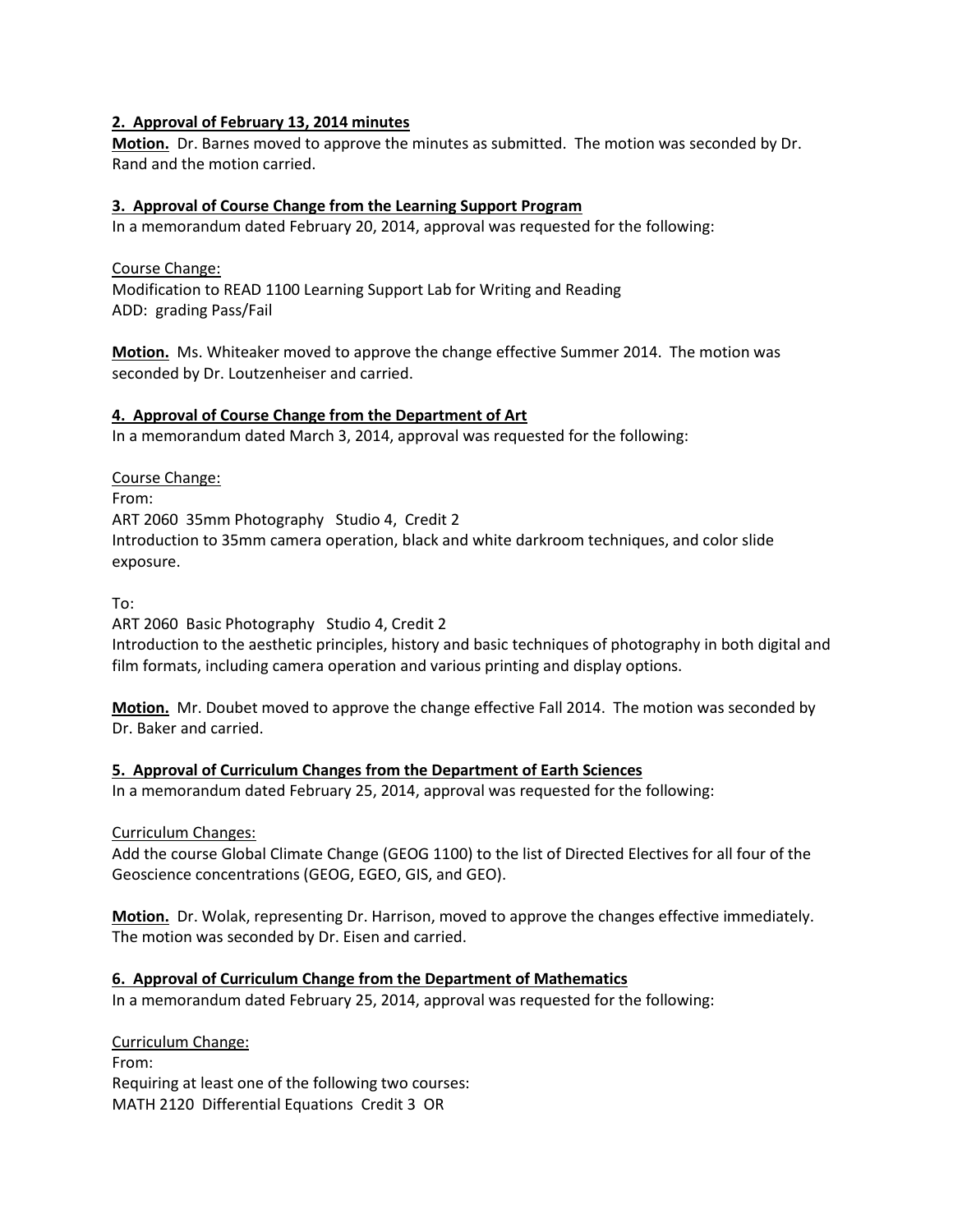MATH 3810 Complex Variables Credit 3

To:

Requiring both of the courses and decreasing the credit hours for electives by 3: MATH 2120 Differential Equations Credit 3 MATH 3810 Complex Variables Credit 3

**Motion.** Dr. Mills moved to approve the change effective Fall 2014. The motion was seconded by Dr. Jeff Roberts and carried.

## **7. Approval of Course Changes from the Department of Foreign Languages**

In a memorandum dated February 19, 2014, approval was requested for the following:

#### Course Changes:

SPAN 1015—Spanish for Health Services Change in course description:

Delete: Students may not enroll if they have already received credit for a Spanish course or if they already have native-like fluency in Spanish.

Add: *Students may enroll in SPAN 1010 or SPAN 1015, but not both. Native speakers of Spanish may not take this course.*

## SPAN 1010—Elementary Spanish I

Change in course description:

Delete: Students may not enroll if they have already received credit for a Spanish course or if they already have native-like fluency in Spanish.

Add: *Students may enroll in SPAN 1010 or SPAN 1015, but not both. Native speakers of Spanish may not take this course.*

## Catalog Descriptions**:**

FROM: SPAN 1015 - Spanish for Health Services Lec. 3. Credit 3.

Course restricted to Nursing majors (Special permission is needed from instructor for all other majors.). Spanish language instruction for students entering the medical fields. They will learn the Spanish language—development of oral, reading, writing, and listening communication skills–and knowledge of Hispanic culture necessary to be able to communicate with their future Hispanic patients efficiently and effectively. Students may not enroll if they have already received credit for a Spanish course or if they already have native-like fluency in Spanish.

## TO: SPAN 1015 - Spanish for Health ServicesLec. 3. Credit 3.

Course restricted to Nursing majors (Special permission is needed from instructor for all other majors.). Spanish language instruction for students entering the medical fields. They will learn the Spanish language—development of oral, reading, writing, and listening communication skills–and knowledge of Hispanic culture necessary to be able to communicate with their future Hispanic patients efficiently and effectively. *Students may enroll in SPAN 1010 or SPAN 1015, but not both. Native speakers of Spanish may not take this course.*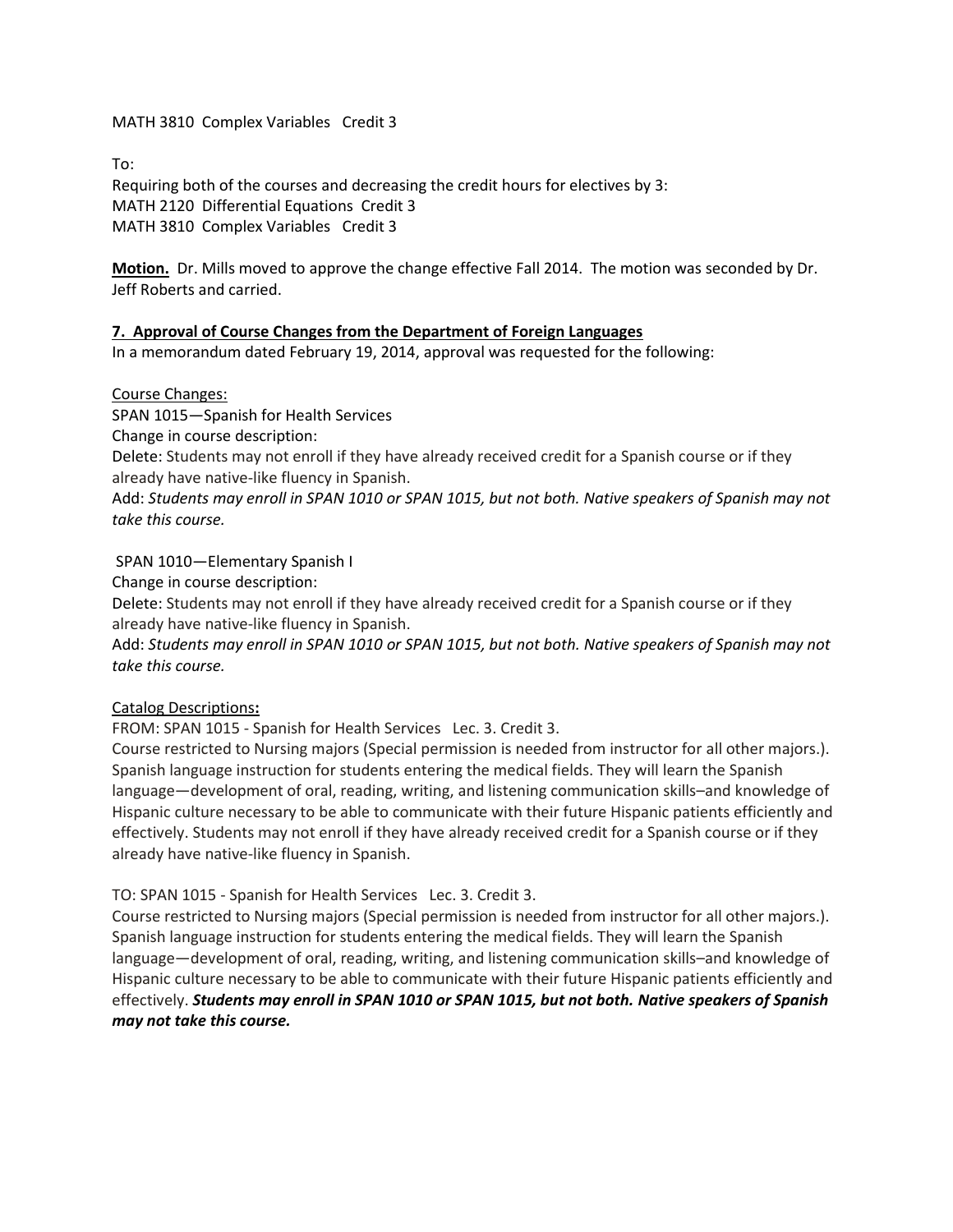FROM: SPAN 1010 - Elementary Spanish ILec. 3. Credit 3.

Essentials of Spanish, developing listening and reading comprehension, oral and written communication, and cultural understanding.

TO: SPAN 1010 - Elementary Spanish I Lec. 3. Credit 3.

Essentials of Spanish, developing listening and reading comprehension, oral and written communication, and cultural understanding. *Students may enroll in SPAN 1010 or SPAN 1015, but not both. Native speakers of Spanish may not take this course.*

**Motion.** Dr. Groundland moved to approve the changes effective Fall 2014. The motion was seconded by Dr. Raymondo and carried.

**8. Approval of Course Addition and Curriculum Changes from the Department of History** In memorandums dated February 17 and February 26, 2014, approval was requested for the following:

Course Addition: (February 17 memo) HIST 4665/5665 World War I Lec. 3, Credit 3 Prerequisite: None. Considers World War I and its consequences within the political, social, and cultural contexts of European development since 1871.

**Motion.** Dr. Jeff Roberts moved to approve the addition effective Fall 2014. The motion was seconded by Dr. Mills and carried.

Curriculum Changes: (February 26 memo) Changes in B.S. Degree requirements. From: *Foreign Language any course (2-3) credits or Math 1910*.

To: Foreign Language any course (2-3) credits\*

Note 1 – Math 1910 may substitute for this requirement

From**:** *Foreign Language any course (3) credits or Math 1920*.

To: Foreign Language any course (3) credits\*

Note 2 – Math 1920 may substitute for this requirement

From**:** *Foreign Language 1020, 2010, or 2020, or Math 2110*.

To: Foreign Language 1020, 2010, or 2020\*

Note 6 – Math 2110 may substitute for this requirement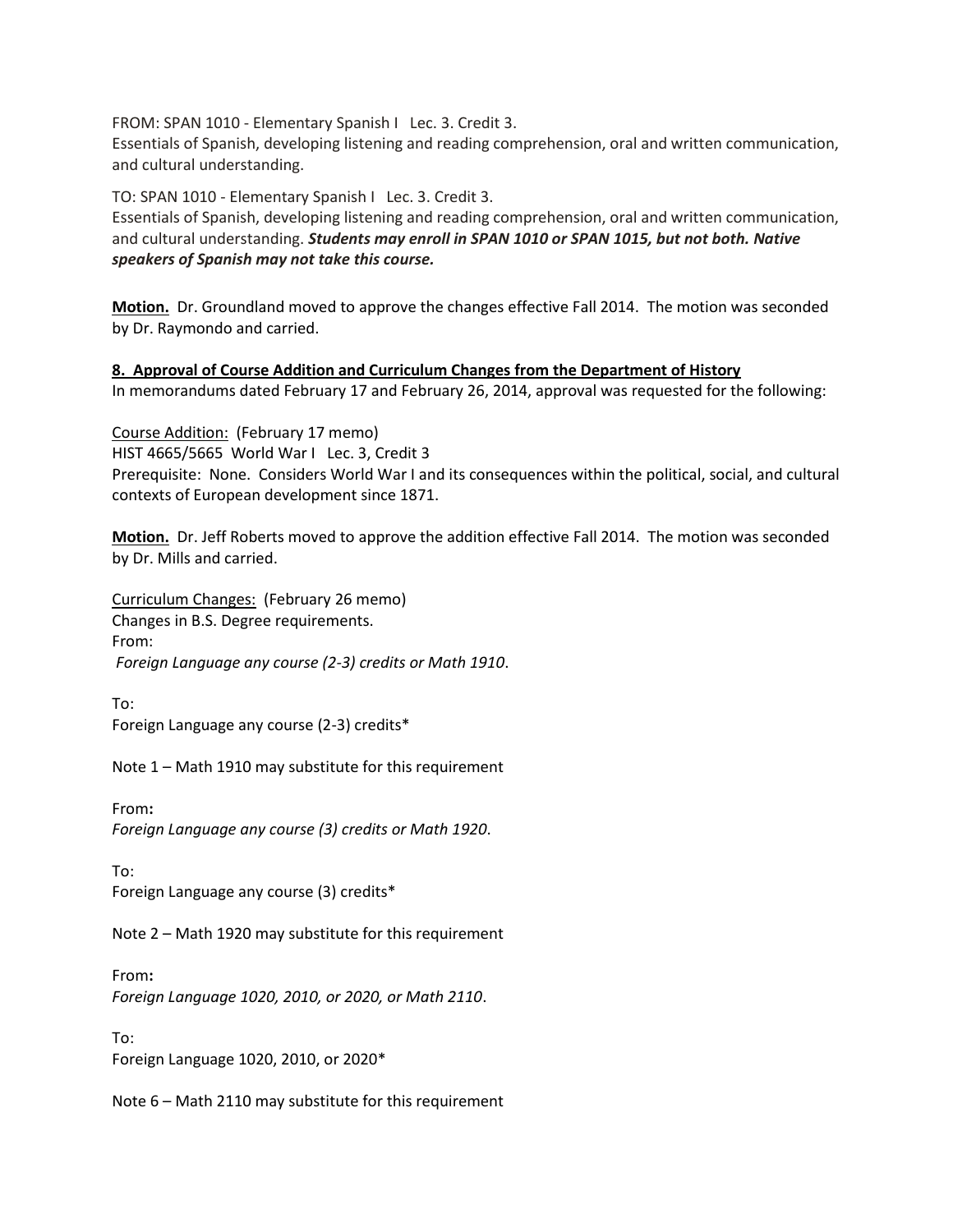**Motion.** Dr. Jeff Roberts moved to approve the changes effective Fall 2015. The motion was seconded by Dr. Groundland and carried.

## **9. Approval of Pre-Professional Health Sciences Curriculum Changes from the Department of Chemistry**

In a memorandum dated February 27, 2014, approval was requested for the following:

#### Curriculum Changes:

#### **A. Pre-Medicine**

Replace BIOL 1115 General Zoology (4 cr) with BIOL 1114 General Zoology (4 cr).

#### **B. Pre-Pharmacy**

Replace BIOL 1115 General Zoology (4 cr) with BIOL 1114 General Zoology (4 cr).

Add "or MATH 1830 Concepts of Calculus (3 cr)" to the existing MATH 1910 Calculus I (4 cr) option.

Add Footnote 1 regarding calculus options.

Adjust Total Credits from (30 cr) to (29-30 cr).

Replace Elective credits (9 cr) with Humanities/Fine Arts (3 cr) and Social/Behavioral Science credits (6 cr).

Remove BIOL 4040 Immunology (3 cr).

Adjust Elective Credits from (3 cr) to (6 cr).

#### **C. Pre-Dentistry**

Replace BIOL 1115 General Zoology (4 cr) with BIOL 1114 General Zoology (4 cr).

Replace Biology elective (4 cr) with BIOL 3230 Health Science Microbiology (4 cr)

#### **D. Pre-Optometry**

Replace BIOL 1115 General Zoology (4 cr) with BIOL 1114 General Zoology (4 cr).

Remove CHEM 3005 Elementary Organic Chemistry (4 cr) and CHEM 4500 Physiological Chemistry (3 cr). Replace with CHEM 3010 Organic Chemistry I (4 cr) and CHEM 3020 Organic Chemistry II (4cr)

Add CHEM 4610 General Biochemistry (3 cr).

Remove Elective Credit (3cr)

Remove Foot note 2.

#### **E. Pre-Physician Assistant**

Replace BIOL 1115 General Zoology (4 cr) with BIOL 1114 General Zoology (4 cr).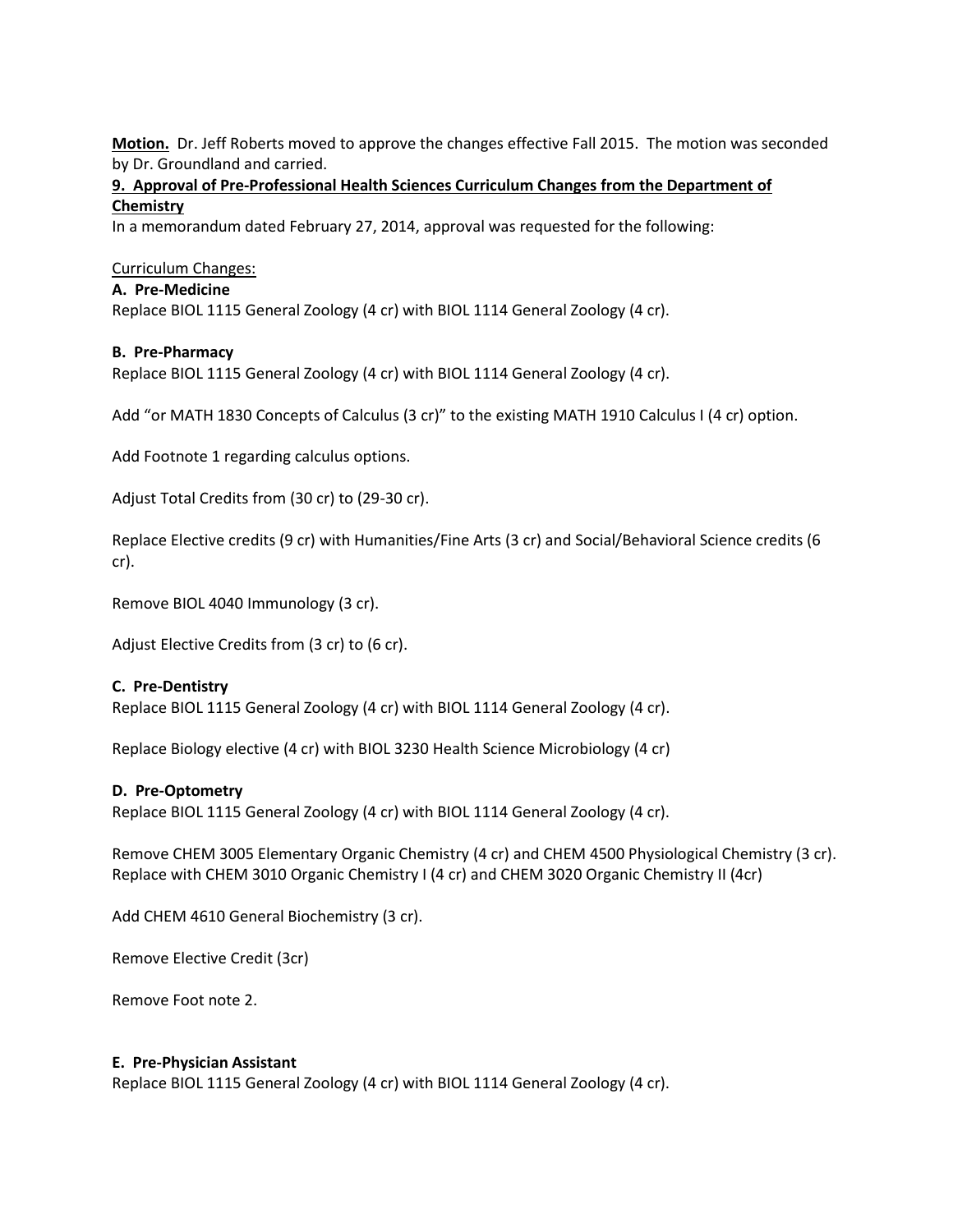#### **F. Pre-Physical Therapy**

Replace BIOL 1115 General Zoology (4 cr) with BIOL 1114 General Zoology (4 cr).

Remove CSC 1100 Introduction to Computing (3 cr).

Add EXPW 4440 Physiology of Exercise (3 cr).

Remove senior year and all comments under senior year.

Remove Footnote 3.

## **G. Pre-Occupational Therapy**

Replace BIOL 1115 General Zoology (4 cr) with BIOL 1114 General Zoology (4 cr).

Remove (Humanities - 3 cr). Keep electives at 6 cr.

Remove CSC 1100 Introduction to Computing (3 cr).

Remove Social/Behavioral Science elective (3 cr).

Add HEC 4210 Medical Terminology for the Human Sciences (1 cr) or HIT 1010 Medical Terminology (3 cr).

Adjust electives credit from (18 cr) to (21-23 cr).

Remove note: "A course in medical terminology is needed for admission into professional school (an on-line course is acceptable.)"

Remove note: "See pre-professional advisor for specific requirements for each professional school in Tennessee."

#### **H. Pre-Dental Hygiene**

Replace BIOL 1114 Zoology (4 cr) with BIOL 1105 Foundations of Biology (4 cr). Add HEC 2020 Nutrition (3cr).

Adjust Elective Credits from (6 cr) to (3 cr).

#### **I. Pre-Medical Technology**

Replace BIOL 1115 General Zoology (4 cr) with BIOL 1114 General Zoology (4 cr).

Add PSY 2010 General Psychology (3 cr).

Adjust Elective Credits from (6 cr) to (3 cr).

Add BIOL 3230 Health Science Microbiology (4 cr).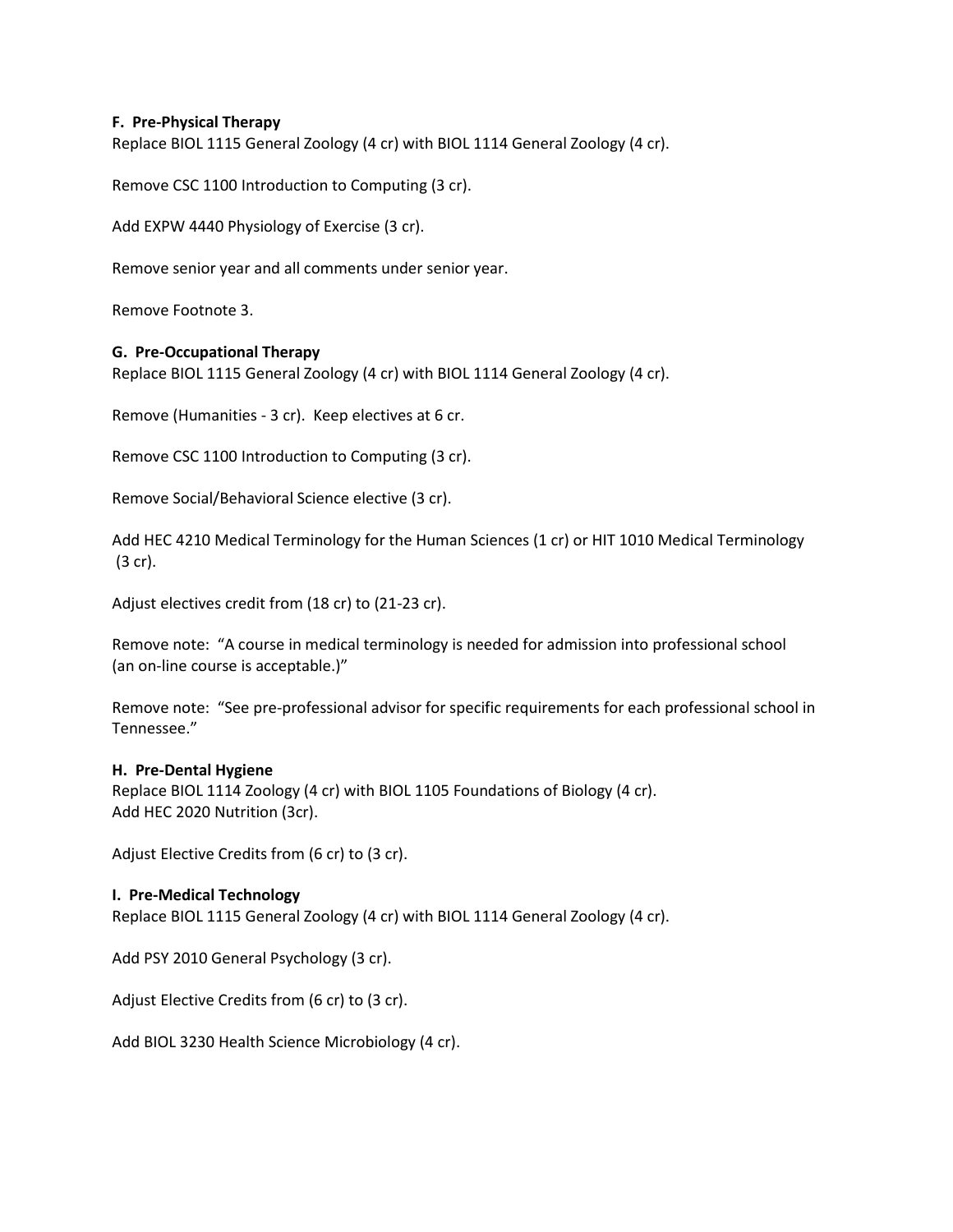Remove "OR CHEM 3005 Elementary Organic Chemistry (4 cr) or CHEM 4500 Physiological Chemistry option (7cr). Replace with CHEM 3010 Organic Chemistry I (4 cr) and CHEM 3020 Organic Chemistry II (4 cr).

Adjust electives credit to (10 cr).

Add Junior Year <sup>2</sup>.

Add BIOL 4040 (5040) Immunology (3 cr)  $^2$ .

Add Electives Credit (27 cr)  $^{1,2}$ .

Add Total Credits: (30 cr)

Add Footnote 2 regarding junior year coursework.

#### **J. Pre-Health Information Management**

Add word 'OR' between ENGL 2130 and ENGL 2230.

Add SPCH 2410 Introduction to Speech Communication (3 cr).

Add DS 2810 Computer Applications in Business (3 cr).

Remove (Humanities – 3 credits).

Adjust Electives Credit from (15 cr) to (14 cr).

Adjust Total Credits from (29 cr) to (31 cr) under sophomore year.

Add BMGT 3630 Human Resource Management (3 cr).

Add DS 3860 Business Database Management (3 cr).

Add DS 4330 Management Information Systems Analysis and Design (3 cr).

Add HIT 1010 Medical Terminology (3 cr).

Adjust Elective Credits from (24 cr) to (15 cr).

Edit foot note to revise suggested electives list to read: "Suggested electives include ACCT 2110, FIN 3210, LAW 3810 or 4720, HIST 2010 and 2020, or gen-ed core requirements."

**Motion.** Dr. Boles moved to approve the changes effective Fall 2014. The motion was seconded by Dr. Frye and carried.

**10. Approval of Course Addition, Deletion and Curriculum Changes from the Department of Chemistry** In three memorandums dated February 20, 2014, approval was requested for the following: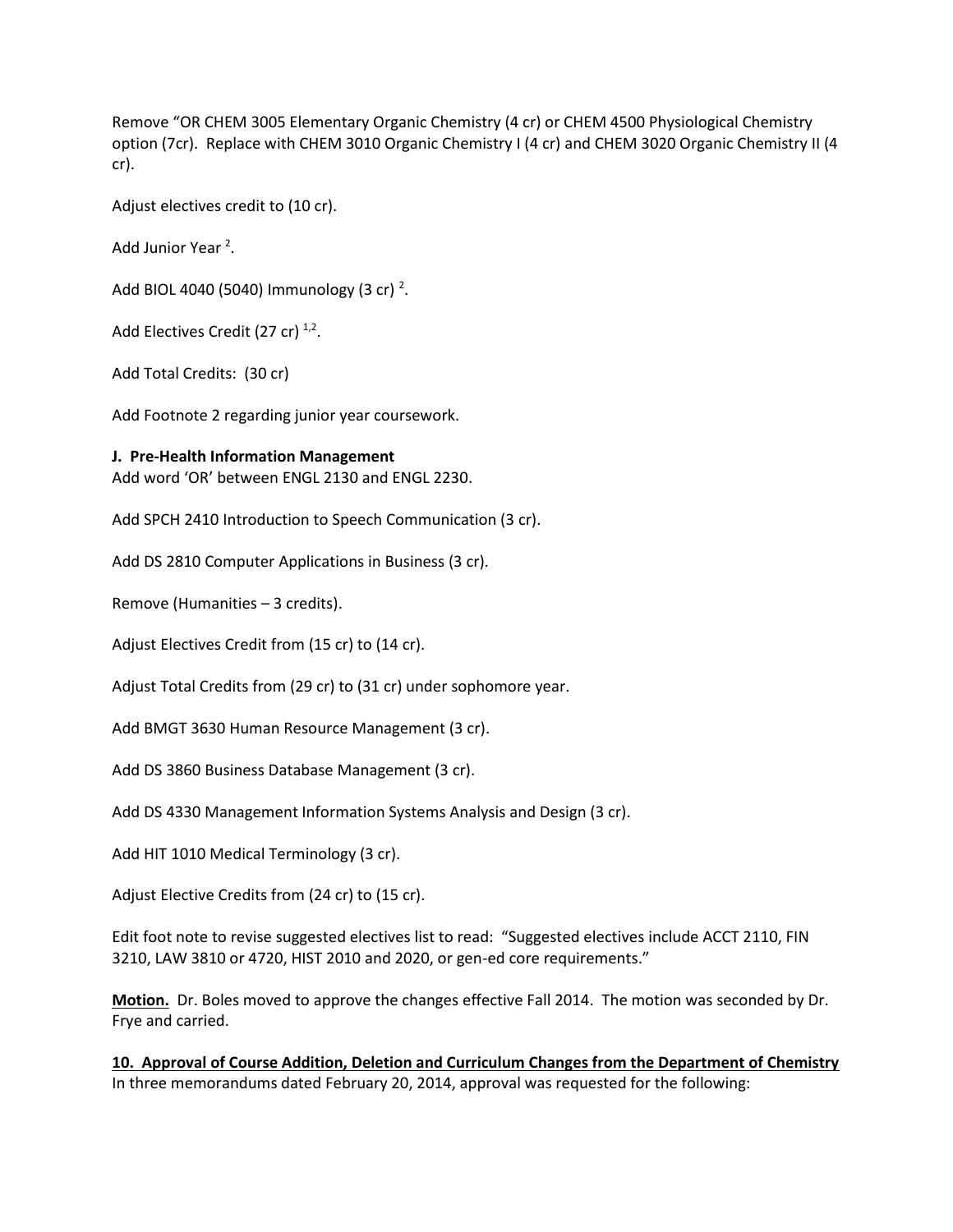Course Addition and Deletion: (memo from Chemistry and Environmental Studies) Addition:

ESS 3710 - Chemistry and the Environment. Lec. 3. Lab. 0. Credit 3. Prerequisite: CHEM 1010. Concepts of environmental chemistry that include organic chemistry, polymer chemistry, the chemistry of the earth, water and air, biochemistry, and energy. A grade in ESS 3710 may be accepted as a replacement for a previous grade in CHEM 3710.

## Deletion:

CHEM 3710 - Chemistry and the Environment. Spring. Lec. 3. Lab. 0. Credit 3. Prerequisite: CHEM 1010. Concepts of environmental chemistry that include organic chemistry, polymer chemistry, the chemistry of the earth, water and air, biochemistry, and energy. Not for chemistry majors.

**Motion.** Dr. Boles moved to approve the addition and deletion effective Fall 2014. The motion was seconded by Dr. Eisen and carried.

Curriculum Changes:

From:

CHEM 4980: Distinction In Chemistry Research**.** *Lec. 0, Credit 0*  Prerequisites: Senior Status and consent of Chemistry Chairman. Dissemination of independent research conducted with a Chemistry Faculty advisor through participation in meetings (national meetings, state meetings and/or TTU Student Research Day), departmental seminar, and mini-thesis.

To:

CHEM 4980: Distinction In Chemistry Research**.** *Lec. 0, Credit 1* Prerequisites: Senior Status and consent of Chemistry Chairman. Dissemination of independent research conducted with a Chemistry Faculty advisor through participation in meetings (national meetings, state meetings and/or TTU Student Research Day), departmental seminar, and mini-thesis.

**Motion.** Dr. Boles moved to approve the change effective Fall 2014. The motion was seconded by Dr. Barnes and carried.

Curriculum changes in the Biochemistry (CHMB) concentration BIOL requirement From: BIOL 1115 General Zoology (4 hrs)

To: BIOL 1114 General Zoology (4 hrs)

Curriculum changes in the Applied Chemistry (CHMN) concentration BIOL requirement From: BIOL 1115 General Zoology (4 hrs)

To: BIOL 1114 General Zoology (4 hrs)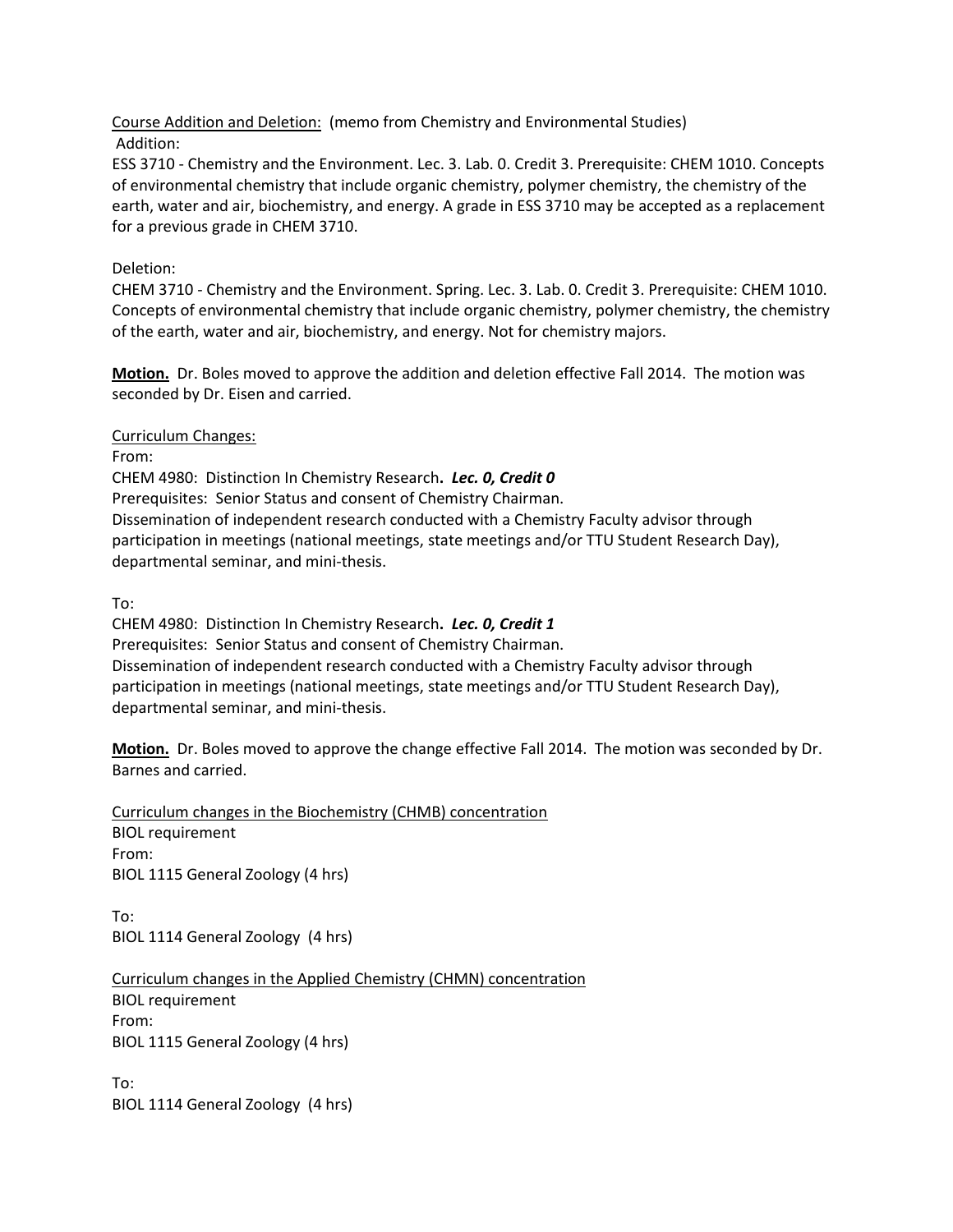Social Science change in the Forensic Chemistry option Delete the statement that General Education Social Science "Should include SOC 1010

Directed Technical Requirements in the Industrial Chemistry option Delete from the required course list: CSC 1100, MET 1110. Delete from the optional list: ENGR 1110

Add to the required course list: MET 1100, MET 2000, MET 3730 Add to the optional list: ME 3110, MET 3080

Directed Technical Requirements in the Environmental Chemistry option Delete from the required list: BIOL 3130 Add to the required list: BIOL 3120 Delete from the optional course list: GEOL 4100. Add to the optional list: GEOG 4510.

**Motion.** Dr. Boles moved to approve the changes effective Fall 2014. The motion was seconded by Dr. Raymondo and carried.

**11. Approval of Course Deletions from the Department of Electrical and Computer Engineering** In a memorandum dated March 6, 2014, approval was requested for the following:

Course Deletions: ECE 3320 Digital Electronics ECE 4570 Intro. To Gaseous Electronics ECE 4810 Alternative Energy: Nuclear Energy ECE 4820 Alternative Energy: Renewable Energy Systems

**Motion.** Dr. Johnson moved to approve the deletions effective Fall 2014. The motion was seconded by Dr. Mills and carried.

#### **12. Approval of Course Changes from the Department of Mechanical Engineering**

In a memorandum received March 12, 2014, approval was requested for the following:

Course Changes: **ME 2330 - Dynamics** Lec. 3. Credit 3. Prerequisite: [CEE 2110](http://catalog.tntech.edu/preview_program.php?catoid=11&poid=1143&returnto=1864#tt4846) and [PHYS 2110.](http://catalog.tntech.edu/preview_program.php?catoid=11&poid=1143&returnto=1864#tt5467)

From: Particle Kinematics; relative motion; kinetics, applications of Newton's Laws, work-energy principle, impulse-momentum principle, vibrations.

To: Kinematics; relative motion; kinetics, applications of Newton's Laws, work-energy principle, impulsemomentum principle, vibrations.

#### **ME 3010 Materials and Processes in Manufacturing**

Lec. 3. Credit 3. Prerequisite: CEE 3110, CHEM 1010 or CHEM 1110.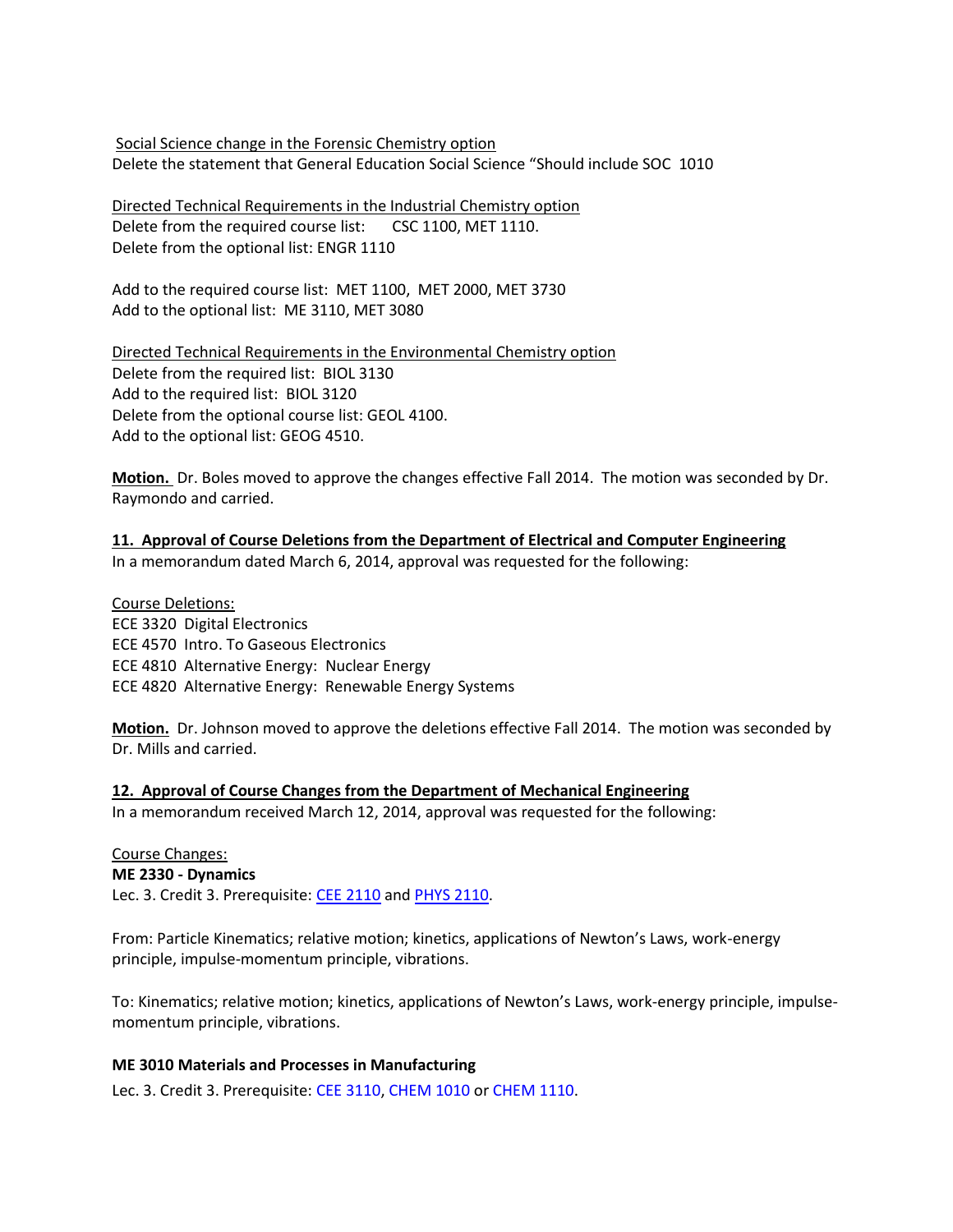From*:* Property/microstructure interrelations and design considerations for engineering materials; overview of manufacturing processes; interrelations among materials, design and manufacturing; and introduction to failure criteria and material selection[. CEE 3110](http://catalog.tntech.edu/content.php?filter%5B27%5D=ME&filter%5B29%5D=&filter%5Bcourse_type%5D=-1&filter%5Bkeyword%5D=&filter%5B32%5D=1&filter%5Bcpage%5D=1&cur_cat_oid=11&expand=&navoid=1988&search_database=Filter&filter%5Bexact_match%5D=1#tt8921) may be taken concurrently.

To: Processing/microstructure/property interrelations; heat treatment of steels and alloys; overview of manufacturing processes; interrelations among materials, design and manufacturing; and introduction to material selection. [CEE 3110](http://catalog.tntech.edu/content.php?filter%5B27%5D=ME&filter%5B29%5D=&filter%5Bcourse_type%5D=-1&filter%5Bkeyword%5D=&filter%5B32%5D=1&filter%5Bcpage%5D=1&cur_cat_oid=11&expand=&navoid=1988&search_database=Filter&filter%5Bexact_match%5D=1#tt8921) may be taken concurrently.

#### **ME 3050 - Dynamic Modeling and Controls**

Lec. 3. Credit 3. Prerequisite: [MATH 2120,](http://catalog.tntech.edu/preview_program.php?catoid=11&poid=1143&returnto=1864#tt9153) [ME 2330](http://catalog.tntech.edu/preview_program.php?catoid=11&poid=1143&returnto=1864#tt9118) [ME 3023,](http://catalog.tntech.edu/preview_program.php?catoid=11&poid=1143&returnto=1864#tt769) an[d ME 3001](http://catalog.tntech.edu/preview_program.php?catoid=11&poid=1143&returnto=1864#tt7931) (ME 3001 may be taken concurrently). Corequisite: [ME 3060.](http://catalog.tntech.edu/preview_program.php?catoid=11&poid=1143&returnto=1864#tt4051)

From*:* Modeling and simulation of lumped parameter mechanical, electrical, thermal, fluid, and mixed systems, control algorithms, stability, transient response and frequency response.

To*:* Modeling and simulation of lumped parameter systems, mechanical, electrical, thermal, fluid, and/or mixed; stability; time and frequency response; vibration applications; control algorithms.

#### **ME 3060 - Dynamic Modeling and Controls Laboratory**

Lab. 2. Credit 1. Corequisite[: ME 3050.](http://catalog.tntech.edu/preview_program.php?catoid=11&poid=1143&returnto=1864#tt5407)

From: Experiments and simulations of lumped parameter mechanical, electrical, thermal, fluid, and mixed systems, control algorithms, stability, transient response, and frequency response.

To: Experiments and simulations of lumped parameter mechanical systems; time and frequency response; vibration applications; control algorithms.

#### **ME 3220 - Thermodynamics II**

Lec. 3. Credit 3. Prerequisite: [ME 3210.](http://catalog.tntech.edu/preview_program.php?catoid=11&poid=1143&returnto=1864#tt767)

From: Gas power and refrigeration cycles, equations of state and general thermodynamic relations, ideal-gas mixtures, properties of gaseous mixtures, combustion and chemical equilibrium.

To: Gas power and refrigeration cycles; exergy analysis; real and ideal gas mixtures; combustion and chemical equilibrium.

#### **ME 4010 - Machine Design**

Lec. 3. Credit 3. Prerequisite: [CEE 3110,](http://catalog.tntech.edu/preview_program.php?catoid=11&poid=1143&returnto=1864#tt6135) [ME 3010](http://catalog.tntech.edu/preview_program.php?catoid=11&poid=1143&returnto=1864#tt6711) and [ME 3610.](http://catalog.tntech.edu/preview_program.php?catoid=11&poid=1143&returnto=1864#tt1633)

From: Tools of machine design; stress strain and deformation of machine parts; inherent properties of machine parts; design of machine parts for strength; design of machine parts for rigidity; and introduction to finite element analysis. [ME 3610](http://catalog.tntech.edu/preview_program.php?catoid=11&poid=1143&returnto=1864#tt3641) may be taken concurrently.

To: Tools of machine design; stress strain and deformation of machine parts; inherent properties of machine parts; design of machine parts for strength; design of machine parts for rigidity. [ME 3610](http://catalog.tntech.edu/content.php?filter%5B27%5D=ME&filter%5B29%5D=&filter%5Bcourse_type%5D=-1&filter%5Bkeyword%5D=&filter%5B32%5D=1&filter%5Bcpage%5D=1&cur_cat_oid=11&expand=&navoid=1988&search_database=Filter&filter%5Bexact_match%5D=1#tt7691) may be taken concurrently.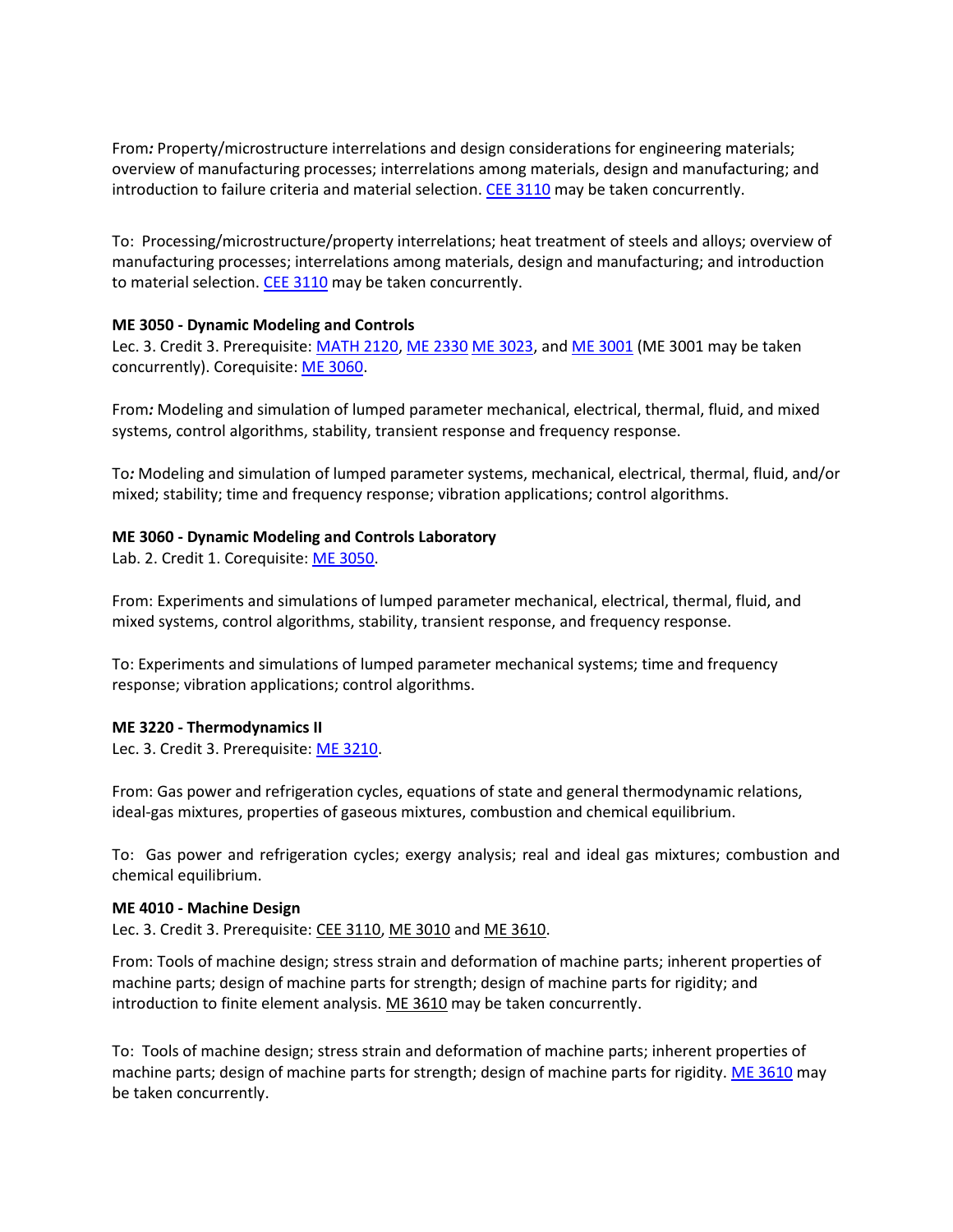ME 4020 (5020) - Applied Machine Design Lec. 2. Lab. 2. Credit 3. Prerequisite: [ME 4010.](http://catalog.tntech.edu/preview_program.php?catoid=11&poid=1143&returnto=1864#tt9116)

From: Design for strength and rigidity under dynamic loads; shaft design of joints (threaded fasteners, welds, springs, keys, etc.); design of gear trains; lubrication and bearing design; finite element analysis; and optimization, and statistical consideration in design.

To: Design for strength and rigidity under dynamic loads; shaft design; design of joints (threaded fasteners, welds, springs, keys, etc.); design of gear trains; lubrication and bearing design; finite element analysis; and optimization, and statistical consideration in design.

#### **ME 4210 - Refrigeration and Air Conditioning**

Lec. 3. Credit 3. Prerequisite: [ME 3220,](http://catalog.tntech.edu/preview_program.php?catoid=11&poid=1143&returnto=1864#tt3060) [ME 3710,](http://catalog.tntech.edu/preview_program.php?catoid=11&poid=1143&returnto=1864#tt3551) and [ME 3720.](http://catalog.tntech.edu/preview_program.php?catoid=11&poid=1143&returnto=1864#tt7923)

From: Refrigeration systems with emphasis on the vapor-compression cycle, air-conditioning systems, principles of psychrometrics, human comfort, and principles for building load calculations.

To: Refrigeration systems and HVAC design concepts; air-conditioning systems, principles of psychrometrics, human comfort, and principles of building load calculations and annual energy use simulations.

#### **ME 4220 - Air Conditioning Design**

Lec. 3. Credit 3.

From: Prerequisite[: ME 4210.](http://catalog.tntech.edu/preview_program.php?catoid=11&poid=1143&returnto=1864#tt4765) Design of heating, cooling and ventilation systems for buildings. Duct system design, pipe system layout, and equipment selection.

To: Prerequisites: ME 3220, ME 3710, ME 3720. Design of heating, cooling and ventilating systems for buildings. Duct system design, pipe system layout and equipment selection.

#### **ME 4260 (5260) - Energy Conversion and Conservation**

Lec. 3. Credit 3. Prerequisite: [ME 3220,](http://catalog.tntech.edu/preview_program.php?catoid=11&poid=1143&returnto=1864#tt1312) [ME 3710,](http://catalog.tntech.edu/preview_program.php?catoid=11&poid=1143&returnto=1864#tt2899) or equivalent.

From: Energy conversion and conservation techniques used in industrial applications; energy audits, heat loss considerations, and energy measurements.

To: An in-depth study of industrial steam, pumping and compressed air systems in terms of how to reduce system energy consumption.

#### **ME 4310 (5310) - Gas Dynamics**

Lec. 3. Credit 3. Prerequisite: [ME 3220](http://catalog.tntech.edu/preview_program.php?catoid=11&poid=1143&returnto=1864#tt3289) an[d ME 3720.](http://catalog.tntech.edu/preview_program.php?catoid=11&poid=1143&returnto=1864#tt3709)

From: Fundamental motions, shock waves, flow through ducts and nozzles, unsteady wave motion, linearized flows, and method of characteristics.

To: Balance laws, shock waves, Prandtl/Meyer expansion, flow through ducts and nozzles, unsteady wave motion, linearized supersonic thin airfoil theory.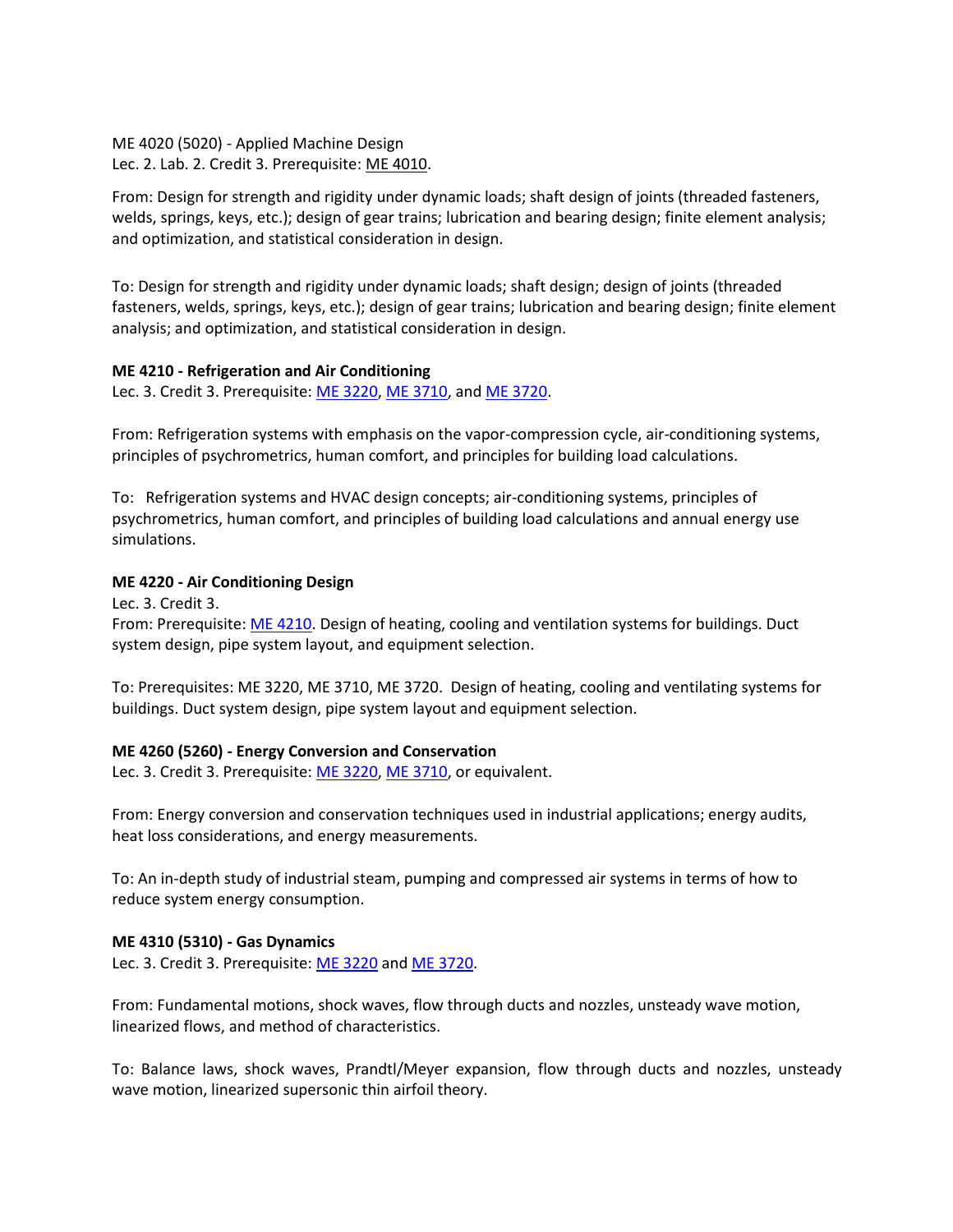#### **ME 4444 - Senior Design Project**

Lec. 2. Lab. 4. Credit 4.

Prerequisite: [ME 3050,](http://catalog.tntech.edu/preview_program.php?catoid=11&poid=1143&returnto=1864#tt9603) [ME 3060,](http://catalog.tntech.edu/preview_program.php?catoid=11&poid=1143&returnto=1864#tt8298) [ME 3900,](http://catalog.tntech.edu/preview_program.php?catoid=11&poid=1143&returnto=1864#tt2497) [ME 4751;](http://catalog.tntech.edu/preview_program.php?catoid=11&poid=1143&returnto=1864#tt3859) an[d ME 4020 \(5020\)](http://catalog.tntech.edu/preview_program.php?catoid=11&poid=1143&returnto=1864#tt2120) as a prerequisite with [ME](http://catalog.tntech.edu/preview_program.php?catoid=11&poid=1143&returnto=1864#tt435)  [4720](http://catalog.tntech.edu/preview_program.php?catoid=11&poid=1143&returnto=1864#tt435) as a corequisite, or [ME 4720](http://catalog.tntech.edu/preview_program.php?catoid=11&poid=1143&returnto=1864#tt9389) as a prerequisite with [ME 4020 \(5020\)](http://catalog.tntech.edu/preview_program.php?catoid=11&poid=1143&returnto=1864#tt4230) as a corequisite.

From: Capstone group design project in mechanical engineering with FE exam review.

To: Capstone group design project in mechanical engineering.

#### **ME 4460 (5460) – Mechanical Properties of Materials**

Lec. 3. Credit 3. Prerequisite: [CEE 3110,](http://catalog.tntech.edu/content.php?filter%5B27%5D=ME&filter%5B29%5D=&filter%5Bcourse_type%5D=-1&filter%5Bkeyword%5D=&filter%5B32%5D=1&filter%5Bcpage%5D=1&cur_cat_oid=11&expand=&navoid=1988&search_database=Filter&filter%5Bexact_match%5D=1#tt1570) [ME 3010,](http://catalog.tntech.edu/content.php?filter%5B27%5D=ME&filter%5B29%5D=&filter%5Bcourse_type%5D=-1&filter%5Bkeyword%5D=&filter%5B32%5D=1&filter%5Bcpage%5D=1&cur_cat_oid=11&expand=&navoid=1988&search_database=Filter&filter%5Bexact_match%5D=1#tt0) or consent of instructor.

From: Elastic and anelastic properties, edge and screw dislocations, slip planes, plastic deformation, and properties of ceramics and polymers.

To: Elastic and anelastic properties, dislocations, slip, plastic deformation, fracture mechanics, creep, fatigue and fatigue crack propagation, materials testing, and introduction to failure analysis.

#### **ME 4480 (5480) - Microstructural Analysis**

Lec. 2. Lab. 2. Credit 3. Prerequisite: [ME 4460 \(5460\).](http://catalog.tntech.edu/content.php?filter%5B27%5D=ME&filter%5B29%5D=&filter%5Bcourse_type%5D=-1&filter%5Bkeyword%5D=&filter%5B32%5D=1&filter%5Bcpage%5D=1&cur_cat_oid=11&expand=&navoid=1988&search_database=Filter&filter%5Bexact_match%5D=1#tt5046)

From: Techniques and applications of microstructural analysis; reflected light microscopy; metallography; electron microscopy; and fractography and failure analysis.

To: Techniques and applications of microstructural analysis; optical microscopy; metallography; electron microscopy; and fractography and failure analysis.

#### **ME 4510 (5510) - Aerodynamics**

Lec. 3. Credit 3. Prerequisite: [ME 3720.](http://catalog.tntech.edu/preview_program.php?catoid=11&poid=1143&returnto=1864#tt2976)

From: Fundamental principles and equations, thin airfoil theory, finite wings, wings in compressible flow, and aerodynamic drag.

To: Atmospheric fluid statics, ideal fluid dynamics, potential flow, lift and drag estimation, powered flight, glides, takeoffs, landings.

#### **ME 4610 - Steam Power Plants**

Lec. 3. Credit 3. Prerequisite: [ME 3220,](http://catalog.tntech.edu/preview_program.php?catoid=11&poid=1143&returnto=1864#tt8519) [ME 3710,](http://catalog.tntech.edu/preview_program.php?catoid=11&poid=1143&returnto=1864#tt984) and [ME 3720.](http://catalog.tntech.edu/preview_program.php?catoid=11&poid=1143&returnto=1864#tt2775)

From: Fuels, coal properties, firing methods, boilers and other heat exchangers, turbine characteristics, cooling water and towers, dust collection, new developments, and plant trip.

To: Energy sources, Fuels, firing methods, boilers, turbine characteristics, cooling water and cooling towers, dust collection, new developments in energy generation, plant trip.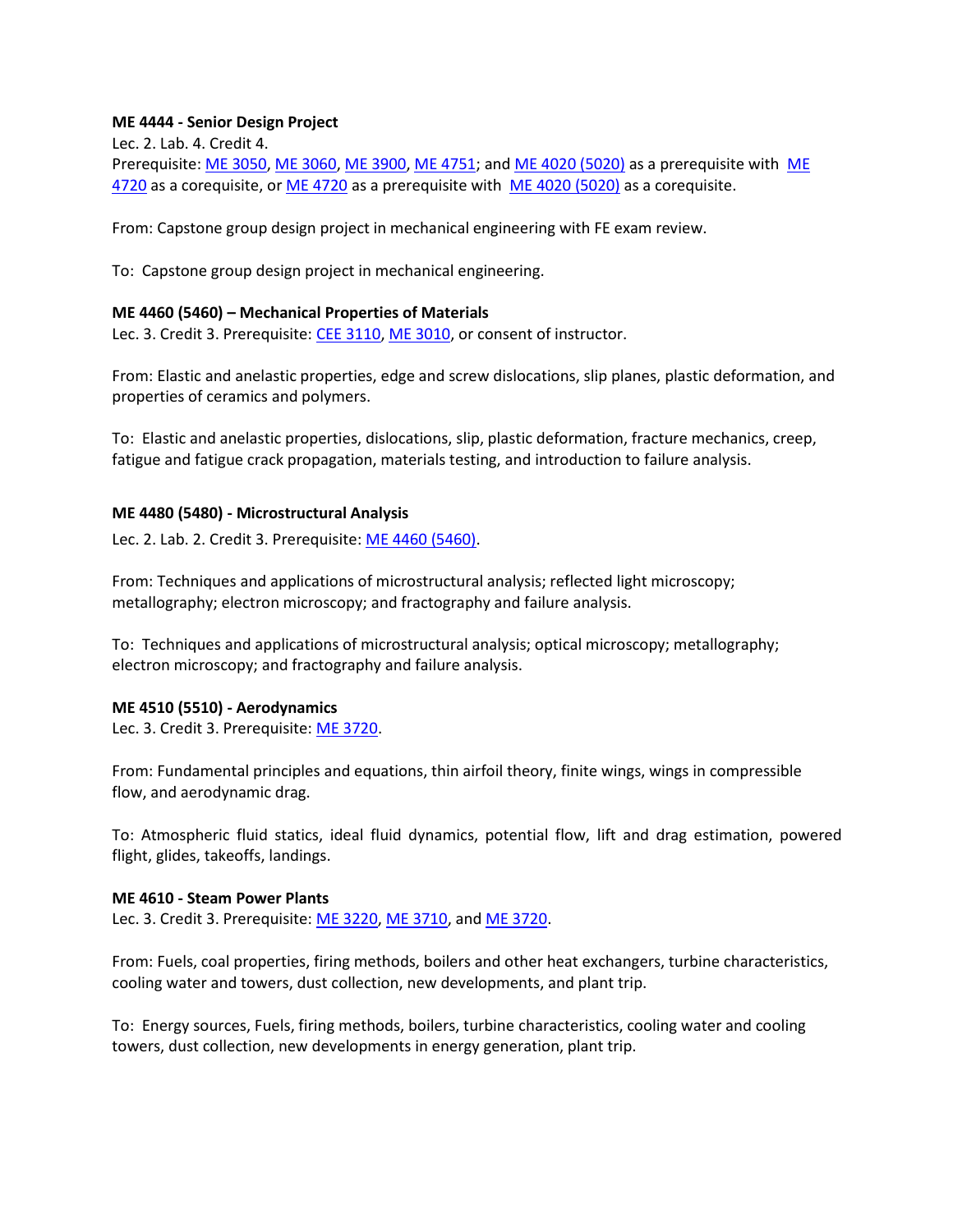#### **ME 4620 (5620) - Turbomachinery**

Lec. 3. Credit 3. Prerequisite: [ME 3720.](http://catalog.tntech.edu/preview_program.php?catoid=11&poid=1143&returnto=1864#tt7304)

**From:** Presents a generalized description and unified theory of the design and operation of rotating machinery in which energy transfer occurs due to velocity changes; design methods for various types of turbomachines –pumps, fans, compressors, and turbines.

To: Presents a generalized description and unified theory pertaining to the classification, operation, selection and basic design of rotating turbomachines - pumps, fans, compressors, and turbines; topics of current interest.

# **ME 4930 (5930) - Noise Control** Cross-listing: [CEE 4930 \(5930\)](http://catalog.tntech.edu/preview_program.php?catoid=11&poid=1143&returnto=1864#tt8745)

Lec. 2. Lab. 2. Credit 3. Prerequisite: [MATH 2120](http://catalog.tntech.edu/preview_program.php?catoid=11&poid=1143&returnto=1864#tt5786) an[d PHYS 2110.](http://catalog.tntech.edu/preview_program.php?catoid=11&poid=1143&returnto=1864#tt6858)

From: Identification and description of noise sources and noise radiation, methods of noise measurement and criteria for noise levels, principles, and techniques of noise control.

*To:* Identification and description of noise sources and noise radiation, methods of noise measurement and criteria for noise levels, principles and techniques of noise control.

**Motion.** Dr. Darvennes, representing Dr. Rao, moved to approve the changes effective Fall 2014. The motion was seconded by Dr. Robinson and carried.

## **13. Approval of Course Deletion, Changes and Curriculum Changes from the Department of Manufacturing and Engineering Technology**

In a memorandum dated February 26, 2014, approval was requested for the following:

Course Deletion: MET 4610 Engineering Technology Seminar Lec. 1, Credit 1

#### Course Changes:

FROM:

MET 1100 - Introduction to Manufacturing Engineering Technology Lec. 1. Lab. 2. Credit 2. Introduction to the materials and processes used in the manufacturing of metals, ceramics, polymers, and wood products.

#### TO:

MET 1100 - Introduction to Manufacturing Engineering Technology Lec. 1. Lab. 2. Credit 2. Introduction to the materials and processes used in the manufacturing of metals, ceramics, polymers, composites and wood products.

#### FROM:

MET 1835 - Applications of Math in Engineering Technology Lab - Lab. 2. Credit 1. Prerequisite: MATH 1830, ENGR 1120. Use of integral and differential calculus with numerical applications for engineering technology.

TO: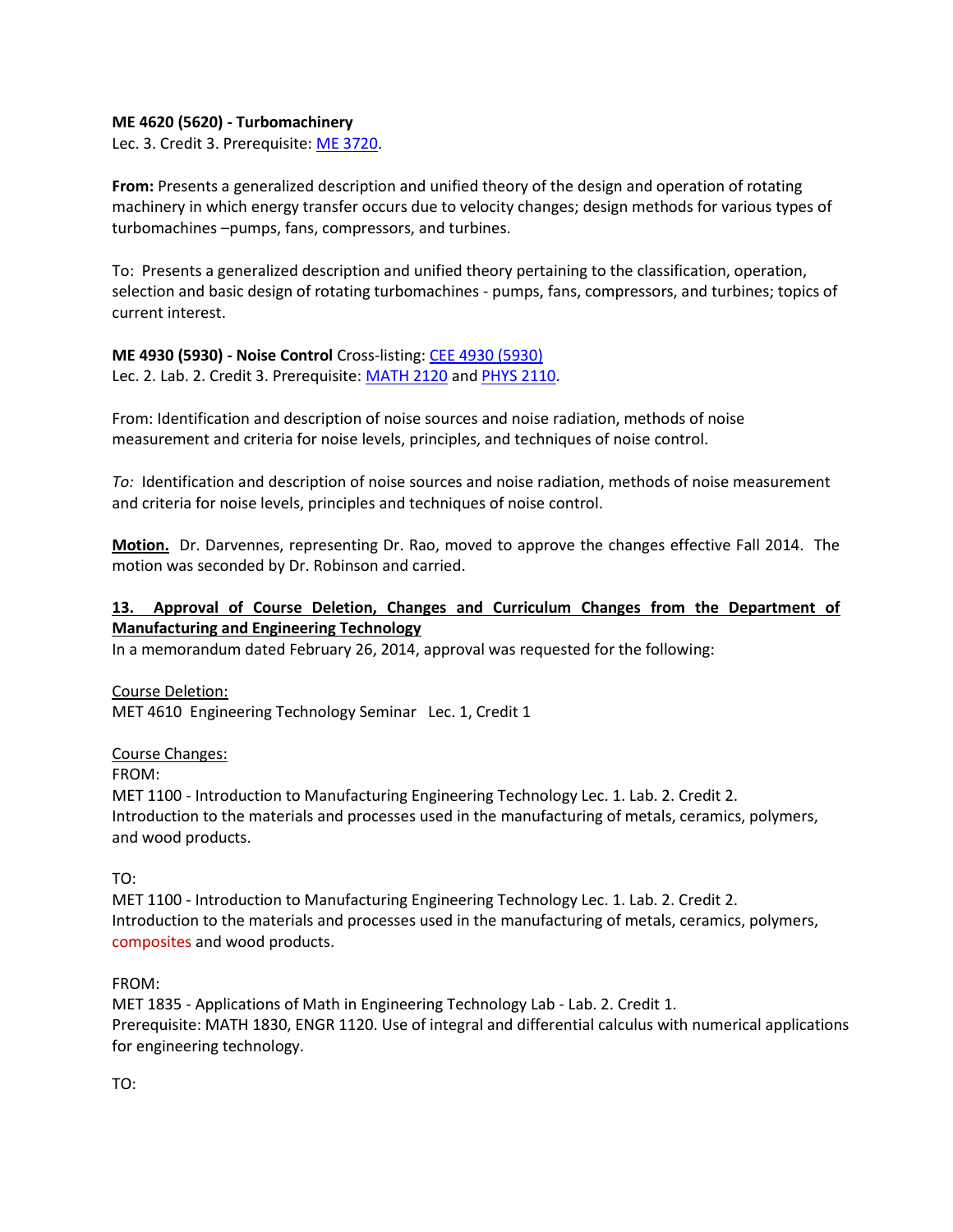MET 1835 - Applications of Math in Engineering Technology Lab - Lab. 2. Credit 1. Prerequisite: MATH 1910, ENGR 1120. Use of integral and differential calculus with numerical applications for engineering technology.

## FROM:

MET 3000 - Principles of Metal Casting Lec 1. Lab 2. Credit 2.

Prerequisite: ENGR 1110, MET 1100, and ME 3110. Principles of molding and casting aluminum, brass and gray iron. Use of cores, patterns and machine molding included.

## TO:

MET 3000 - Principles of Metal Casting Lec 1. Lab 2. Credit 2.

Prerequisite: ENGR 1110, MET 1100, and ME 3110. Principles of molding and casting aluminum, bronze and gray iron. Use of cores, patterns and machine molding included.

## FROM:

MET 3060 - Computer Numerical Control Machining Practices Lec. 1. Lab. 4. Credit 3. Prerequisite: ENGR 1120 and MET 2063. Theory of numerical control equipment and programming for machine setup and operation of CNC equipment.

## TO:

MET 3060 - Computer Numerical Control Machining Practices Lec. 2. Lab 2. Credit 3. Prerequisite: ENGR 1120 and MET 2063. Theory of numerical control equipment and programming for machine setup and operation of CNC milling and turning equipment.

#### FROM:

MET 3403 - Applied Machine Elements Lec. 2. Lab. 2. Credit 3.

Prerequisite: MET 2400, MET 3301, ME 3110, PHYS 2010. Static and dynamic properties of materials. Principles of machine elements calculations, components selection, assembly, and lubrication.

#### **TO:**

MET 3403 - Applied Machine Elements Lec. 2. Lab. 2. Credit 3.

Prerequisite: MET 2400, MET 3301, ME 3110, PHYS 2010. Static and dynamic properties of materials. Principles of machine elements calculations, components selection, assembly, and lubrication.

#### FROM:

MET 3700 - Manufacturing Cost Estimating Lec. 2. Credit 2.

This is an experiential learning course where the students participate in solving an industrial problem. This course requires the application of computer-aided design, bill of materials, manufacturing processes, process design, writing a report, and presentation of the results.

TO:

MET 3700 - Manufacturing Cost Estimating Lec. 2. Credit 2.

Prerequisite: Junior standing, MET 1100. This is an experiential learning course where the students participate in solving an industrial problem. This course requires the application of computer-aided design, bill of materials, manufacturing processes, process design, writing a report, and presentation of the results.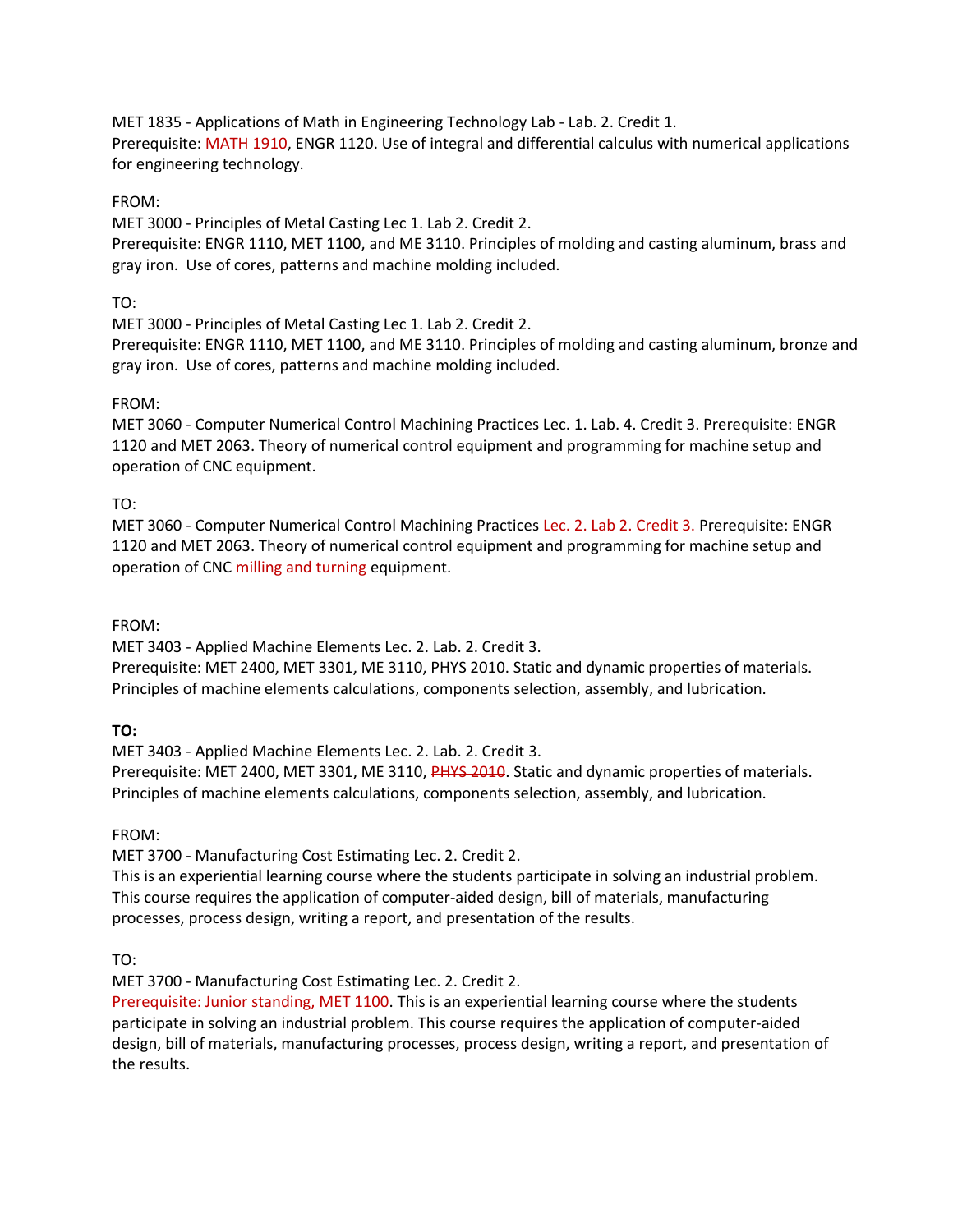#### FROM:

MET 4060/5060 - CNC Concepts, Advanced Techniques & Applications Lec. 2. Lab. 2. Credit 3. Prerequisite: MET 3060. An in-depth study of programming systems, techniques and applications. Students enrolled in the 5000-level course will be required to complete additional work as stated in the syllabus.

## TO:

MET 4060/5060 - CNC Concepts, Advanced Techniques & Applications Lec. 2. Lab. 2. Credit 3. Prerequisite: MET 3060 or consent of instructor. An in-depth study of programming systems, techniques and applications. Students enrolled in the 5000-level course will be required to complete additional work as stated in the syllabus.

#### FROM:

MET 4200 (5200) - Industrial Electronics Lec. 2. Lab. 2. Credit 3. Prerequisite: MET 3200. The fundamentals of process control, transducers, signal processing, feedback loops, activators, and analog and digital controllers. Students enrolled in the 5000-level course will be required to complete additional work as stated in the syllabus.

## TO:

MET 4200 (5200) - Industrial Electronics Lec. 2. Lab. 2. Credit 3.

Prerequisite: MET 3200 or consent of instructor . The fundamentals of process control, transducers, signal processing, feedback loops, activators, and analog and digital controllers. Students enrolled in the 5000-level course will be required to complete additional work as stated in the syllabus.

#### FROM:

MET 4210 (5210) - Programmable Logic Controllers and Process Control Lec. 2. Lab. 2. Credit 3. Prerequisite: MET 4200 Programmable logic controllers (PLC's) and automated process control; design and implementation of an automatic controlled industrial process. Students enrolled in the 5000-level course will be required to complete additional work as stated in the syllabus.

#### TO:

MET 4210 (5210) - Programmable Logic Controllers and Process Control Lec. 2. Lab. 2. Credit 3. Prerequisite: MET 4200 (5200) or consent of instructor. Programmable logic controllers (PLC's) and automated process control; design and implementation of an automatic controlled industrial process. Students enrolled in the 5000-level course will be required to complete additional work as stated in the syllabus.

#### FROM:

MET 4220 (5220) - Industrial Automation and Robotics Lec. 2. Lab. 2. Credit 3. Prerequisite: MET 3060. Studies in the theory and application of industrial automation relating to manufacturing. Students enrolled in the 5000-level course will be required to complete additional work as stated in the syllabus.

#### TO:

MET 4220 (5220) - Industrial Automation and Robotics Lec. 2. Lab. 2. Credit 3. Prerequisite: MET 3060, MET3200 or consent of instructor. Studies in the theory and application of industrial automation relating to manufacturing. Students enrolled in the 5000-level course will be required to complete additional work as stated in the syllabus.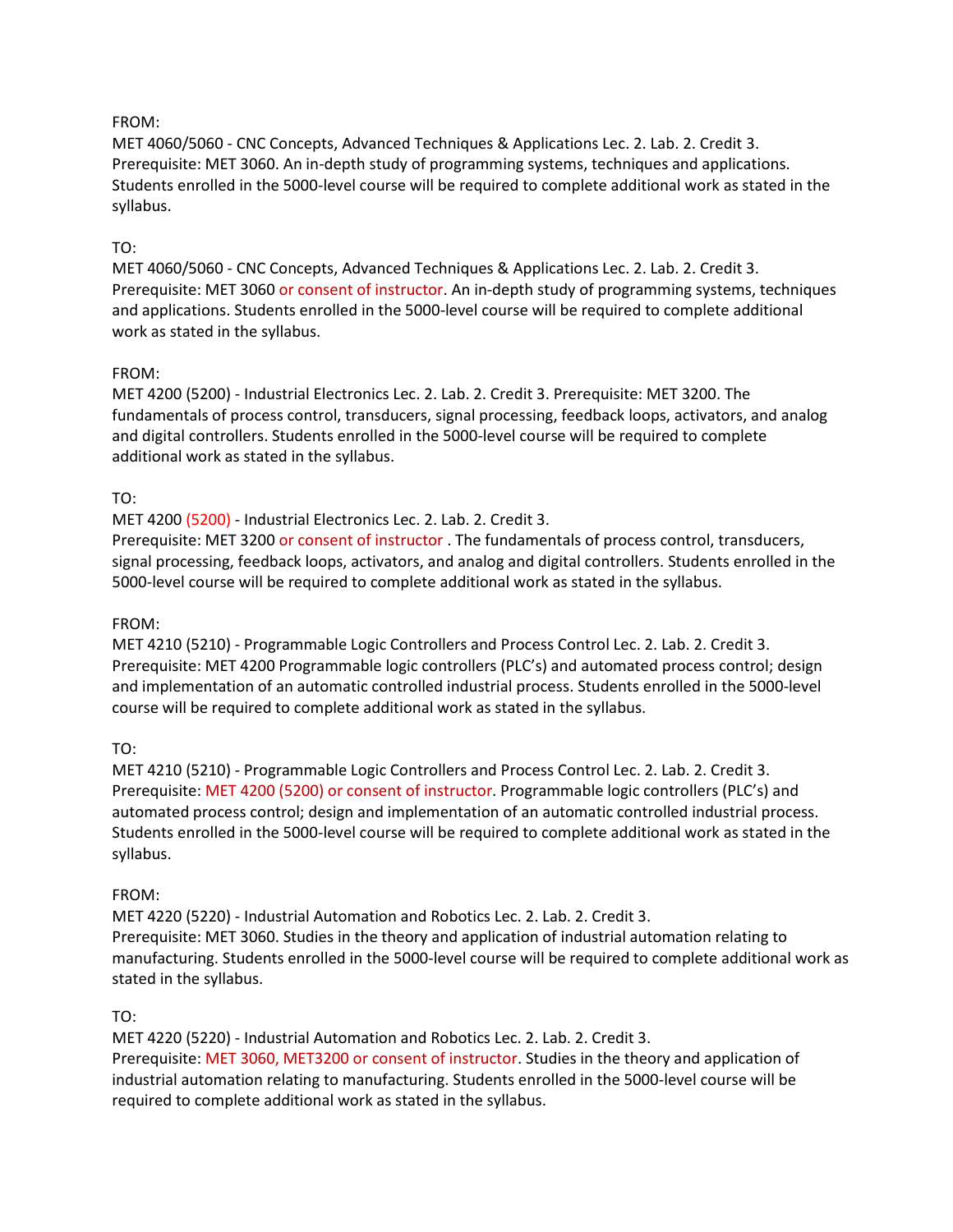#### . FROM:

MET 4300 (5300) - Advanced Cad Techniques Lec. 2. Lab. 2. Credit 3. Prerequisite: MET 3301. An in-depth course using Cad as a design tool that examines multiview drawings, layers, dimensioning, blocks, and sectional views. Students enrolled in the 5000-level course will be required to complete additional work as stated in the syllabus.

#### TO:

MET 4300 (5300) - Advanced Cad Techniques Lec. 2. Lab. 2. Credit 3.

Prerequisite: MET 3301 or consent of instructor. An in-depth course using Cad as a design tool that examines multiview drawings, layers, dimensioning, blocks, and sectional views. Students enrolled in the 5000-level course will be required to complete additional work as stated in the syllabus.

## FROM:

MET 4310 (5310) - Plant Layout and Materials Handling Lec. 2. Lab. 2. Credit 3. Prerequisite: MET 3301, MET 3710. An analysis of materials movement within industrial organizations. Students enrolled in the 5000-level course will be required to complete additional work as stated in the syllabus.

## TO:

MET 4310 (5310) - Plant Layout and Materials Handling Lec. 2. Lab. 2. Credit 3. Prerequisite: MET 3301, MET 3710 or consent of instructor. An analysis of materials movement within industrial organizations. Students enrolled in the 5000-level course will be required to complete additional work as stated in the syllabus.

#### FROM:

MET 4400 (5400) - Geometric Dimensioning and Tolerancing Lec. 2. Lab. 2. Credit 3. Prerequisite: ENGR 1110, MET 3301. This course will cover the geometric conformance and tolerancing theory and application pertaining to ANSI/ASME Y14.5M-1994 via computer graphics and other electronic data systems for design, manufacture, verification, and similar processes. Students enrolled in the 5000-level course will be required to complete additional work as stated in the syllabus.

#### TO:

MET 4400 (5400) - Geometric Dimensioning and Tolerancing Lec. 2. Lab. 2. Credit 3. Prerequisite: ENGR 1110, MET 3301 or consent of instructor. This course will cover the geometric conformance and tolerancing theory and application pertaining to ANSI/ASME Y14.5M-1994 via computer graphics and other electronic data systems for design, manufacture, verification, and similar processes. Students enrolled in the 5000-level course will be required to complete additional work as stated in the syllabus.

## FROM:

MET 4430 (5430) - Industrial Supervision Lec. 3. Credit 3.

Prerequisite: Senior standing. Supervisory responsibilities in an organization and procedures for meeting these responsibilities. Students enrolled in the 5000-level course will be required to complete additional work as stated in the syllabus.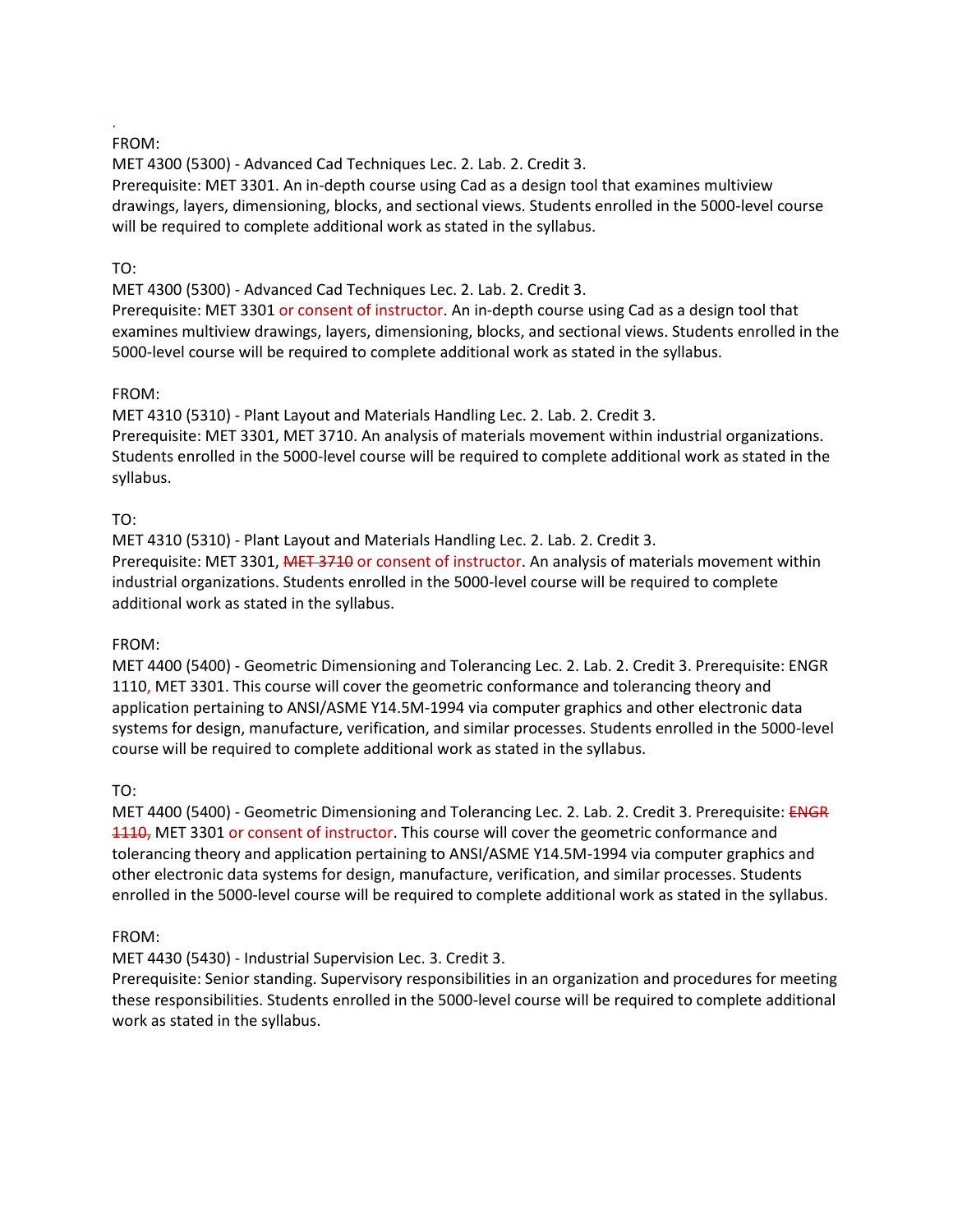#### TO:

MET 4430 (5430) - Industrial Supervision Lec. 3. Credit 3.

Prerequisite: Senior or graduate standing. Supervisory responsibilities in an organization and procedures for meeting these responsibilities. Students enrolled in the 5000-level course will be required to complete additional work as stated in the syllabus.

#### FROM:

MET 4450 (5450) - Rapid Prototyping Lec. 2. Lab. 2. Credit 3.

Prerequisite: MET 3301 or consent of instructor. This course prepares students to create a rapid prototyping file from a computer aided design file, determine the prototype for the model or part, and create a production plan for the part. Students enrolled in the 5000-level course will be required to complete additional work as stated in the syllabus.

## TO:

MET 4450 (5450) - Rapid Prototyping Lec. 2. Lab. 2. Credit 3.

Prerequisite: MET 3301. This course prepares students to create a rapid prototyping file from a computer aided design file, determine the prototype for the model or part, and create a production plan for the part. Students enrolled in the 5000-level course will be required to complete additional work as stated in the syllabus.

## FROM:

MET 4500 (5500) - Tool Design Lec. 2. Lab. 2. Credit 3. Prerequisite: MET 2063, MET 3301. This course covers an integrated treatment of tool design, specification and application by the use of standard tooling data. Students enrolled in the 5000-level course will be required to complete additional work as stated in the syllabus.

#### TO:

MET 4500 (5500) - Tool Design Lec. 2. Lab. 2. Credit 3.

Prerequisite: MET 2063, MET 3301 or consent of instructor. This course covers an integrated treatment of tool design, specification and application by the use of standard tooling data. Students enrolled in the 5000-level course will be required to complete additional work as stated in the syllabus.

#### FROM:

MET 4620 - Senior Projects Lec. 2. Lab. 2. Credit 3. Prerequisite: MET 3403, MET 4200. This course is the capstone experience, which requires both teamwork and individual skills in identifying and solving an industrial problem. It requires the application of design, manufacturing processing, project management plan and public presentation of results.

#### TO:

MET 4620 - Senior Projects Lec. 2. Lab. 2. Credit 3.

Prerequisite: MET 3403, MET 4200 or consent of instructor. This course is the capstone experience, which requires both teamwork and individual skills in identifying and solving an industrial problem. It requires the application of design, manufacturing processing, project management plan and public presentation of results.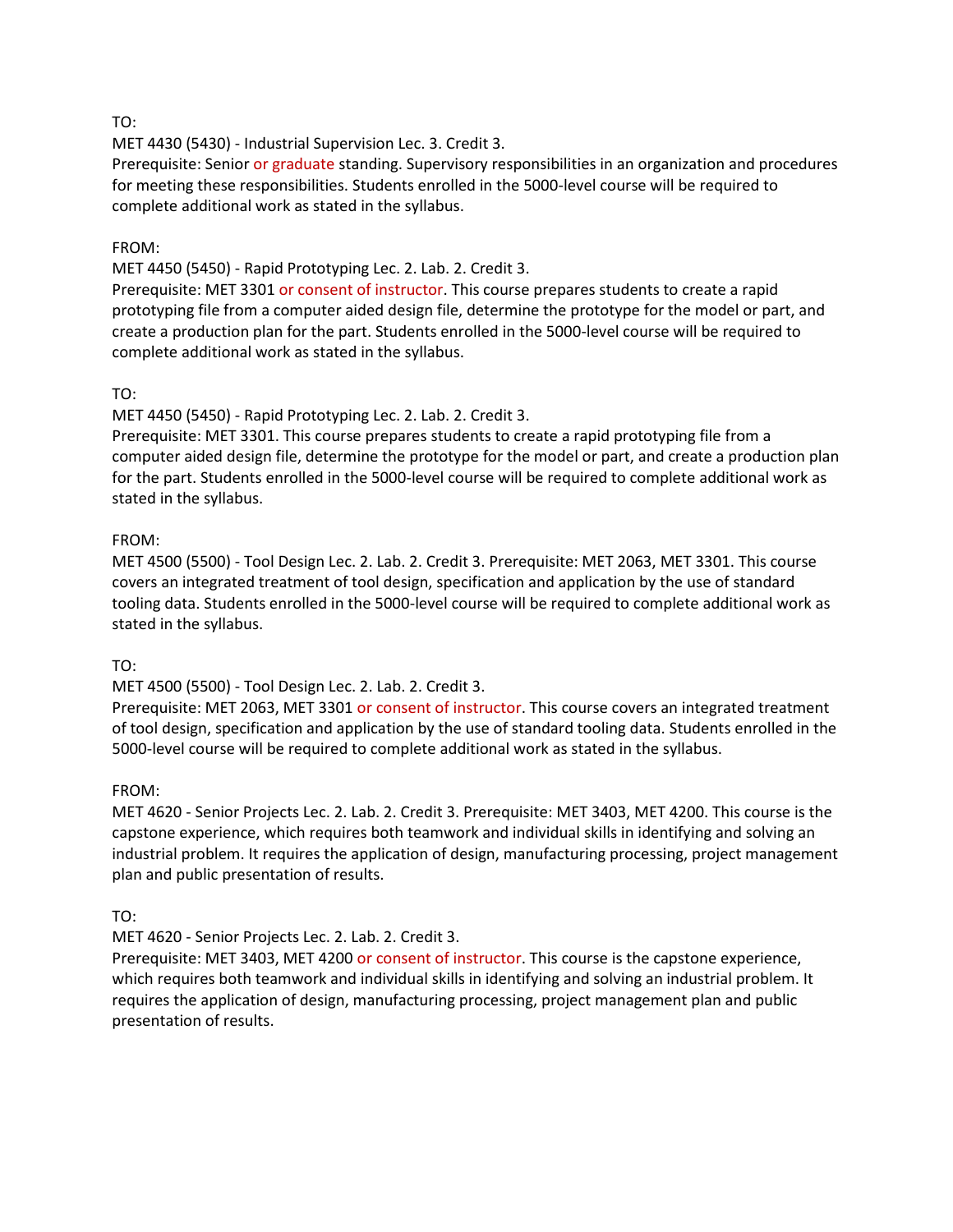FROM:

MET 4990 - Special Problems Lec. 1. Lab. 4. Credit 3.

Prerequisite: Senior standing. Investigations of industrial topics in the student's area of interest. May be taken under different subtitles to a maximum of six credits. A particular topic may be offered at most twice under the MET 4990 number.

TO:

MET 4990 - Special Problems Lec. 2. Lab. 2. Credit 3.

Prerequisite: Senior standing. Investigations of industrial topics in the student's area of interest. May be taken under different subtitles to a maximum of six credits. A particular topic may be offered at most twice under the MET 4990 number.

Curriculum Changes: FROM**:** BS in Engineering Technology with Emphasis in Technology Management

TO:

BS in Engineering Technology with Emphasis in Engineering Technology Management

Changes requested in the BS in Engineering Technology with emphasis in Manufacturing Engineering Technology:

Drop MET 4430 and

Add MET 4550, MET 4600 and MET 4650

Changes requested in the BS in Engineering Technology with emphasis in Technology Management

Add MET 4010 and MET 4430.

**Motion.** Dr. Fidan, representing Dr. Elsawy, moved to approve the changes effective Summer 2014. The motion was seconded by Dr. Loutzeheiser and carried.

## **14. Approval of Deletion of Concentration and Addition of New Concentration from the Department of Computer Science**

In a memorandum dated March 5, 2014, approval was requested for the following:

Deletion of Concentration: Computer Science and Information Technology (CSIT) Effective: Fall 2015

New Concentration Addition: Computer Science in Cyber-Security (CSEC) Effective: Spring 2015 Note: Curriculum and TBR forms on file in Office of Associate Provost.

**Motion.** Dr. Talbert moved to approve the changes. The motion was seconded by Dr. Raymondo and carried.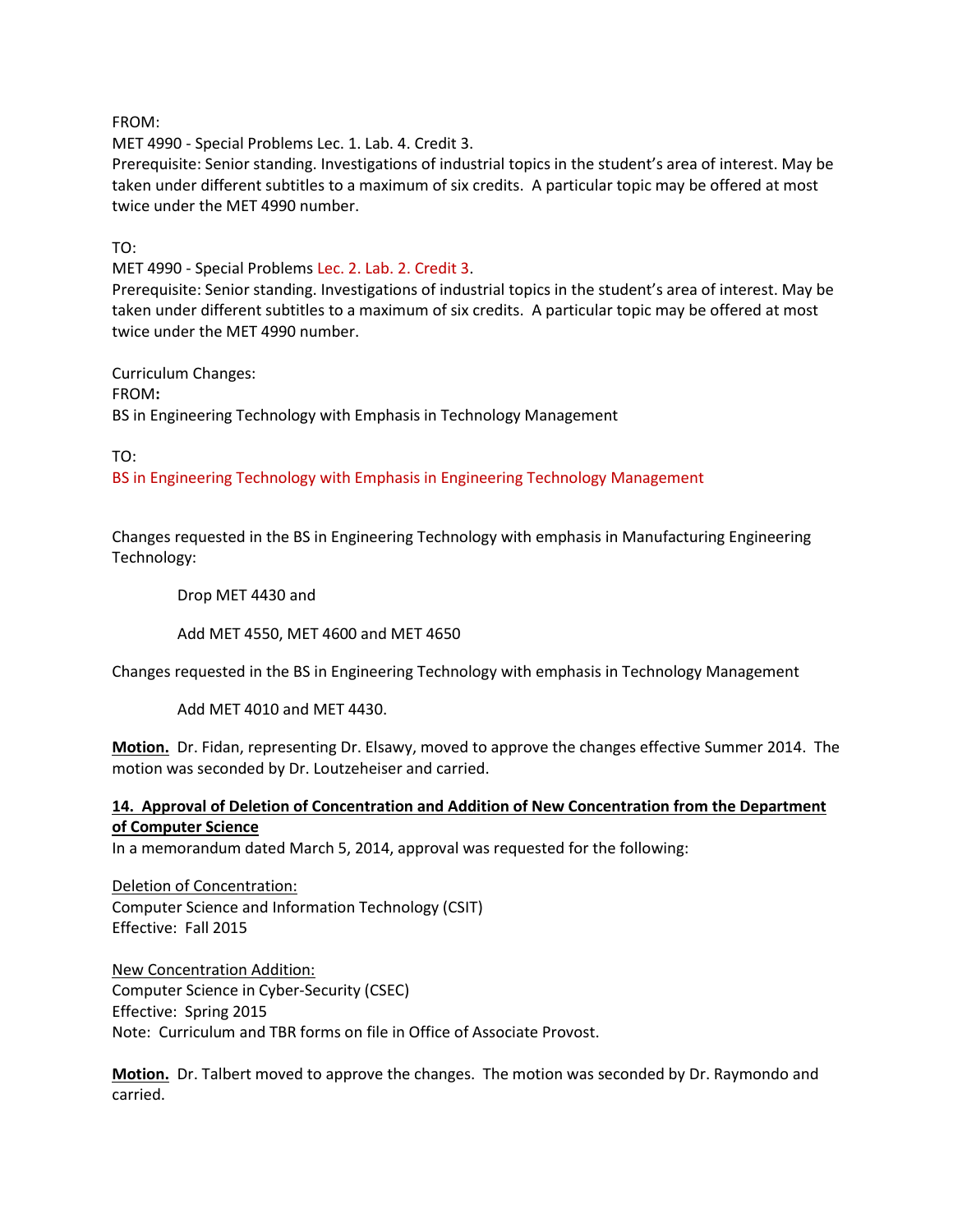## **15. Approval of Course and Curriculum Changes from the Department of Civil & Environmental Engineering**

In a memorandum dated March 12, 2014, approval was requested for the following:

Course Changes: FROM: CEE 2110 - Statics Lec. 3. Credit 3. Prerequisite: [MATH 1920](http://catalog.tntech.edu/content.php?filter%5B27%5D=CEE&filter%5B29%5D=&filter%5Bcourse_type%5D=-1&filter%5Bkeyword%5D=&filter%5B32%5D=1&filter%5Bcpage%5D=1&cur_cat_oid=11&expand=&navoid=1988&search_database=Filter&filter%5Bexact_match%5D=1#tt1423) and [PHYS 2110](http://catalog.tntech.edu/content.php?filter%5B27%5D=CEE&filter%5B29%5D=&filter%5Bcourse_type%5D=-1&filter%5Bkeyword%5D=&filter%5B32%5D=1&filter%5Bcpage%5D=1&cur_cat_oid=11&expand=&navoid=1988&search_database=Filter&filter%5Bexact_match%5D=1#tt9742) (PHYS 2110 may be taken concurrently). Vector algebra, resultants, equilibrium, friction, centroids, moment of inertia, trusses, machines and frames, beam shear and moments.

TO:

CEE 2110 - Statics Lec. 3. Credit 3. Prerequisite: [PHYS 2110](http://catalog.tntech.edu/content.php?filter%5B27%5D=CEE&filter%5B29%5D=&filter%5Bcourse_type%5D=-1&filter%5Bkeyword%5D=&filter%5B32%5D=1&filter%5Bcpage%5D=1&cur_cat_oid=11&expand=&navoid=1988&search_database=Filter&filter%5Bexact_match%5D=1#tt9742) (PHYS 2110 may be taken concurrently); C or better in [MATH 1920.](http://catalog.tntech.edu/content.php?filter%5B27%5D=CEE&filter%5B29%5D=&filter%5Bcourse_type%5D=-1&filter%5Bkeyword%5D=&filter%5B32%5D=1&filter%5Bcpage%5D=1&cur_cat_oid=11&expand=&navoid=1988&search_database=Filter&filter%5Bexact_match%5D=1#tt1423) Vector algebra, resultants, equilibrium, friction, centroids, moment of inertia, trusses, machines and frames, beam shear and moments.

Justification: Students receiving a D in MATH 1920 are not mathematically prepared for CEE 2110, which is a fundamental engineering course in the CEE curriculum. A "C or better in MATH 1920" is required for subsequent MATH courses in the CEE curriculum.

Impact on Faculty: NONE Financial Impact: NONE **Effective Date**: Fall 2014

#### **1. Prerequisite Change**

The CEE department requests the following prerequisite change:

FROM: CEE 3110 - Mechanics of Materials Lec. 3. Credit 3. Prerequisite: [CEE 2110](http://catalog.tntech.edu/content.php?filter%5B27%5D=CEE&filter%5B29%5D=&filter%5Bcourse_type%5D=-1&filter%5Bkeyword%5D=&filter%5B32%5D=1&filter%5Bcpage%5D=1&cur_cat_oid=11&expand=&navoid=1988&search_database=Filter&filter%5Bexact_match%5D=1#tt8013). Stress, strain, Hooke's law, extension, torsion, and bending; beam deflections, column buckling, and combined stresses.

TO:

CEE 3110 - Mechanics of Materials Lec. 3. Credit 3. Prerequisite: C or better i[n CEE 2110](http://catalog.tntech.edu/content.php?filter%5B27%5D=CEE&filter%5B29%5D=&filter%5Bcourse_type%5D=-1&filter%5Bkeyword%5D=&filter%5B32%5D=1&filter%5Bcpage%5D=1&cur_cat_oid=11&expand=&navoid=1988&search_database=Filter&filter%5Bexact_match%5D=1#tt8013). Stress, strain, Hooke's law, extension, torsion, and bending; beam deflections, column buckling, and combined stresses.

Impact on Faculty: NONE Financial Impact: NONE Effective Date: Fall 2014

**2. Prerequisite Change**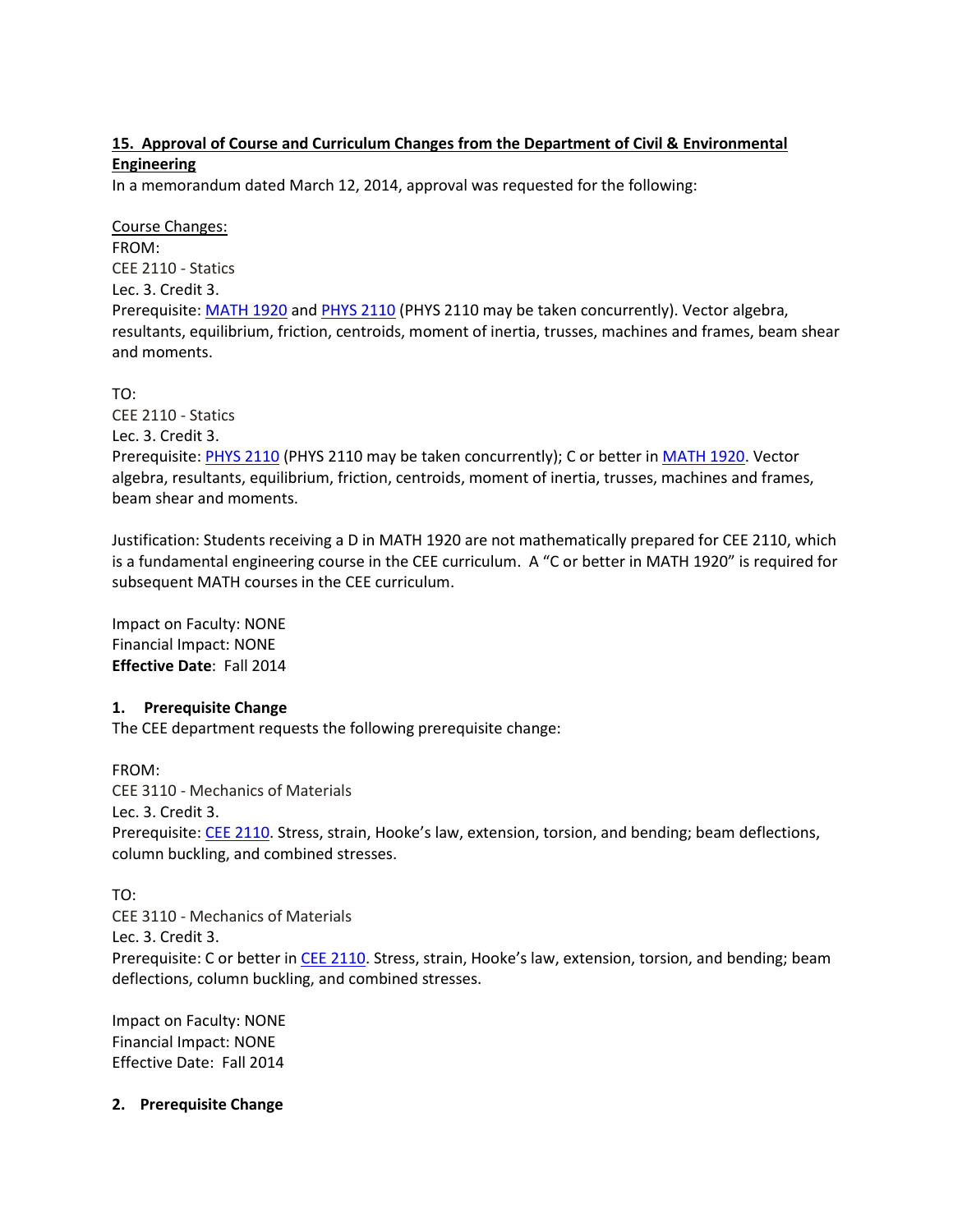The CEE department requests the following prerequisite change:

FROM:

CEE 4950 - Senior Design Project

Lab. 6. Credit 3.

Prerequisite: Senior standing. Comprehensive design project of civil engineering projects using a team approach.

TO:

CEE 4950 - Senior Design Project Lab. 6. Credit 3. Prerequisite: Consent of instructor. Comprehensive design project of civil engineering projects using a team approach.

#### Curriculum Changes:

The CEE department requests a change in Technical Electives from ECE 3810 Fundamentals of Electrical Engineering only to ECE 3810 or ECE 2010 Electrical Circuits I.

#### **Junior Year**

- CEE 3020 Surveying Credit: 3.
- CEE 3030 Civil Engineering Materials Credit: 3.
- CEE 3320 Structural Mechanics Credit: 3.
- CEE 3413 Environmental Engineering Credit: 3.
- CEE 3420 Hydraulics Credit: 3.
- CEE 3610 Transportation Engineering Credit: 3.
- CEE 4310 Structural Steel Design Credit: 3.
- CEE 3720 Engineering Statistics Credit: 2. or
- MATH 3470 Introductory Probability and Statistics Credit: 3.
- ME 3720 Fluid Mechanics Credit: 3.
- ECE 3810 Fundamentals of Electrical Engineering Credit: 3. Or
- ECE 2010 Electrical Circuits I Credit: 3. or
- ME 3210 Thermodynamics I Credit: 3. or
- CHE 3010 Thermodynamics of Chemical Processes Credit: 3
- Approved CEE lab elective Credit 1. $<sup>6</sup>$ </sup>
- MATH Elective Credit 3. $3$

**Motion.** Dr. Click, representing Dr. Mohr, moved to approve the changes effective Fall 2014. The motion was seconded by Dr. Loutzenheiser and carried.

#### **16. Approval of Course Additions and Catalog Changes from the School of Nursing**

In memorandums dated February 28 and March 12, 2014, approval was requested for the following:

#### Course Additions: (Feb 28 memo)

NURS 3040 Collaborative Care: Nurses' Role in the Health Care Team Lec. 3, Credit 3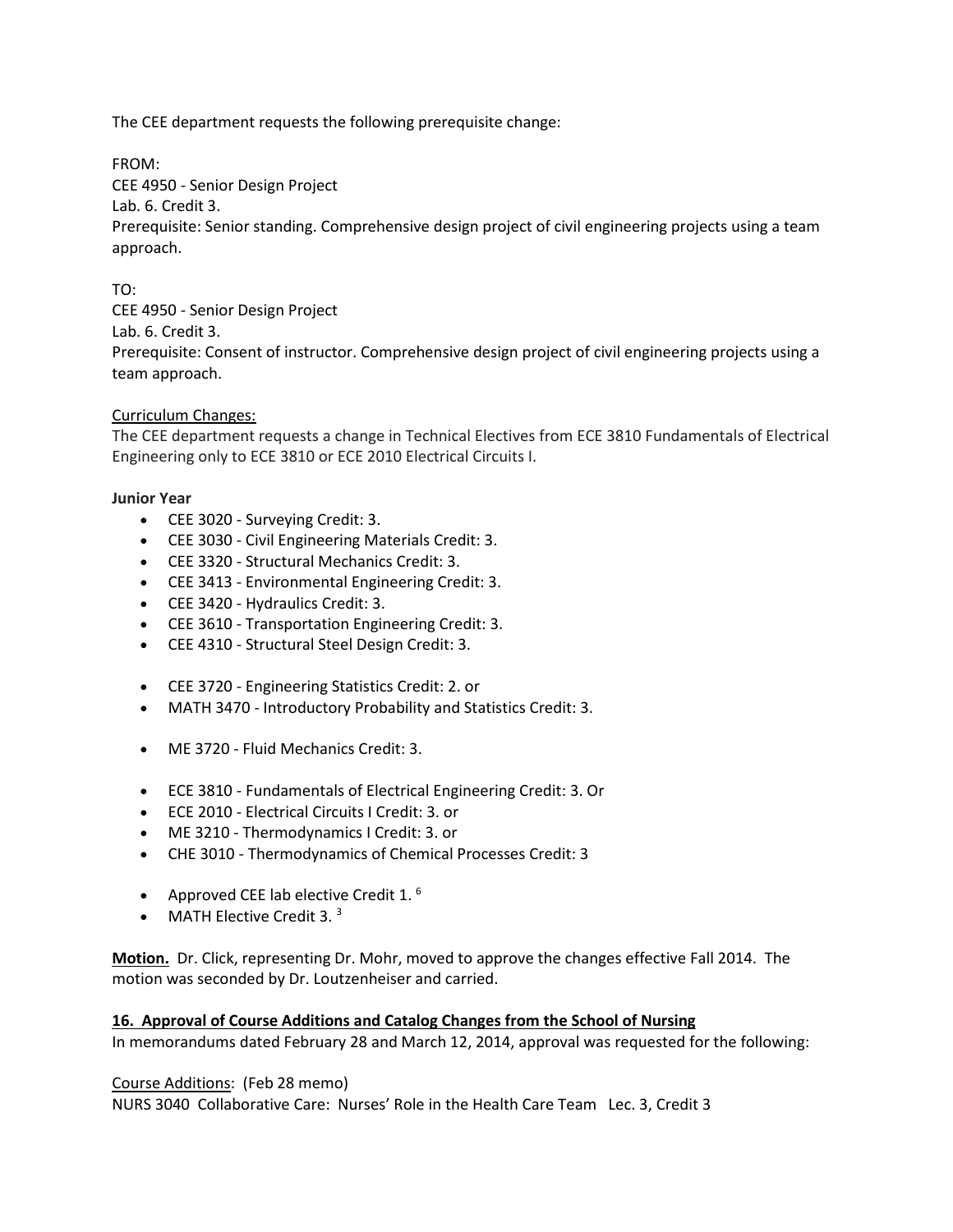This course examines the role of the interdisciplinary health care team to make a difference in the lives of patients. It prepares the student to contribute in significant ways to safe and effective care within a multidisciplinary team.

NURS 3050 Pediatric Illnesses and Related Care (On-Line Course) Lec. 1, Credit 1 This course provides a study of the more common illnesses of the pediatric population requiring inpatient treatment.

Catalog Changes: (March 12 memo) The following changes are needed, effective with the 2014-2015 Undergraduate Catalog:

BSN Curriculum Footnote Revision

From:

Footnote #2: Three hours of electives may be obtained through successful completion of 1 three hour nursing elective or other electives substituted by special permission of the Nursing School.

To:

Footnote #2: A total of 3 hours of electives to be approved and substituted by the School of Nursing.

#### BSN Curriculum Footnote Addition

Footnote#3: Students who require readmission to the nursing program after an unsuccessful semester will be required to take NURS 4990, a special topics course focused on testing remediation and study habits.

**Motion.** Dr. Jared, representing Dr. Russell, moved to approve the changes effective Fall 2014. The motion was seconded by Ms. Galloway and carried.

#### **17. Approval of Course Addition and Changes from the School of Interdisciplinary Studies**

In a memorandum dated March 15, 2014, approval was requested for the following:

#### Course Addition:

LIST 2010 Introduction to Religious Studies Lec. 3, Credit 3

Introduction to the academic study of religion and the field of Religious Studies. Students will explore basic questions related to religion in a cultural, historical and personal context. In addition, the course will offer an overview of five major world religions: Buddhism, Christianity, Hinduism, Islam, and Judaism.

#### Course Changes:

LIST 4091, 4092, and 4093 – Special Topics

Change in course description: Remove prerequisite and consent of advisor and Dean. Add: May be repeated if topic is different. No more than 9 hours of LIST 4091, 4092, and 4093 may be used for degree.

LIST 4850: Special Topics in Organizational Leadership

Change in course description: Remove consent of instructor. Add: May be repeated if topic is different. No more than nine hours of LIST 4850 may be used for degree.

#### From: LIST 4091 – Special TopicsCredit 1, 2, 3.

Prerequisite: Senior standing. Consent of advisor and Dean of Interdisciplinary Studies. Upper division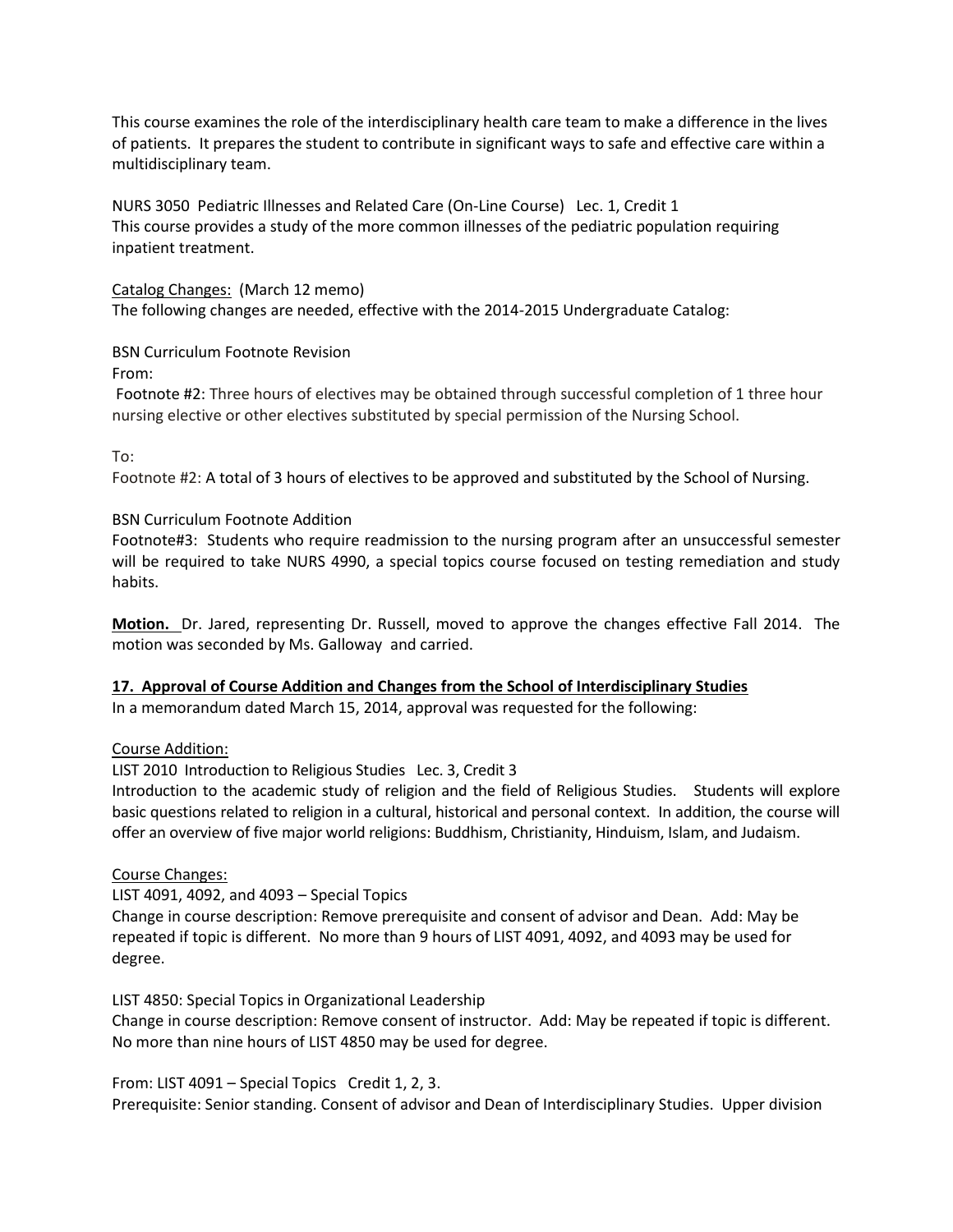level study in a specific topic not commonly found in a discipline on campus, not to include work experience.

To: LIST 4091 – Special TopicsCredit 1, 2, 3, Lec. 1 - 3.

Upper division level study in a specific topic not commonly found in a discipline on campus, not to include work experience. May be repeated if topic is different. No more than a combined total of nine hours of LIST 4091, 4092, and 4093 may be used for degree.

From: LIST 4092 – Special TopicsCredit 1, 2, 3.

Prerequisite: Senior standing. Consent of advisor and Dean of Interdisciplinary Studies. Upper division level study in a specific topic not commonly found in a discipline on campus, not to include work experience.

To: LIST 4092 – Special TopicsCredit 1, 2, 3, Lec. 1 - 3.

Upper division level study in a specific topic not commonly found in a discipline on campus, not to include work experience. May be repeated if topic is different. No more than a combined total of nine hours of LIST 4091, 4092, and 4093 may be used for degree.

From: LIST 4093 – Special TopicsCredit 1, 2, 3.

Prerequisite: Senior standing. Consent of advisor and Dean of Interdisciplinary Studies. Upper division level study in a specific topic not commonly found in a discipline on campus, not to include work experience.

To: LIST 4093 – Special TopicsCredit 3, Lec. 1 - 3.

Upper division level study in a specific topic not commonly found in a discipline on campus, not to include work experience. May be repeated if topic is different. No more than a combined total of 9 hours of LIST 4091, 4092, and 4093 may be used for degree.

From: LIST 4850 – Special Topics in Organizational Development Credit 3. Consent of faculty; concentration on a topic in Organization Development. May be repeated with different topics. No more than nine hours of special topics may be used for degree.

To: LIST 4850 – Special Topics in Organizational DevelopmentCredit 3, Lec. 3. Concentration on a topic in Organization Development. May be repeated with different topics. No more than a total of nine hours of LIST 4850 may be used for degree.

**Motion.** Dr. Frye moved to approve the changes. The motion was seconded by Dr. Eisen and carried.

## **18. Approval of Course Additions and Curriculum Changes from the Department of Sociology and Political Science**

In two memorandums dated February 17, 2014, approval was requested for the following:

#### Course Additions:

CJ/SOC 3640 Cybercrime Lec. 3. Credit 3.

Prerequisite: SOC 1010 or CJ 2660 or consent of the instructor. This course provides a broad introduction into the world of cybercrime. Cybercrime includes various forms of criminal activity and is broadly defined as the destruction, theft, or unauthorized or illegal use, modification, or copying of information, programs, services, equipment, or communication networks.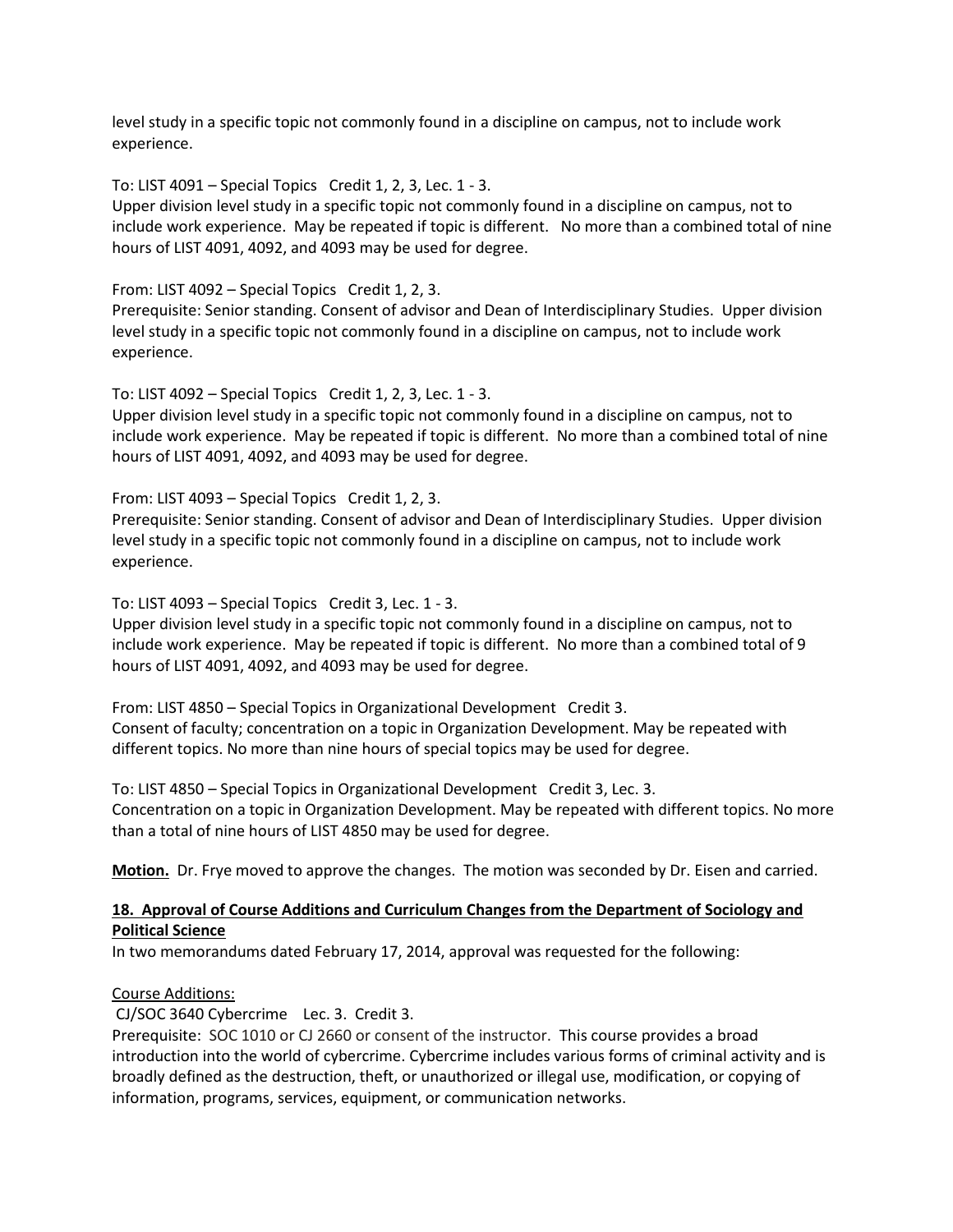#### **Effective:** Fall 2014

CJ/SOC 4520 Domestic Violence Lec. 3. Credit 3. Prerequisite: SOC 1010 or CJ 2660 or consent of the instructor. This course investigates all forms of domestic violence from a sociological perspective including theoretical explanations, prevalence, risk factors, dynamics of prevention, and intervention.

#### **Effective:** Fall 2014

CJ/SOC 4530 Sociology of Murder Lec. 3. Credit 3.

Prerequisite: SOC 1010 or CJ 2660 or consent of the instructor. This course provides an analytical study of murder and violence in the United States. As such, course topics include: different types of homicide, offender characteristics, victim characteristics, etiological considerations of becoming an offender or victim, the role of social profiling in the investigation of various types of murder, theoretical approaches to the study of murder, and patterns and sources of violence. Taking into account the grisly topic, students that are distributed by particularly heinous crimes should avoid enrolling into this course.

#### **Effective:** Summer 2014

**Motion.** Dr. Raymondo moved to approve the additions effective as stated above. The motion was seconded by Dr. Frye and carried.

Curriculum Changes: **From: IRCG Concentration:** Junior Year: Political Science (9 hours) from: POLS 4100 or 3610 or 3670 or 3650 or 3200 or 4510

POLS (3 hrs. Upper level)

Senior Year: Political Science (9 hours) from: POLS 3100 or 3101 or 3300 or 3310 or 3320 or 3500 or 4220 or 4250 or 4520 or 4920 or 4950 or 4960 or POLS Special Topics in International or Comparative content

POLS (3 hrs. Upper level)

#### **To: IRCG Concentration:**

Junior Year: Political Science (6 hours) from: POLS 3200 or 3610 or 3650 or 3670 or 4100 or 4510

POLS (6 hrs. Upper level)

Senior Year: Political Science (6 hours) from: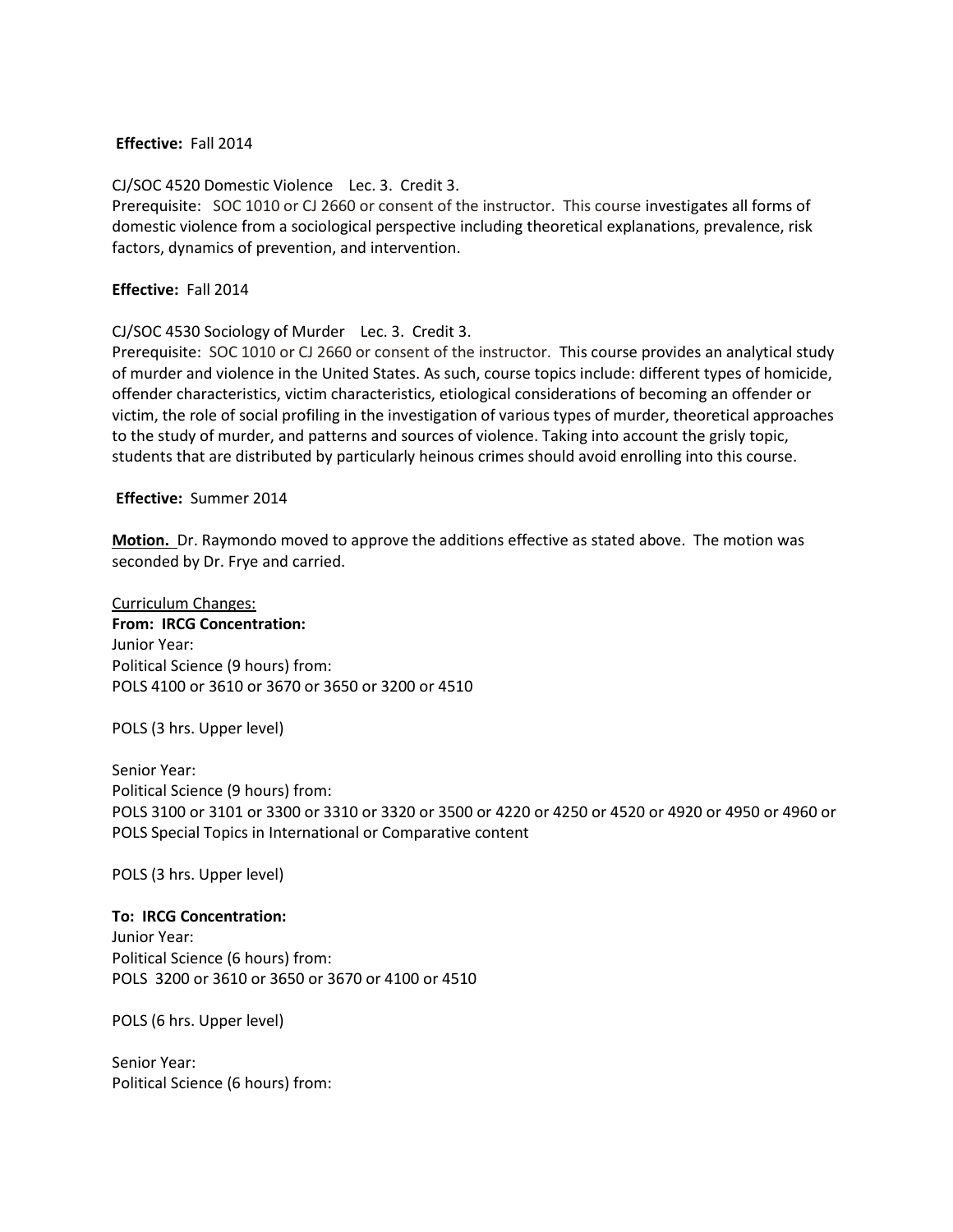POLS 3100 or 3101 or 3300 or 3310 or 3320 or 3500 or 4220 or 4250 or 4520 or 4920 or 4950 or 4960 or POLS Special Topics in International or Comparative content

POLS (6 hrs. Upper level)

#### **From: IRCG Concentration International Focus Option:**

Junior Year: Political Science (9 hours) from: POLS 4100 or 3610 or 3670 or 3650 or 3200 or 4510

Political Science (3 hours) from: POLS 4920 or 4960

POLS (3 hrs. Upper level)

Senior Year: Political Science (6 hours) from: POLS 3300 or 3310 or 3320 or 4950 or POLS Special Topics in International or Comparative content

POLS (3 hrs. Upper level)

#### **To: IRCG Concentration International Focus Option:**

Junior Year: Political Science (6 hours) from: POLS 3200 or 3610 or 3650 or 3670 or 4100 or 4510

POLS (6 hrs. Upper level)

Senior Year: Political Science (6 hours) from: POLS 3100 or 3101 or 3300 or 3310 or 3320 or 3500 or 4220 or 4250 or 4520 or 4920 or 4950 or 4960 or POLS Special Topics in International or Comparative content

POLS (6 hrs. Upper level)

#### **From LS Concentration:**

Junior Year: CJ, LAW, POLS (9 hours) from: CJ 2850 or CJ 3000 or LAW 3810 or LAW 4720 or POLS 2250 or 3110 or 3120, or 3130, or 3810, or 4700 or POLS Special Projects (in LS) 4911-4919 or LAW 3810 or LAW 4720 or CJ 2850 or CJ 3000

POLS (3 hrs. Upper level)

Senior Year: Political Science (9 hours) from: POLS 4100 or 4310 or 4320 or 4730 or 4910

POLS (3 hrs. Upper level)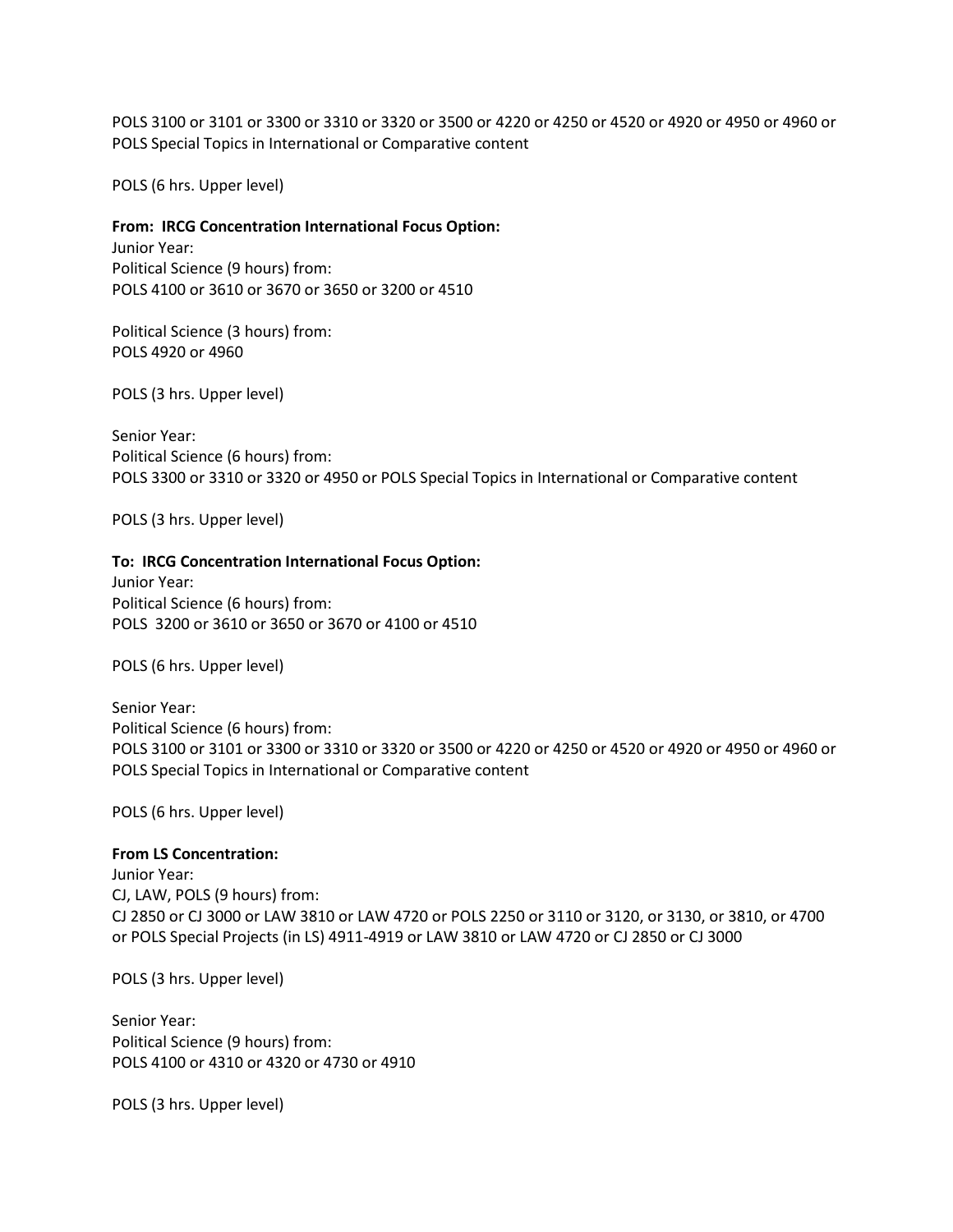#### **TO LS Concentration:**

Junior Year: POLS, LAW, CJ (6 hours) from: POLS 2250 or 3110 or 3120, or 3130, or 3810, or 4700 or POLS Special Projects (in LS) 4911-4919 or LAW 3810 or LAW 4720 or CJ 2850 or CJ 3000

POLS (6 hrs. Upper level)

Senior Year: Political Science (6 hours) from: POLS 4100 or 4310 or 4320 or 4730 or 4910 or POLS Special Projects (in LS) 4911-4919

POLS (6 hrs. Upper level)

**Motion.** Dr. Raymondo moved to approve the changes effective Fall 2014. The motion was seconded by Dr. Talbert and carried.

## **19. Approval of Course Addition, Deletion of Concentration and Addition of Concentration from the Department of Curriculum and Instruction**

In two memorandums dated March 3, 2014, approval was requested for the following:

#### Course Addition:

CUED 4400/5400 Teaching Methods for Physical Sciences Lec. 3, Credit 3 Prerequisites: Consent of advisor and advanced graduate standing. Content focus in STEM. This course focuses on teaching methods associated with the physical sciences of physics and chemistry. Students will experience and learn the theories behind inquiry, modeling, and other appropriate classroom instructional methods for physics and chemistry topics. Methods and topics will cover grades K-12 with a strong emphasis on conceptual understanding and vertically-aligned standards-based instruction.

**Motion.** Dr. Wendt moved to approve the addition effective Fall 2014. The motion was seconded by Dr. Baker and carried.

Curriculum Changes:

Change in Undergraduate Program of Study for Special Education Modified Program

Deletion:

Program of Study for Special Education Modified Program concentration

#### Addition:

5 new concentrations and program of study for Special Education Modified program concentration:

- 1. Program of Study SPED SE Interventionist K-5
- 2. Program of Study SPED SE Interventionist Biology, grades 6-12
- 3. Program of Study SPED SE Interventionist English, grades 6-12
- 4. Program of Study SPED SE Interventionist Social Studies/History, grades 6-12
- 5. Program of Study SPED SE Interventionist Math, grades 6-12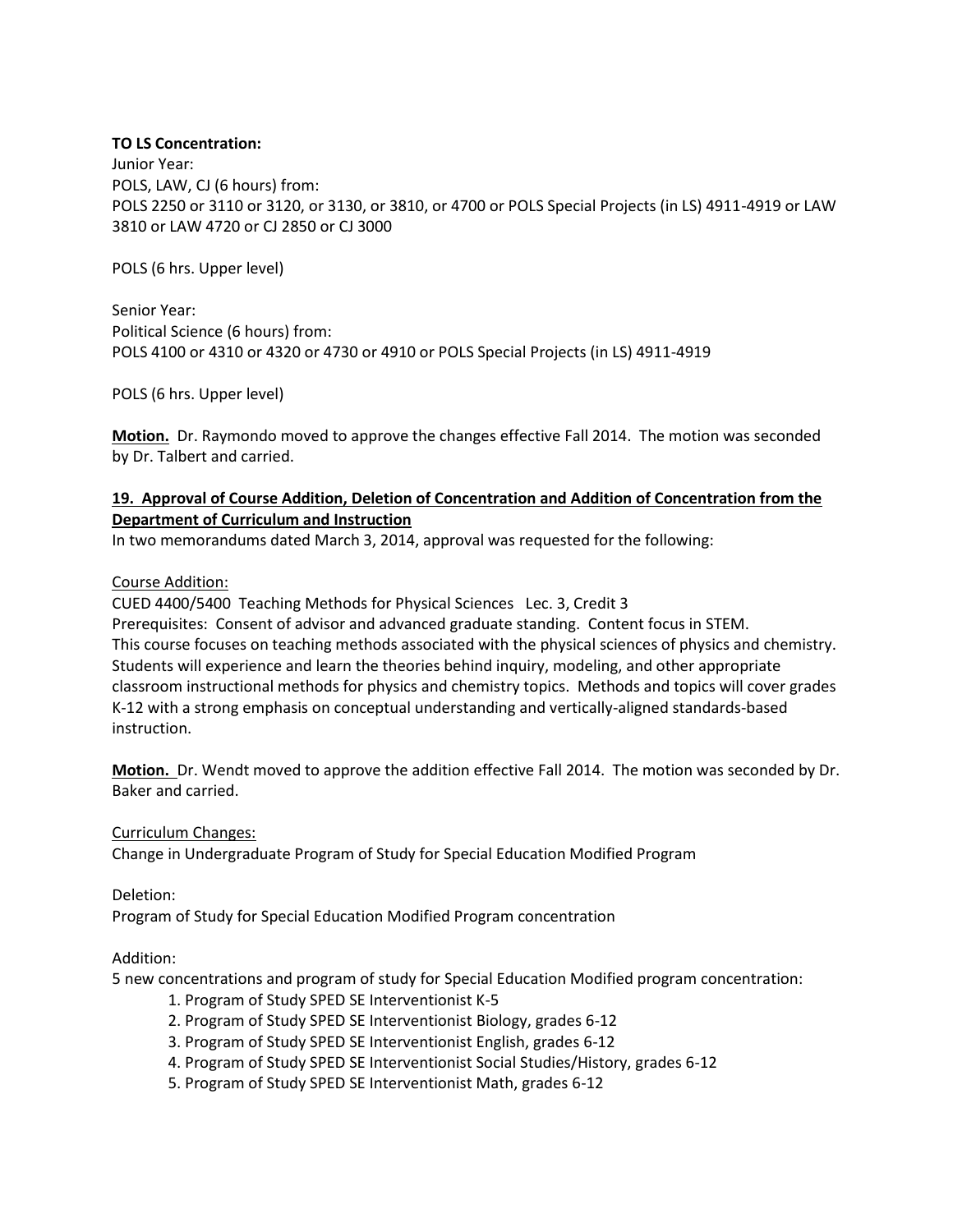**Motion.** Dr. Wendt moved to approve the concentration deletion and new concentrations effective Fall 2014. The motion was seconded by Dr. Baker and carried.

## **20. Approval of Course Additions, Deletion, Changes and Curriculum Changes from the School of Human Ecology**

In a memorandum dated March 4, 2014, approval was requested for the following:

Course Additions: **Additions:** 1. HEC 3305 Fashion Forecasting Lec 2. Cr. 2. Theories, frameworks, practices, data collection, strategic planning, development, presentation, and evaluation of the fashion forecast.

Effective Date: Fall semester 2014

2. HEC 2065 Families in Society Lec. 3. Cr. 3. The family as a social system. Exploration of ecological systems perspective to understand familycommunity relationships, including emphasis on children with special needs. Identify globalization of societal trends affecting families. HEC 2065 is not a substitute for HEC 2060 – the Family System. *If need arises, HEC students can repeat HEC 2060 with HEC 2065.*

The 2- credit HEC 2060 The Family System will remain as a course available for students in the College of Education.

Effective date: Fall semester 2014

3. HEC 3066/5066 Family Violence across the Lifespan Lec. 3. Cr. 3. A comprehensive review of family violence, abuse and maltreatment across the lifespan using a systems/ecological perspective. Effective date: Fall semester 2014

4. HEC 4065/6065 5065 Social Policy for Children and Families Lec. 3. Cr. 3. Prerequisite: HEC 2065. An understanding of the legal issues, policies and laws influencing the wellbeing of children and families.

Effective date: Fall semester 2014

5. HEC 1300 Clothing Construction Lec.1.Lab.4.Cr.3 Prerequisite: Human Ecology major or Fine Arts major-Fiber Arts concentration. Theories of apparel construction, principles of fitting, and their application to garment construction.

Effective date: Fall semester 2014

6. HEC 2320 Analysis of Apparel and Furnishings Lec. 3. Cr. 3. Prerequisite: HEC 1300. Study and evaluation of apparel and home furnishing products used by individuals and families.

Effective date: Fall semester 2014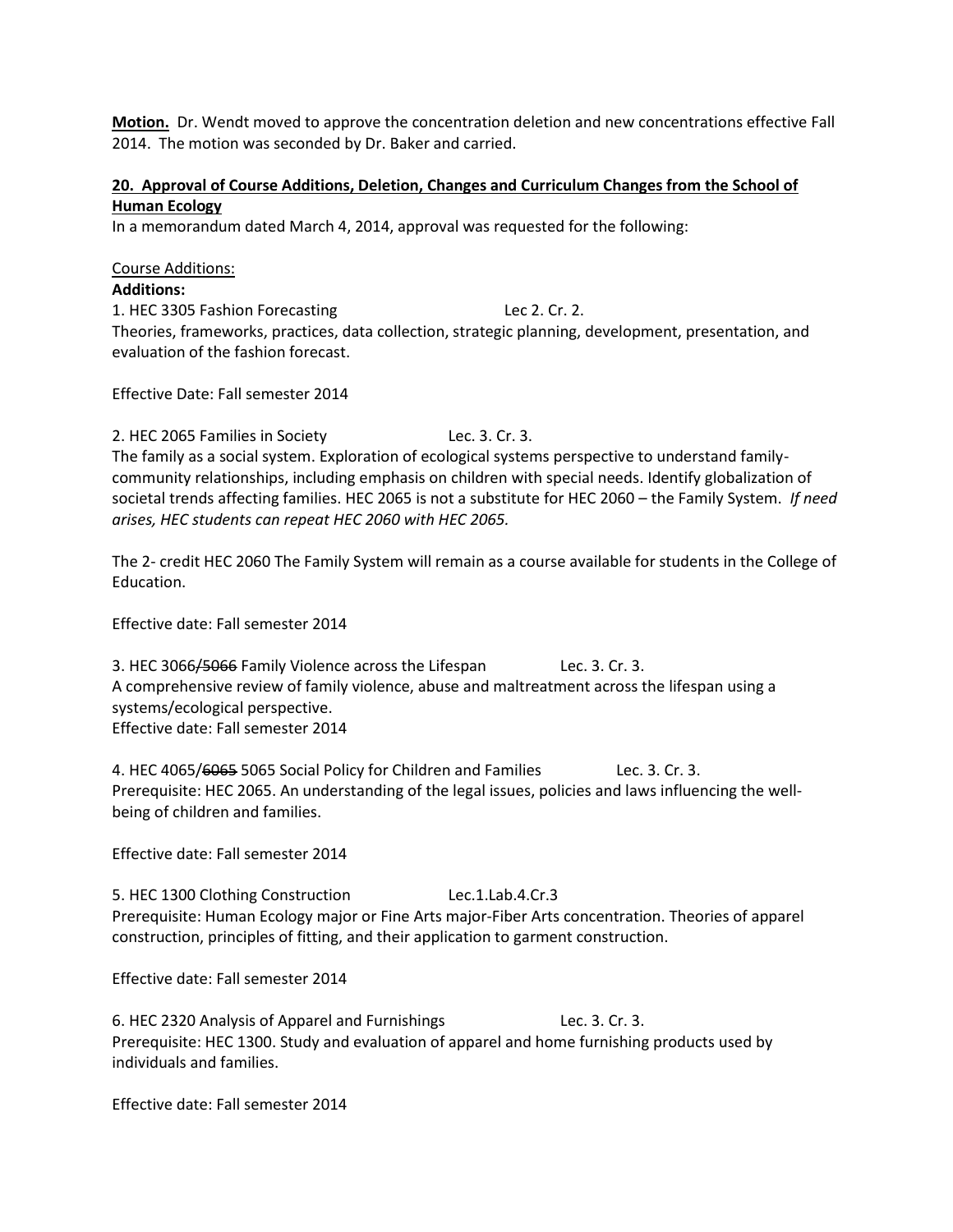#### 7. HEC 3660 Interpersonal Relationships Lec. 3.Cr. 3.

Prerequisite: HEC 2060 or HEC 2065. An in-depth exploration into the diverse and multidisciplinary field of interpersonal relationships.

Effective date: Fall semester 2014

8. HEC 4630 Family Life Education Lec 3. Cr. 3.

Prerequisites: HEC 2060 or HEC 2065; Junior or Senior Standing in Human Ecology. An understanding of the general philosophy and broad principles of family life education in conjunction with the ability to plan, implement, and evaluate such educational programs. Justification:

Effective date: Fall semester 2014

## **Deletions:**

HEC 2032 Construction and Analysis of Sewn Products Lec 2. Lab. 4 Cr. 4. Prereq: HEC 2031 and Human Ecology major of Fine Art Major – Fiber Arts concentration. Construction and analysis of apparel and home furnishing products.

Effective date: Fall semester 2014

## **Changes:**

FROM:

HEC 2060 – The Family System Lec. 2. Cr. 2

The family as a social system. Family-community relationships including partnerships with families of children with special needs.

TO:

HEC 2060 – The Family System Lec. 2 Cr. 2

The family as a social system. Family-community relationships including partnerships with families of children with special needs. HEC 2060 is not a substitute for HEC 2065 – Families in Society. *HEC students must repeat with HEC 2065.*

FROM: HEME curricula sheet, Junior Year, Electives Credit 3

TO:

HEME curricula sheet, Junior Year, Add HEC 3305 Fashion Forecasting, 2 credits,. Total Junior year credits = 26

FROM: HEC 3300 Apparel Design Lec. 1 . Lab 4. Cr. 3. Prerequisite: HEC 2032. Apparel design from sketching to pattern making to garment completion.

**This is a course title change only:** TO: HEC 3300 Flat Pattern Lec. 1. Lab. 4. Cr. 3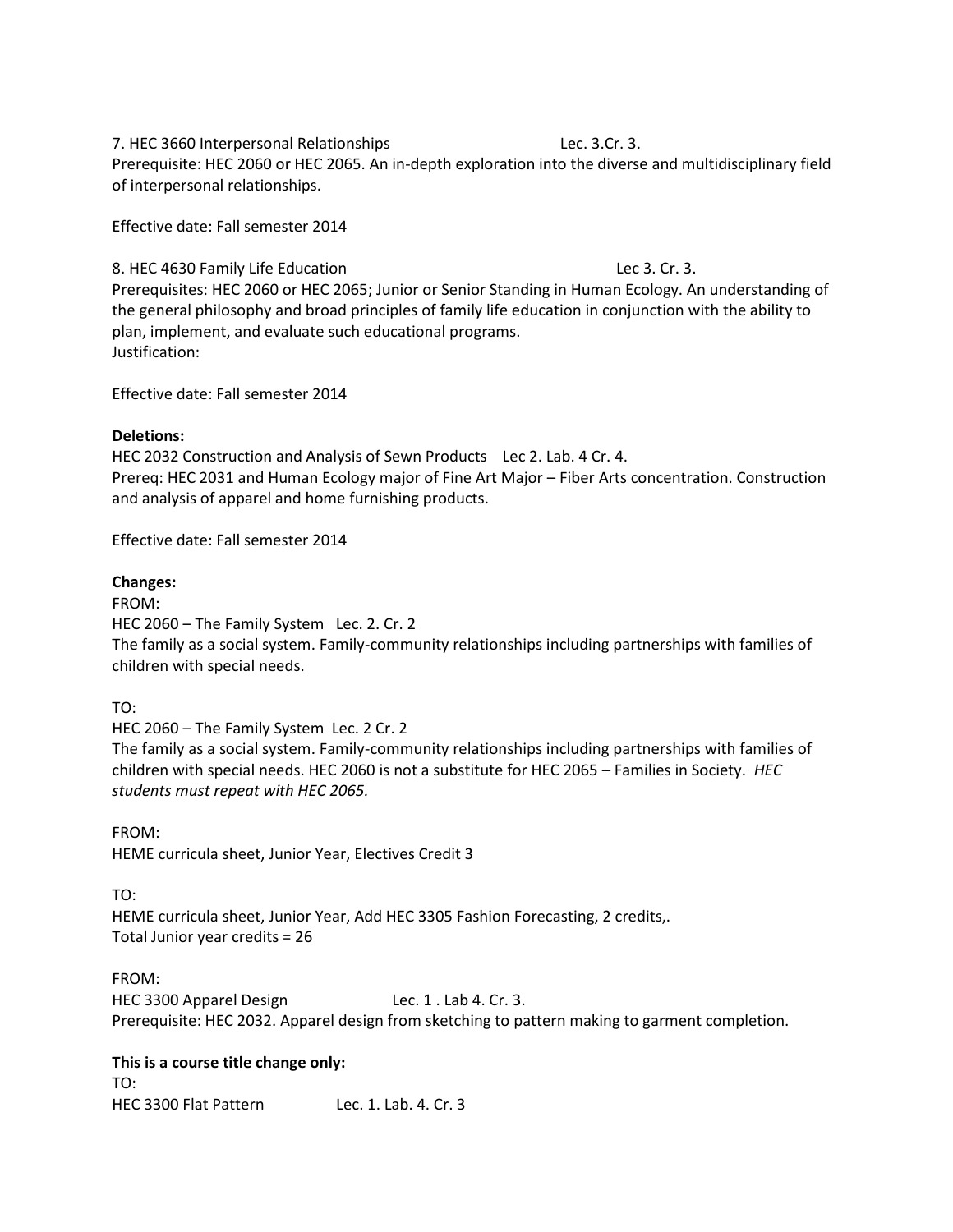Prerequisite: HEC 2032. Apparel design including sketching, pattern making using the flat pattern method, and garment completion.

Effective date: Fall semester 2014

FROM:

HEME curricula sheet, Freshman Year Credits 31 HEME curricula sheet, Sophomore Year delete HEC 2032 4 credits Total sophomore year credits: 35 HEME Senior Year Elective Credit 4

TO:

Add HEC 1300 Clothing Construction to Freshman Year, 3 credit Total Freshman Year Credits: 34 HEME curricula sheet, sophomore year, add HEC 2320 3 credit Total Sophomore year credits: 34 HEME Senior Year Elective Credit 4, Total Senior Year credits: 26

FROM:

CDFR curricula sheet, Junior Year, HEC Electives Credit 9 Total Credit Hours: 33

TO:

| CDFR curricula sheet, Junior Year - replace elective credit with: |          |
|-------------------------------------------------------------------|----------|
| HEC 3066 Family Violence Across the Life Span                     | 3 credit |
| HEC 4065 Social Policy for Children and Families                  | 3 credit |
| HEC 3660 Interpersonal Relationships                              | 3 credit |
| Total Credits: 33                                                 |          |

FROM: CDFR curricula sheet, Senior Year, Electives Credit 7 Total credits 29

**TO:** Add to Senior Year: HEC 4630 Family Life Education 3 credit Elective credit: 7 6 credits HEC Electives 3 credits Total credits: 29 credits

FROM: For all HEC concentrations, remove HEC 2060 as required course.

TO:

Add new course HEC 2065 Families in Society in place of the HEC 2060 on each HEC concentration curricula sheet. Subsequently, take 1 credit from electives to allow for the addition of the 1 credit with this new course. The specifics are outlined below: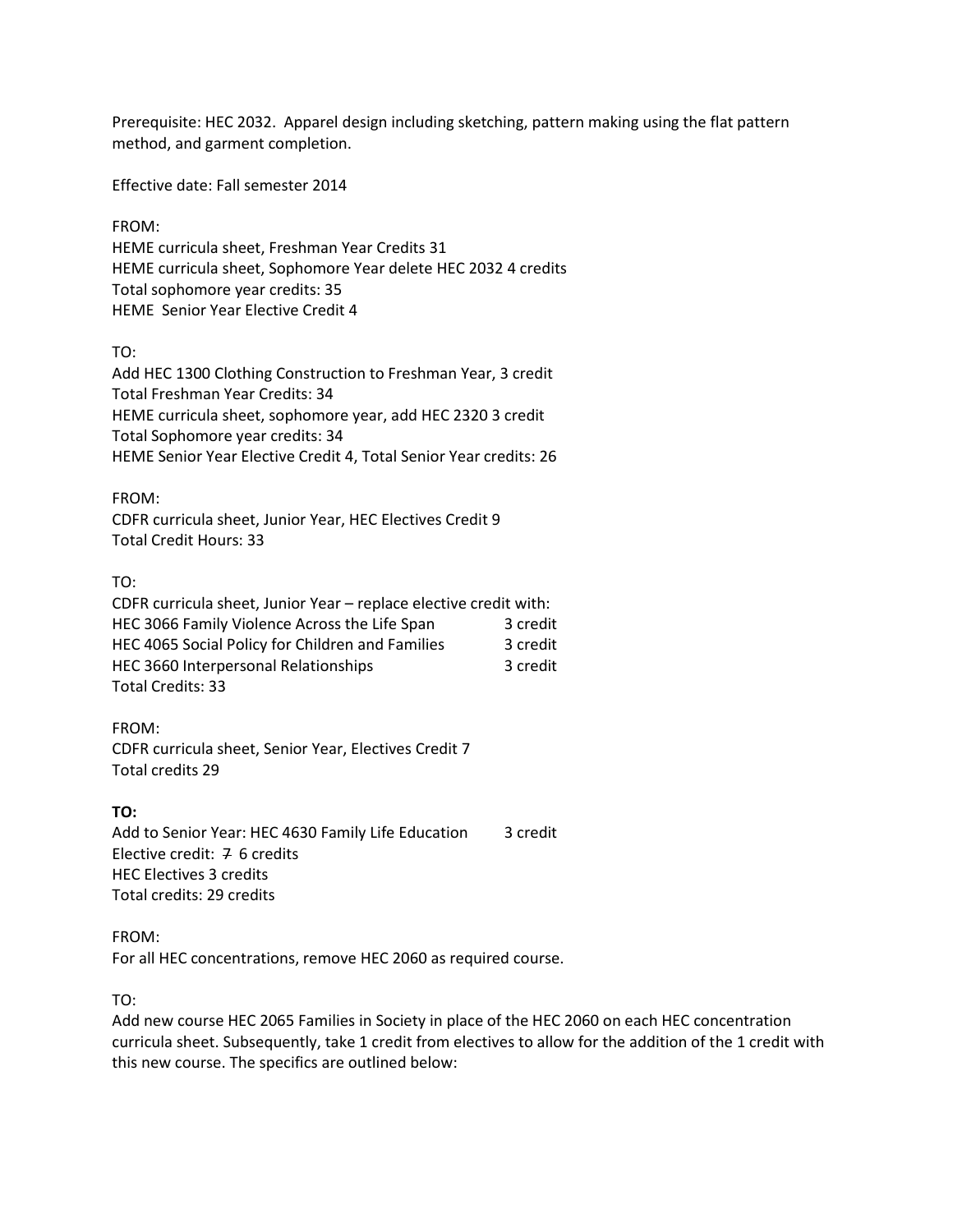#### FROM:

HEME curricula sheet, sophomore year, HEC 2060 2 credits, total credits 34 HEME curricula sheet, junior year, elective credit 1, total credits 27

## TO:

HEME curricula sheet, sophomore year, HEC 2065 3 credits, total credits 34 HEME curricula sheet, junior year, no elective credits, total credits 26 (adding HEC 2320 in previous item = 34 credits for sophomore year)

## FROM:

HEED curricula sheet, sophomore year, HEC 2060 2 credits, total credits 33 HEED curricula sheet, junior year, elective credits 2, total credits 29

## TO:

HEED curricula sheet, sophomore year, HEC 2065 3 credits , total credits 33 HEED curricula sheet, junior year, elective credits 1, total credits 28

## FROM:

HEHO curricula sheet, sophomore year, HEC 2060 2 credits, total credits 30 HEHO curricula sheet, senior year, electives credits 5, total credits 30

## TO:

HEHO curricula sheet, sophomore year, HEC 2065 3 credits, total credits 31 HEHO curricula sheet, senior year, electives credits 3, total credits 29

#### FROM:

Child Life curricula sheet, sophomore year, HEC 2060 2 credits, total credits 32 Child Life curricula sheet, junior year, electives credit 3, total credits 31

#### TO:

Child Life curricula sheet, sophomore year, HEC 2065 3 credits, total credits 33 Child Life curricula sheet, junior year, electives credit 2, total credits 30

#### FROM:

HEFO Dietetics curricula sheet, freshman year, HEC 2060 2 credits, total Credits 31

#### TO:

HEFO Dietetics curricula sheet, freshman year, HEC 2065 3 credits, total credits 32 (no electives credit)

## FROM:

HEFO Food Systems Administration curricula sheet, freshman year, HEC 2060 2 credits, total credits 30 HEFO Food Systems Administration curricula sheet, junior year, electives credit 6, total credits 31

## TO:

HEFO Food Systems Administration curricula sheet, freshman year, HEC 2065 3 credits, total credits 31 HEFO Food Systems Administration curricula sheet, junior year, electives credit 5, total credits 30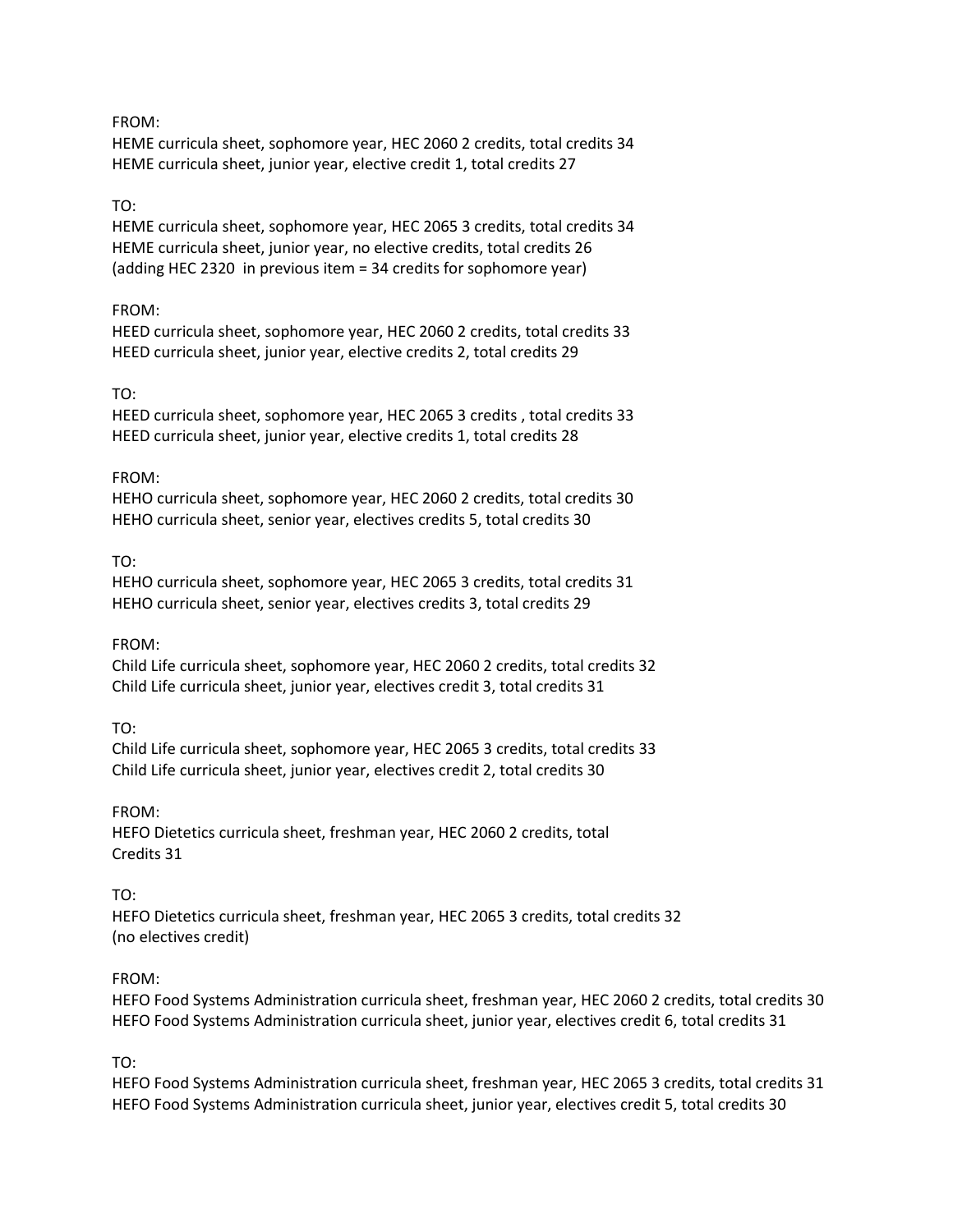#### FROM:

## HEC 4872 Professional Seminar I, Credit 5

Co-requisite: HEC 4871. Seminar for Residency I candidates to develop curriculum, identify effective instructional strategies, and implement appropriate assessment methods to support and meet the needs of all learners.

## TO:

HEC 4872 Residency I Seminar. Credit 5.

Co-requisite: HEC 4871, Residency I candidates will develop engaging strategies that support and meet the needs of all learners. Candidates will identify and learn to implement engaging strategies related to students' developmental, cultural and socioeconomic factors.

#### Effective date: Fall semester 2014

## FROM:

HEC 3590 Child Life Clinical Preparation Credit 1.

Corequisite: HEC 3550. Preparation for child life practicum and clinical experience including application deadlines and process, on-site or phone interviews, content areas to discuss, and communicating for success in earning a service learning placement in a pediatric health care setting.

TO:

HEC 3591: Introduction to Child Life Clinical Experience Credit 2.

Co-requisite: HEC 3550. Preparation for child life practicum and clinical experience including application deadlines and process, on-site or phone interviews, content areas to discuss, and communicating for success in earning a service learning placement in a pediatric health care setting. Emphasis on internship and practicum expectations set by Child Life Council.

Effective date: Fall semester 2014

FROM: Child Life Curricula sheet, junior year, elective credits 2, total credits 31

TO:

Child Life Curricula sheet, junior year, electives credit 1, total credits 30

#### FROM:

Child Life Curricula sheet, HEC Core section: HEC Core: IF HEC 1030 was taken select 7 hours if HEC 2020 was taken select 6 hours from the following courses.

TO: Child Life curricula sheet, HEC Core section: Select 6 hours from the following courses:

Effective date: Fall Semester 2014

#### **ADD TO Child Life Curricula Sheet as a Note in the Notes section:**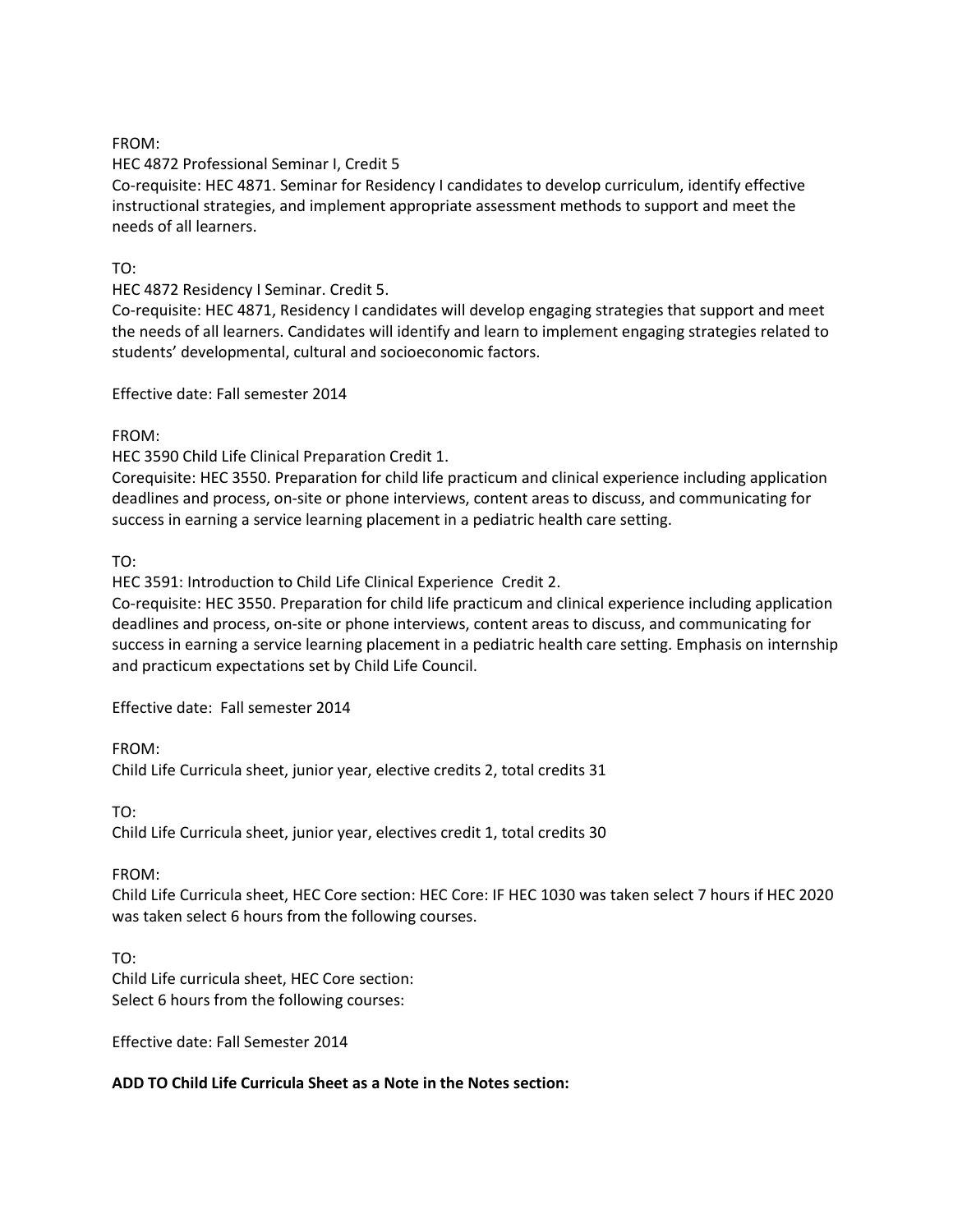In order to graduate with the B.S. degree, Human Ecology, concentration Child Life, the following requirement must be completed prior to graduation:

1. Students must be accepted into and successfully complete a child life practicum under the direct supervision of a Certified Child Life Specialist. The practicum course may be taken in the spring or summer semester of the junior year.

2. Students must be accepted into and successfully complete a child life clinical experience (internship) which is supervised by a Certified Child Life Specialist. To pass the clinical experience course, students must earn minimal entry-level competence during the internship experience.

Students who are unsuccessful in securing placement for an appropriate practicum may not continue on in the Child Life concentration. Students who are unsuccessful in securing an appropriate Child Life Internship prior to graduation, may NOT graduate with a degree in Human Ecology, concentration Child Life.

Effective date: immediately

FROM:

HEC 4272 Clinical Dietetics Lec. 3 Cr.3.

Prerequisite: HEC 4200, HEC 4271, HEC major and senior standing. Application of medical nutrition therapy in a supervised environment and practice setting. Preparation for HEC 4994 Field Experience.

TO:

HEC 4272 Clinical Dietetics Lec. 3. Cr. 3

Prerequisite: HEC 4200, HEC 4271, HEC major and senior standing. Application of medical nutrition therapy in a supervised environment and practice setting.

Effective Date: Immediately

| FROM:<br>HEC 4600 Family Development and Relationships                                              | Lec 3, Cr. 3 |
|-----------------------------------------------------------------------------------------------------|--------------|
| TO:<br>HEC 4600 Theories in Family Development and Relationships Lec 3. Cr. 3                       |              |
| Effective date: Fall semester 2014                                                                  |              |
| FROM:<br>HEC 3520 Parenting and Child Guidance                                                      | Lec 2. Cr. 2 |
| TO:<br>HEC 3520 Parenting and Child Guidance<br>Prerequisite: HEC 2200 with a grade of C or better. | Lec 2. Cr. 2 |

Effective date: Fall semester 2014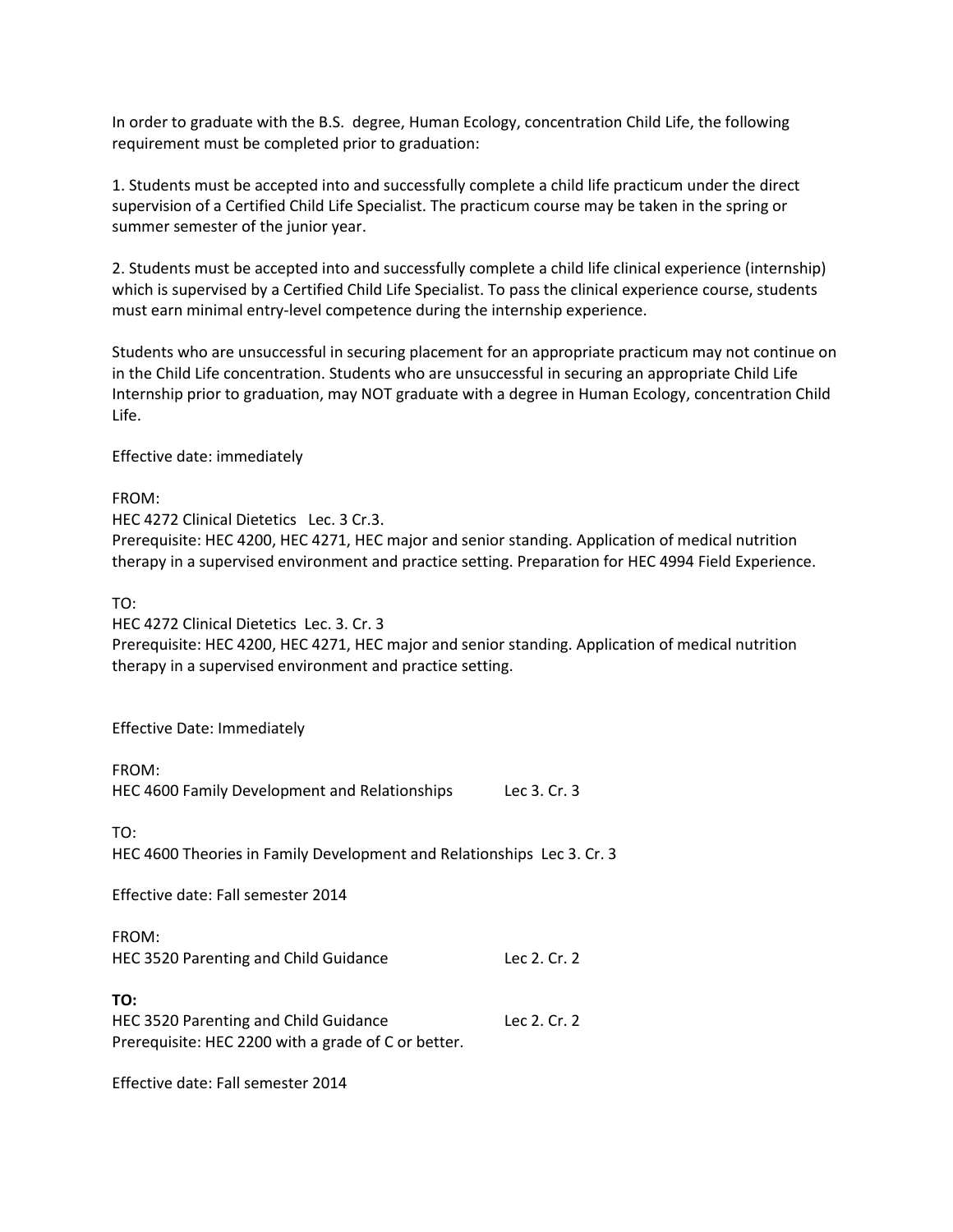FROM:

**a.**

Note 1: The DPD Program uses a self-managed application process into upper-division courses. Students should plan to apply for admission into upper division DPD at the end of the sophomore year. See [www.tntech.edu/hec](http://www.tntech.edu/hec) for application details.

**b.** 

In order to become a Registered Dietitian(R.D.) and/or a Licensed Dietitian/Nutritionist (L.D.N) in Tennessee:

- 1. After graduation, gain acceptance into and complete an accredited post-graduate Dietetic Internship (DI).
- 2. Pass the Academy of Nutrition and Dietetics Registration Exam

TO:

a.

Note 1. The Dietetics option is part of an accredited Didactic Program in Dietetics (DPD), which requires a mandatory enrollment management policy. A total of **20 students will be enrolled each year at the junior level**, and a total of **20 students will be enrolled each year at the senior level.** Students should plan to apply for admission into upper division dietetics during their sophomore year. See [www.tntech.edu/hec](http://www.tntech.edu/hec) for application details.

b.

In order to become a Registered Dietitian/Nutritionist (RDN) and to practice as an RDN, the following steps must be completed:

- 1. After successful graduation from TTU's DPD program, gain acceptance and complete an accredited supervised practice program (Dietetic Internship).
- 2. Pass the Academy of Nutrition and Dietetics Registration Exam.
- 3. Obtain appropriate licensure in the state in which you will practice.

Effective date: Fall semester 2014

FROM:

Note Section for HEC HEED concentration:

1.Student working toward teacher certification must take HEC 4871, HEC 4872, HEC 4881, and HEC 4882 and must complete all requirements for admission to teacher education program. Students seeking nonlicensure HEED must take 22 credit hours including: HEC 4000 (1 hour), HEC 4990 (12 hours) and three hours of upper division electives to total nine hours.

TO:

Under the Note section for the HEED concentration page: Add notes 2, 3, 4

- 1. OK leave as worded
- 2. As a sophomore, complete paperwork for admission to Teacher Education Program, and take Praxis I exam or apply for exemption.
- 3. As a junior, complete Benchmarks and paperwork for Residency I requirements; take Praxis II exam PLT grades 7-12 and FACS content; apply for graduation.
- 4. Apply for Admission to Residency II.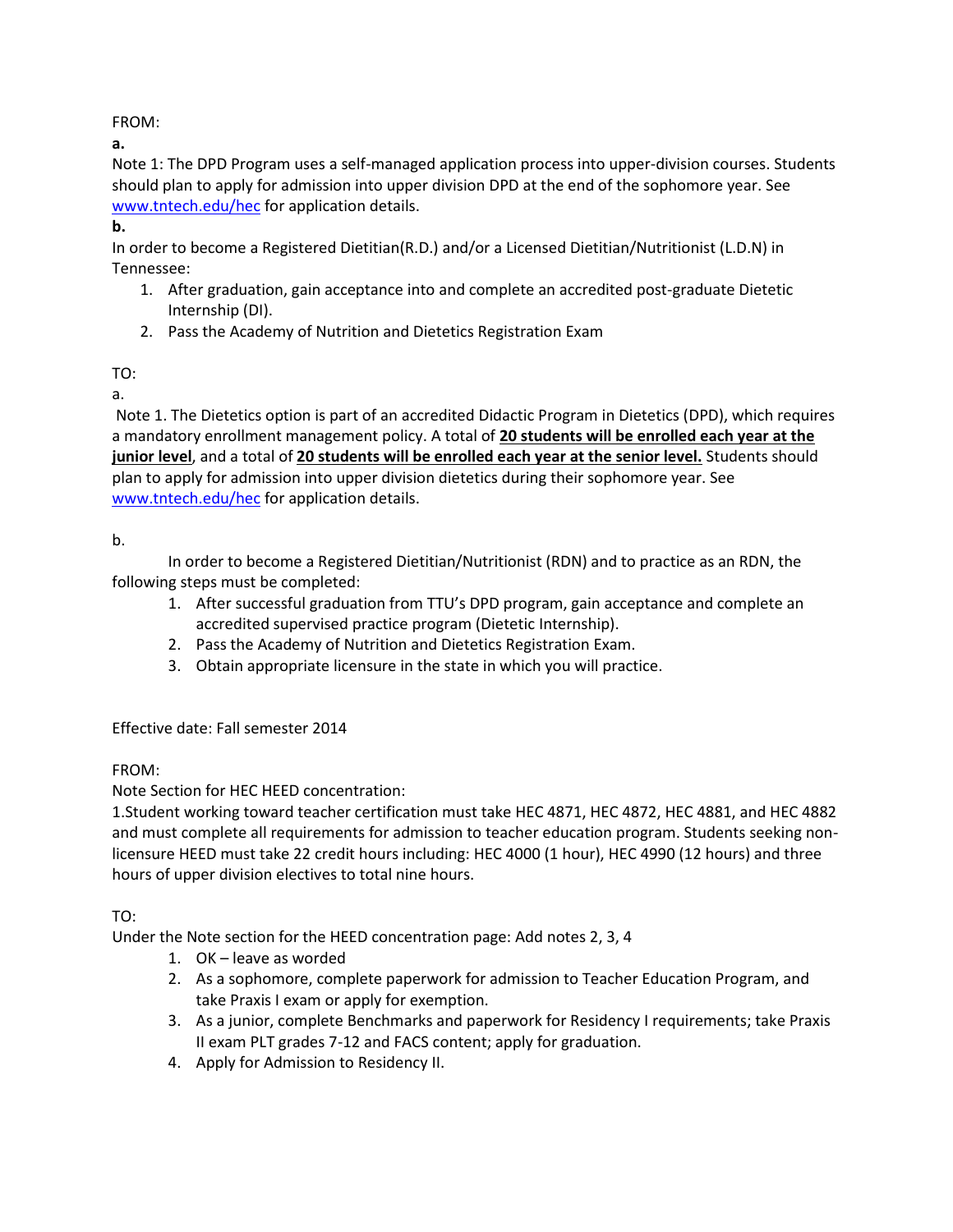(note 1 goes with Freshman year, note 2 goes with Sophomore year; Note 3 goes with Junior Year, Note 4 goes with Senior year)

Effective date: immediately

## **Information Only:**

In October 2013, HEC 4210 Medical Terminology for Health Sciences was changed to HEC 2210 Medical Terminology for Health Sciences. However, it was recently discovered that the course number "2210" was already in use for Human Ecology.

HEC 4210 Medical Terminology will now become HEC 2220 Medical Terminology for Health Sciences, 1 credit, and be placed in the Sophomore Year of the HEC – HEFO Dietetics curriculum.

Dr. Swafford , presenting for Dr. Anderson, requested revisions to the course additions: HEC 2065; HEC 3066/5066; HEC 4065/6065; course change HEC 2060; elective credit hours for HEC 4630 senior year. Revisions are typed in *italics* and with strikethroughs in the above proposal.

**Motion.** Dr. Swafford moved to approve the changes as revised. The motion was seconded by Dr. Raymondo and carried.

## **21. Approval of Additions, Changes and Curriculum Changes from the School of Agriculture**

In memorandums dated March 6 and March 7, 2014, approval was requested for the following: (March 6 memo)

Course Addition:

AGED 4872: Professional Seminar I (5 hrs)

This course is designed for Residency I candidates to develop engaging strategies that support and meet the needs of all learners. Candidates will identify and learn to implement engaging strategies related to students' developmental, cultural, and socioeconomic factors.

Effective Date: Fall Semester 2014

#### AGED 4871: Residency I (5 hrs)

Corequisite: AGED 4872 . Performance based clinical experience in authentic settings involving planning appropriate instruction based on student's needs, creating a positive learning environment, communicating and collaborating with colleagues and others, effectively assessing student learning and reflecting on practice.

A grade of B is required to meet degree requirements.

Effective Date: Fall Semester 2014

## **Deletions from AGED Curriculum:**

- A. EDPY 3300: Evaluation & Guidance (3 hrs)
- B. CHEM 1020 (4hrs)
- C. Science Elective (3 hrs)
- D. General Electives (3 hr)

Effective: Fall Semester 2014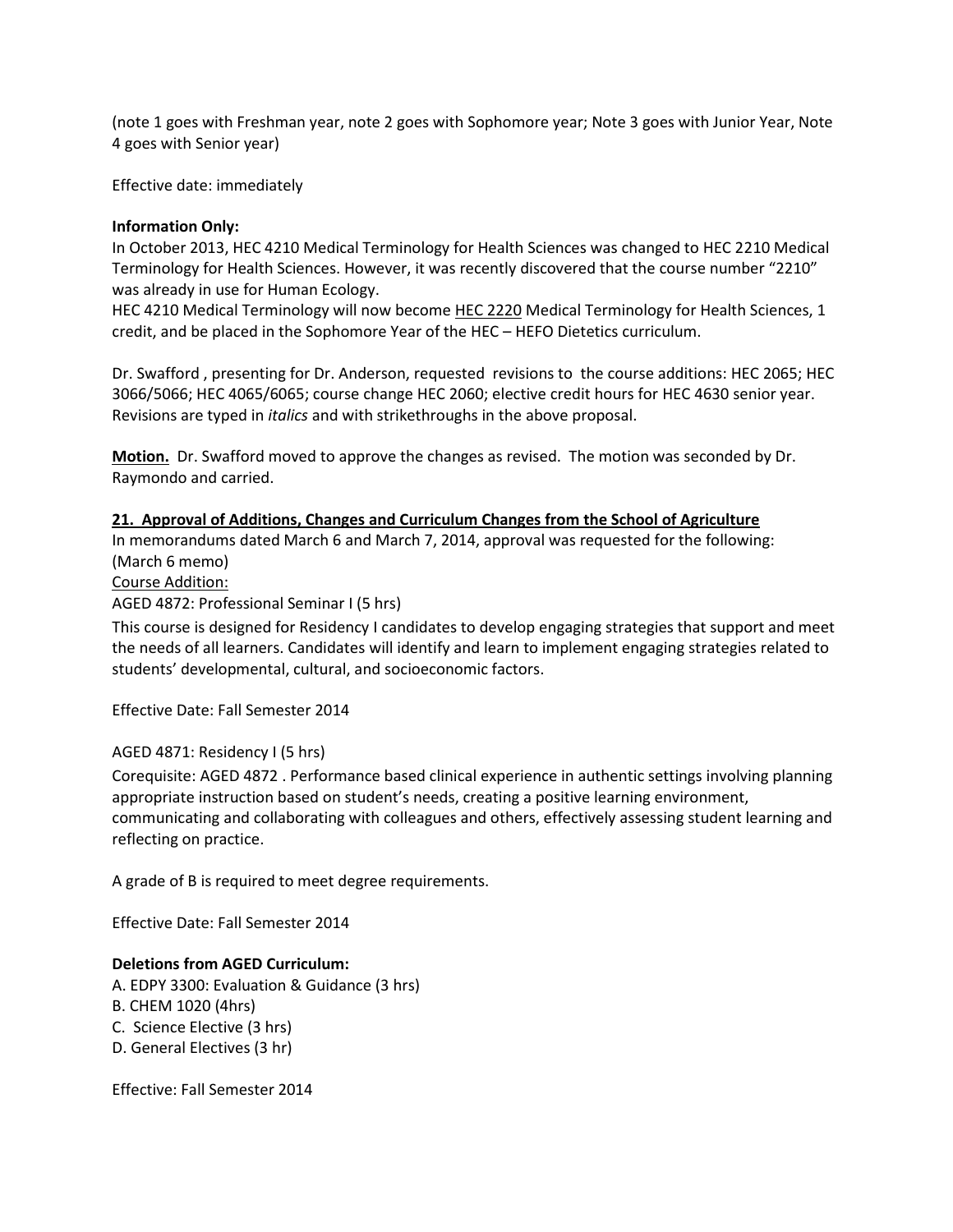#### **Changes:**

FROM: AGED 4870-Student Teaching in Agricultural Education I (5hrs) and AGED 4880-Student teaching in Agricultural Education II (5hrs)

#### AGED 4870 Credit 5.

Prerequisite: full admission to Teacher Education Program; senior classification. Corequisite: AGED 4880 , AGED 4890 . Application for student teaching should be made at least two semesters in advance, excluding the summer term. All activities directly related to teaching performance, such as planning and presenting lessons, directing study, and managing the classroom.

A grade of B is required to meet degree requirements.

AGED 4880 Credit 5. Corequisite: AGED 4870 , AGED 4890 . Non-instructional aspects of teaching, such as personalprofessional characteristics, human relations skills, and educational philosophy.

A grade of B is required to meet degree requirements.

#### TO: AGED 4881- Residency II Credit 10.

Prerequisite: AGED 4871 with a grade of B. Corequisite: AGED 4882 . Performance based full time clinical experience in authentic settings involving planning appropriate instruction based on student's needs, demonstrating effective instructional strategies, creating a positive learning environment, communicating and collaborating with colleagues and others, effectively assessing student learning and reflecting on practice.

A grade of B is required to meet degree requirements.

Effective Date: Fall Semester 2014

FROM: AGED 4890 - Seminar: Education and Society Credit 2 Corequisite: AGED 4870 , AGED 4880 . Seminar on issues related to the interrelationships among school, culture and society; a historical, philosophical, and sociological analysis.

TO: AGED 4882 - Professional Seminar II Credit 2 Corequisite: AGED 4881 . Seminar for residency II candidates supporting professional development in areas of planning, assessment, instruction, classroom management, communication and reflection.

FROM: MATH 1630 - Finite Mathematics Lec. 3. Credit 3. Brief review of basic algebra; introduction to probability; matrix algebra and linear programming; and applications to business and economics.

TO: MATH 1530 - Elementary Probability and Statistics Lec. 3. Credit 3. Descriptive statistics including measures of central location and variation, frequency distributions, histograms, and frequency polygons. Probability relating to elementary sample spaces, events, conditional probability, discrete and continuous type random variables, mathematical expectation, and the normal probability. Inferential statistics relating to the confidence intervals and hypothesis test related to the mean and proportion.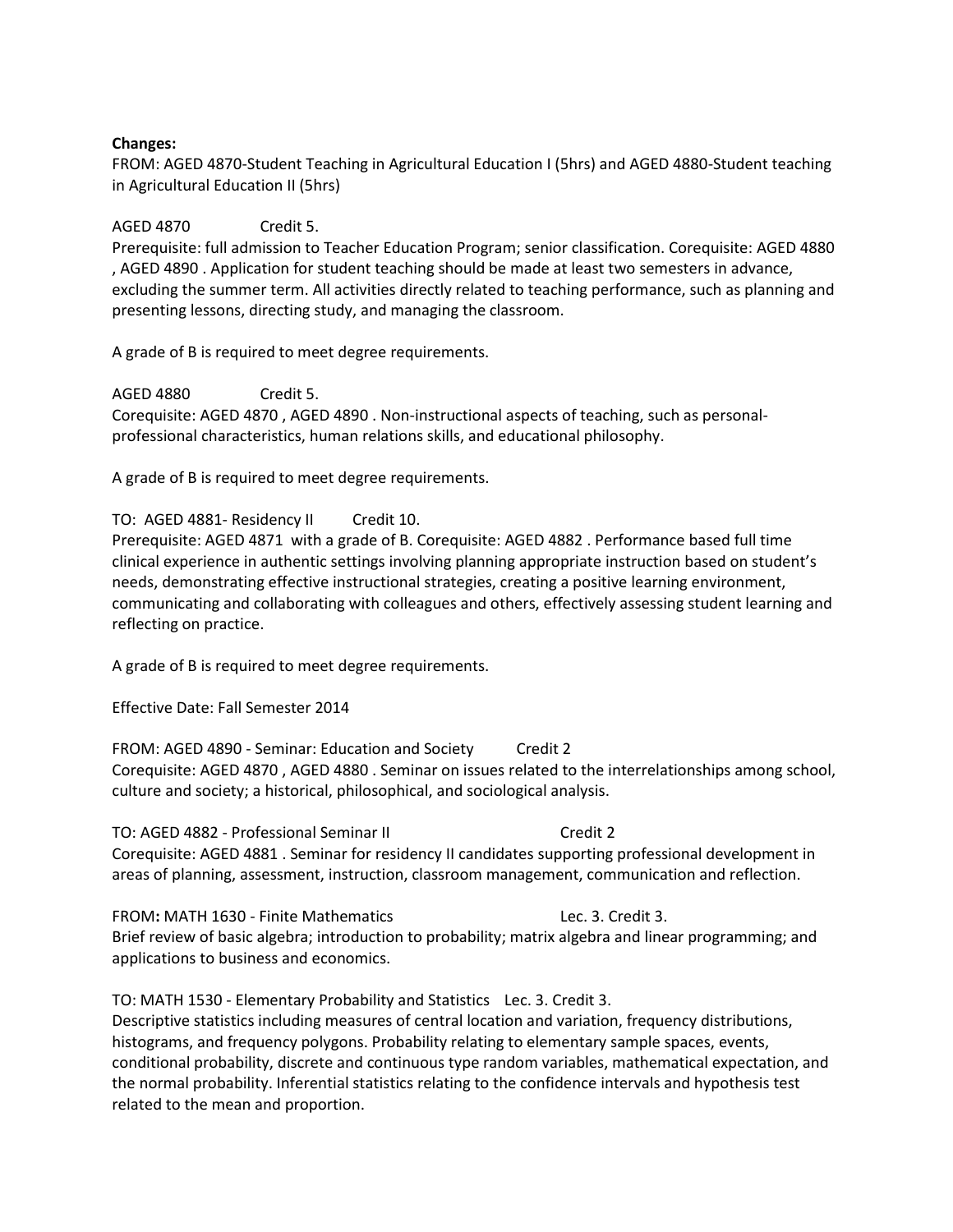FROM**:** AGHT 3410- Plant Propagation or AGHT 4410-Nursery Management 0r AGHT 4420-Grennhouse Management

TO: AGHT 3410- Plant Propagation Fall. Lec. 2. Lab. 2. Credit 3. Prerequisite: AGRN 1100 , AGRN 1110 , BIOL 1114 , or consent of instructor. Asexual and sexual propagation of plants by cuttings, layers, division, special structures, grafting, budding, seeds, and tissue culture.

Additionally, Students will select one of the following two courses to increase their life science credit hours for the agriscience endorsement.

AGHT 4410 - Nursery Management Spring. (O). Lec. 2. Lab. 2. Credit 3. Prerequisite: AGHT 3410 . Principles of retail and wholesale nursery site selection, field and container production, and resource management. Students who have not had prerequisite can request permission from the instructor.

(O) and (E) Denote Odd and Even Years RespectivelyClose

#### **OR**

AGHT 4420 - Greenhouse Management and Crop Production Spring (E). Lec. 2. Lab. 3. Credit 3. Prerequisite: AGHT 3410 , AGET 4610 (5610) , or request by advisor. Principles of greenhouse management and environmental controls; production, timing, harvesting, and marketing of commercial floricultural crops; pest control strategies; and nutrient film technique. Development of commercial production schedule required.

(O) and (E) Denote Odd and Even Years RespectivelyClose Close

**Motion.** Dr. O'Connor, representing Dr. Faw, moved to approve the changes. The motion was seconded by Dr. Baker and carried.

(March 7 memo) Course Change: From:

AGBE4120 Environ/Natural Resource. Lecture 3. Credit 3. Prerequisites**:** AGBE2100 and ECON2010. Issues and policies involving pollution, depletable and renewable resources and sustainable development. Students who have not had prerequisites can request permission from the instructor.

To:

AGBE4120 Natural Resource Economics. Lecture 3. Credit 3. Prerequisites:AGBE2100 or ECON2010. Static and dynamic models of renewable and non-renewable resource allocation. Application of principles of economics will identify the causes, consequences, and ways of dealing with natural resource problems, including problems associated with fisheries, forests, water problems, and land.

**Motion.** Dr. Mullins moved to approve the change effective Fall 2014. The motion was seconded by Dr. Isbell and carried.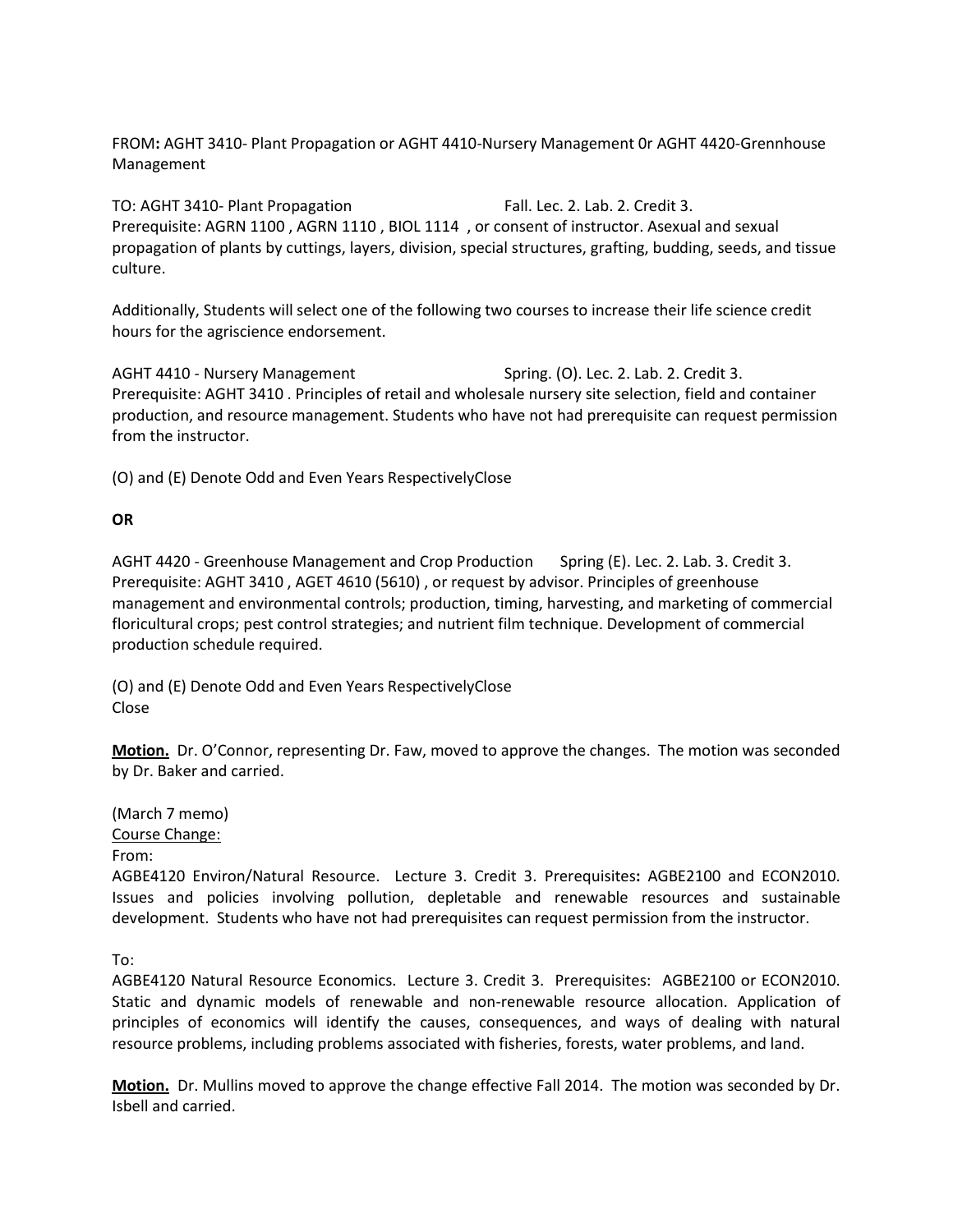## **22. Approval of Course Additions, Deletion, Changes and Curriculum Changes for the Agritourism concentration in the School of Agriculture**

In a memorandum dated March 17, 2014, approval was requested for the following:

#### Course Additions:

ATOU 2100—Agritourism Development and Promotion. Lec. 3. Credit 3.

Agritourism has a direct economic impact on farms and surrounding communities. This course will delve into the tourism industry, strategies to develop and maintain farms and their heritage as tourism products, as well as explore strategies to document and promote the economic and cultural significance of agritourism. Open to both majors and non-majors.

#### ATOU 4100—Direct Marketing for AGR/HEC. Lec. 3 Credit 3.

Direct marketing shortens the marketing route and allows businesses to communicate with and deliver products directly to the consumer. This course will cover key elements of direct marketing in an agriculture and human ecology context, including retailing, merchandizing, social media marketing and services marketing. Open to both majors and non-majors.

ATOU 4200—Sustainable Tourism as Economic and Community Development. Lec. 3 Credit 3. Prerequisite: ATOU 2100—Agritourism Development and Promotion or consent of instructor. Sustainable tourism is a strategy for economic and community development in rural areas around the world. This course will trace the inception of these concepts from the United Nations World Tourism Organization and follow their application in various locations, both internationally and within the US. Focus will be given to various types of niche tourism to achieve economic and community development goals.

Course Deletion:

1. AGBE 1120—Introduction to Agritourism (3 hrs)

#### Course Discipline Change:

The course prefixe for AGBE 3020 needs to reflect it is an agritourism course. When the course was first proposed, ATOU was not yet approved, so the course was submitted as an AGBE course.

FROM: AGBE 3020—Agriculture and Heritage Based Tourism. Lec. 3. Credit 3.

TO: ATOU 3020—Agriculture and Heritage Based Tourism. Lec. 3. Credit 3.

#### Curriculum Changes - Additions:

AGRN 3610—Food Safety in Agritourism (3 hrs) AGRN 3610 - Food Safety in Agritourism – Planning. Cross-listing: (HEC).Lec. 2. Lab 1. Credit 3. Introductory course in food safety as applied to the planning, production, and processing of cool season crops using experiential learning techniques. Food and farm safety regulations as related to the Agritourism industry. Students earn pesticide handler certification.

Directed Ag Electives (12 hrs) AGBE 3110 Agricultural Marketing and Futures (no longer a requirement) AGBE 4030 Agribusiness Management (no longer a requirement) AGRN 3620 Food Safety in Agritourism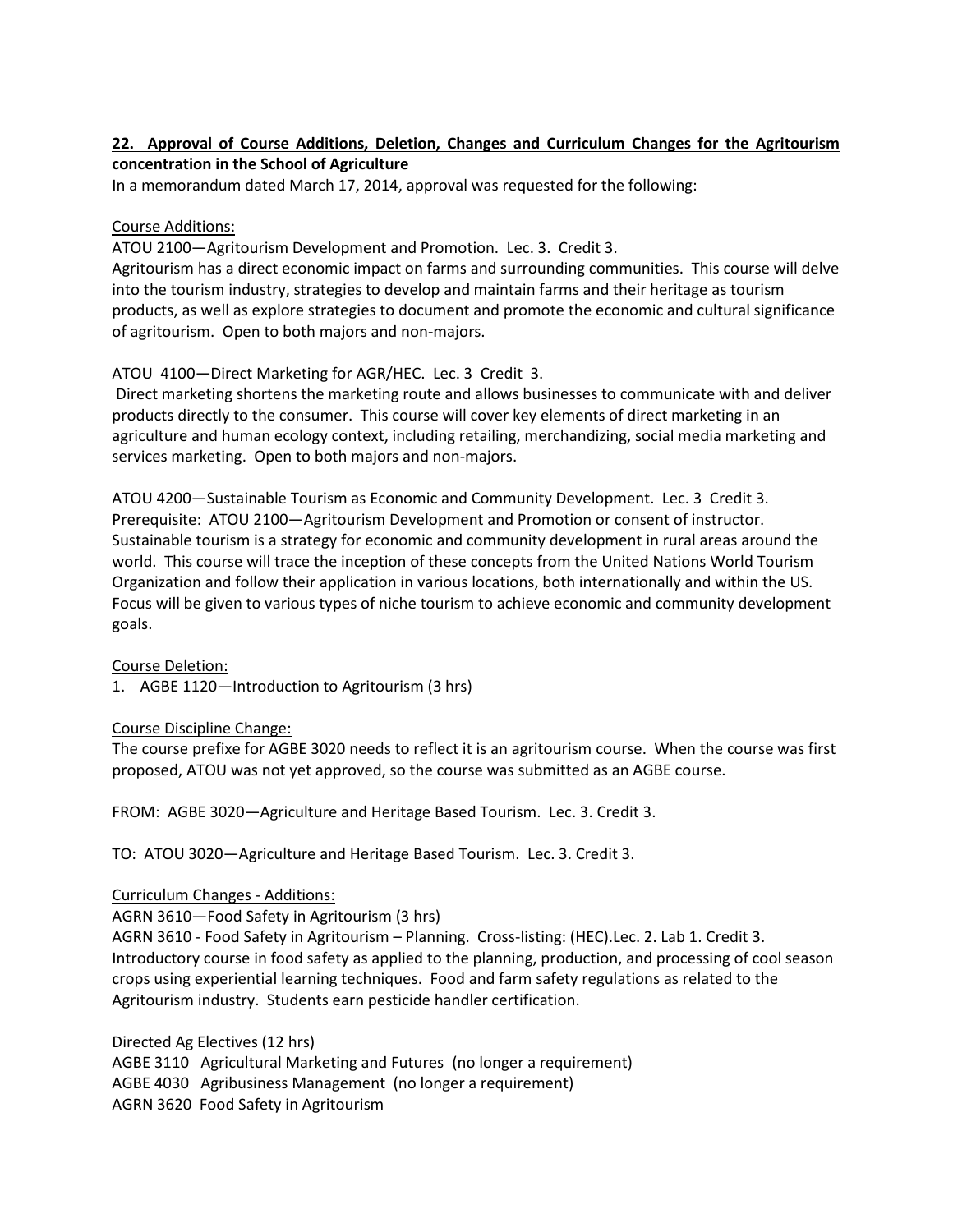AGRN 3630 Food Safety in Agritourism AGRN 3300 Organic Farming AGHT 3400 Landscape Horticulture (no longer a requirement) AGHT 3410 Plant Propagation AGHT 3440 Floral Arrangement

AGHT 3470 Landscape Plant Material (no longer a requirement)

AGHT 3480 Horticultural Therapy

#### ACCT 3720—Survey of Accounting (3 hrs)

Lec. 3. Credit 3. Basic accounting principles, financial statements, cost behavior, cost accounting systems, and costing for management decisions. Open to non-business majors only. Credit will not be granted for both ACCT 2110 or ACCT 2120 and ACCT 3720. Enrollment in junior or senior level accounting courses requires junior standing. All business majors must have completed the Basic Business Program.

LAW 3810—Business Legal Environment and Ethics (3 hrs)

Lec. 3. Credit 3. The legal aspects of the business environment including antitrust, administrative, consumer, and employment law; business organizations; and principles of contracts. Enrollment in junior- or senior-level law courses requires junior standing. All business majors must have completed the Basic Business Program.

MKT 3400—Principles of Marketing (3 hrs)

Lec. 3. Credit 3. Prerequisite: ECON 2010. Marketing in an economic system, including marketing strategy and marketing mix variables available to the marketing manager. Enrollment in junior- or senior-level MKT courses requires junior standing. All business majors must have completed the Basic Business Program.

BMGT 3510—Management and Organization Behavior.

Lec. 3. Credit 3. Management functions and processes as applied to organizations with special emphasis on the behavioral aspects. Enrollment in junior- or senior-level law courses requires junior standing. All business majors must have completed the Basic Business Program.

Electives (3-4 hrs)

Increased electives from 2 hrs to 3 - 4 hrs to bring degree credit hours to 120 hours.

Curriculum Changes –Removals:

AGBE 3110—Agricultural Marketing and Futures

AGBE 4030—Agribusiness Management

AGBE 4940—Special Topic

AGHT 3400—Landscape Horticulture

AGHT 3470—Landscape Plant Material

AGET 3320—Small Power Equipment

AGET 3325—Small Power Equipment Lab

HIST 3100—Tennessee Topics

ACCT 2110—Principles of Financial Accounting

BMGT 3630—Human Resource Mgmt

LAW 4720—Business Law

WFS 3130—General Ecology